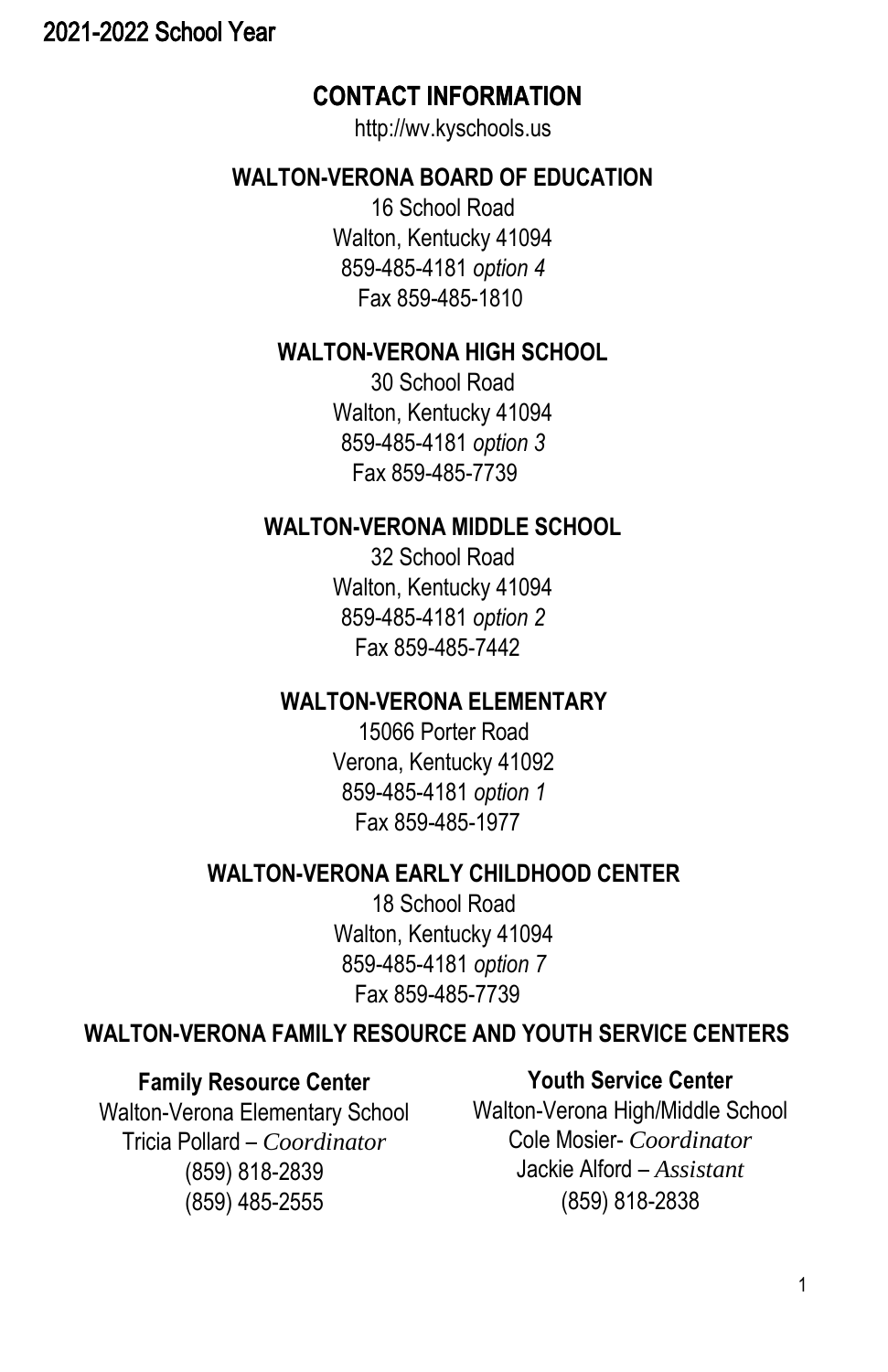# **WALTON-VERONA SCHOOLS 2021-2022**

Adam Nash, High School Principal Eric Morwessel, Middle School Principal Luke Patterson, Elementary School Principal

## **WELCOME TO THE WALTON-VERONA SCHOOL DISTRICT!**

Dear Students,

It is our pleasure to welcome you to Walton-Verona Schools. We hope this year will be the best year of your life. As you already know, being the best is no accident. It happens on purpose. We pledge to you that we, the staff of the Walton-Verona Elementary, Middle, and High School, will do our part in helping you become the best.

We have an outstanding program here at Walton-Verona. We expect each of you to take full advantage of it. This can only happen if you plan carefully. What classes do you expect to take when you are a senior? What do you plan to do after graduation? How much do you need to earn per hour to live the lifestyle that you plan to live? What are your goals? It is never too early to begin thinking about these things. Along with your parents, our staff is eager to assist you with these most important decisions.

Finally, let us remind you that all of you are leaders in one way or another, whether you choose to be or not. Never forget that. Your younger brothers and sisters, neighbors and relatives are looking up to you. Never forget that they may want to be just like you. Please take the lead and show them the proper way. It starts with graduating from high school. It starts with being the best. Best wishes for a successful year. If we can be of assistance to you, please do not hesitate in seeking our help. We are proud to be your principals.

*Have a great year!*

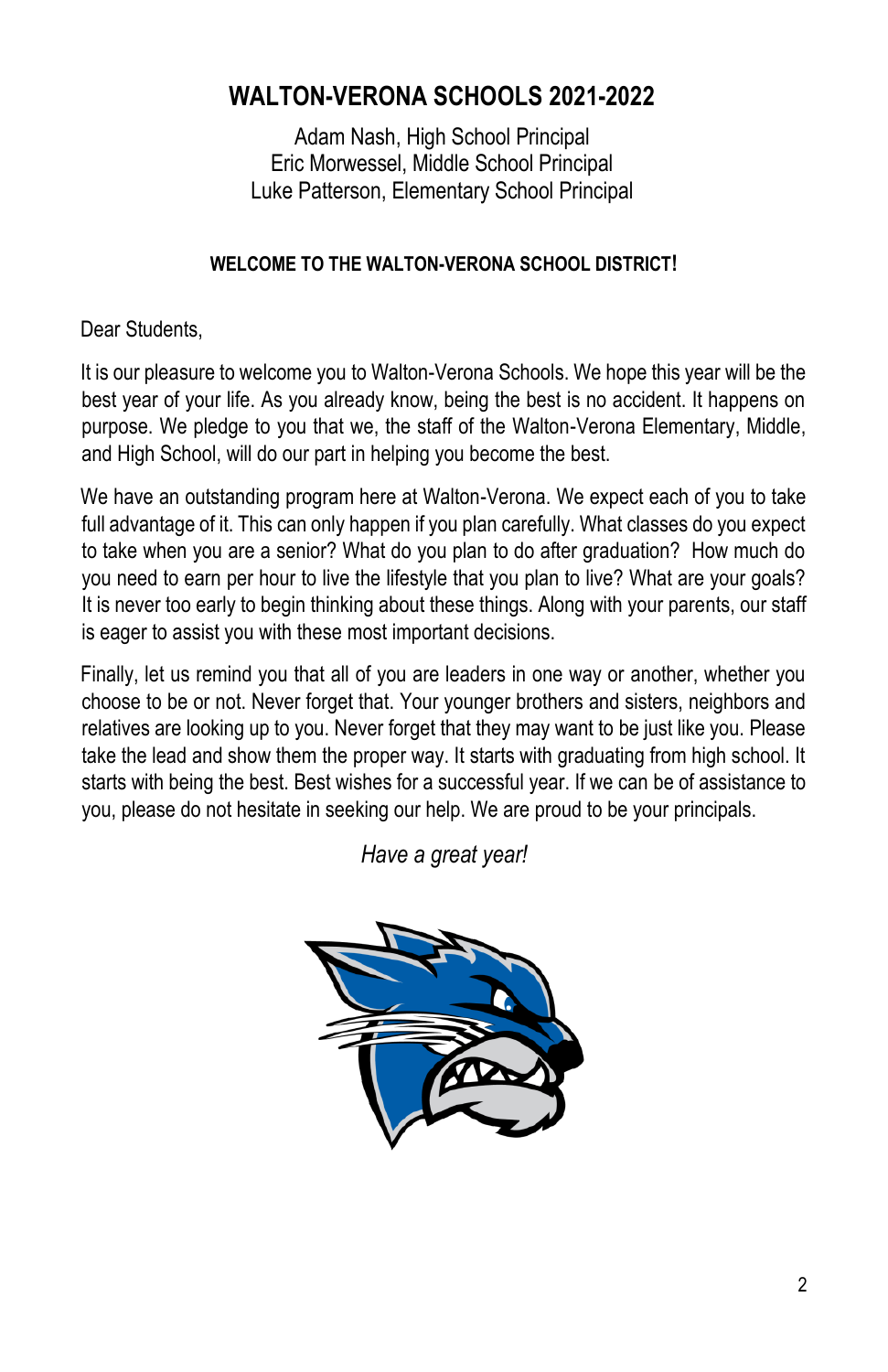# TABLE OF CONTENTS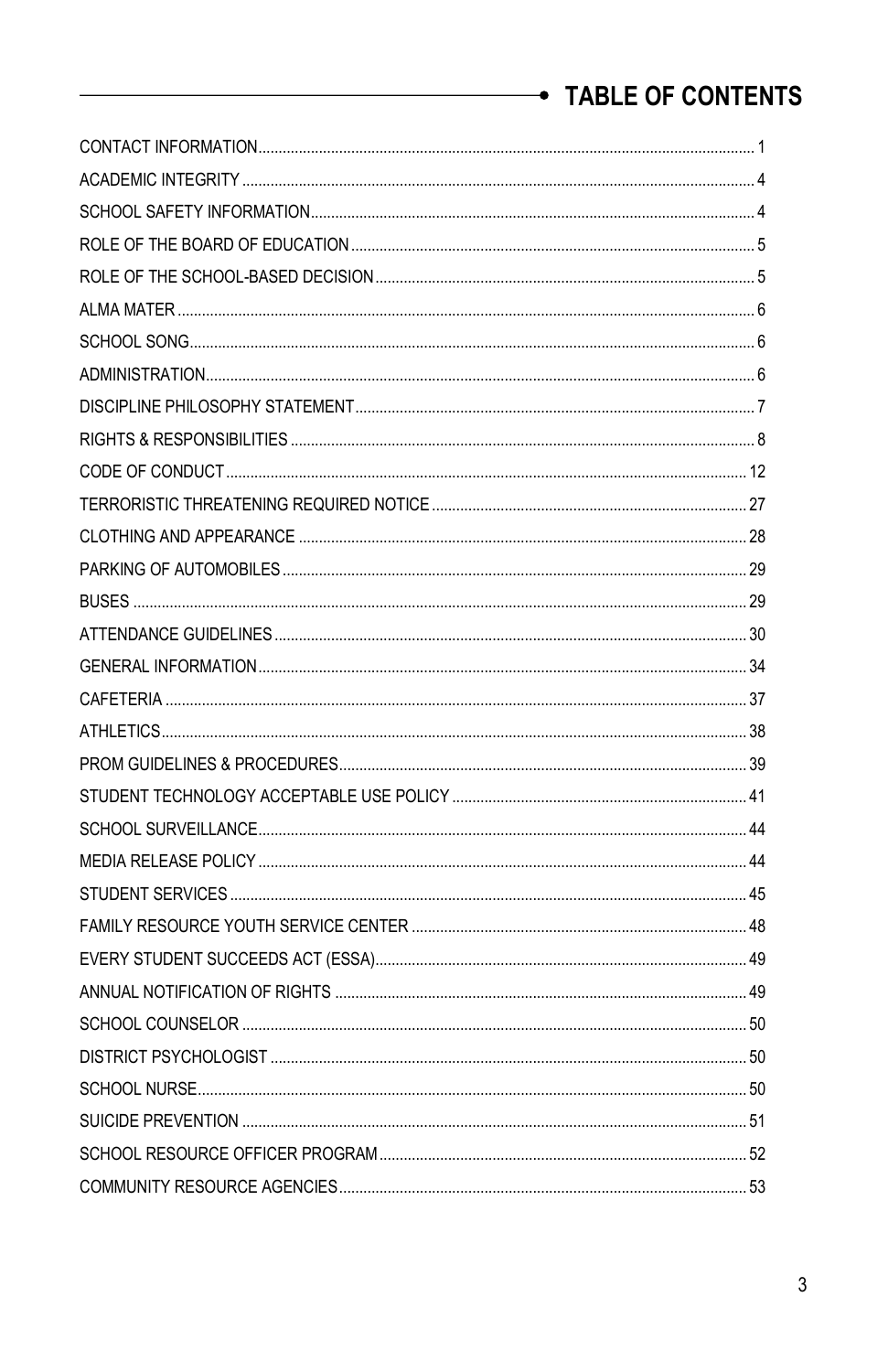# <span id="page-3-0"></span>**ACADEMIC INTEGRITY**

The Walton-Verona School District believes in cultivating an environment of academic honesty. We value truth and trust in all facets of education. It is our expectation that students take responsibility for their learning and experience the pride that accompanies academic achievement.

The Walton-Verona School District values academic integrity and does not permit any form of dishonesty or deception that unfairly enhances a grade. Plagiarism and cheating impede a student's academic integrity and compromises the trust between teacher and student. This trust is fundamental to the learning process and the mission of our schools. Penalties for these infractions outlined in the code of conduct are intended to promote growth in character, and not simply to punish students.

### Student Pledge: *I understand that academic integrity is a component of my personal integrity and honor. I have discussed these matters with my parents/guardians and agree to support the school's quest for academic integrity through my words and deeds.*

We are aware that new forms of dishonesty may arise; therefore, we expect every student to interpret the requirement of academic integrity broadly and in good faith. If you have any doubt as to whether a particular act constitutes dishonesty, ask a teacher before you do it!

## **PARENTS AND STUDENTS SHOULD REFER TO THE EZ SHEET TO SIGN OFF ON THE ACADEMIC INTEGRITY DISCUSSED ABOVE**.

# <span id="page-3-1"></span>**SCHOOL SAFETY INFORMATION**

In the event of an emergency at all Walton-Verona Schools the following procedures must be followed by parents/ guardians:

- Do not come to the school to pick up your child. (Coming to the school can block necessary emergency vehicles and equipment from being able to respond. It can also endanger your personal safety).
- Student's legal parent/ guardian will be notified through the local media by the superintendent, or designee, as to the time and location parent pick-up can occur for students.
- Upon pick-up, the student's legal parent/ quardian must present identification to the principal, or designee, in order to pick-up his or her child.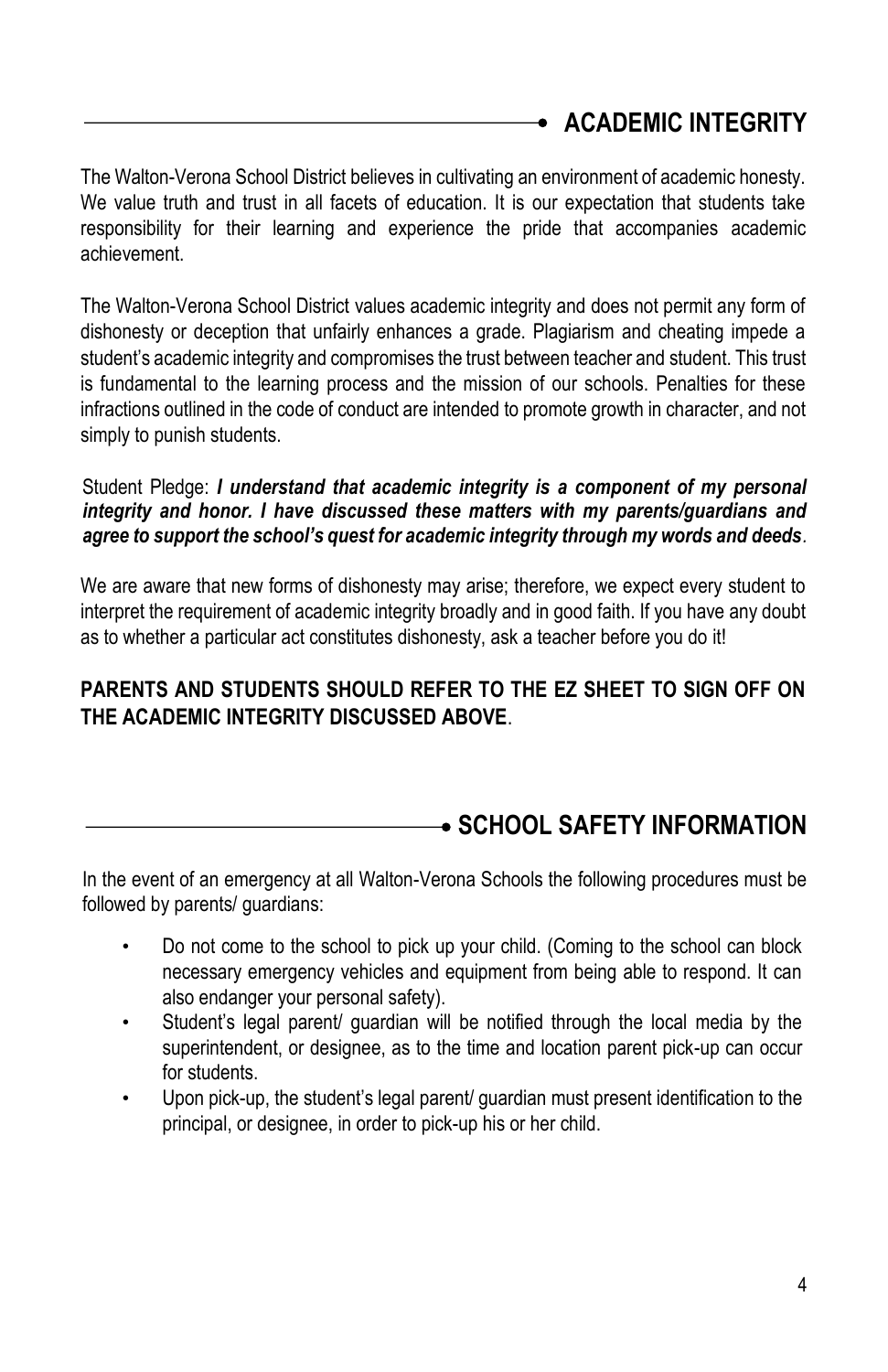# <span id="page-4-0"></span>**ROLE OF THE BOARD OF EDUCATION**

The Walton-Verona Board of Education is a policy making body that is responsible for the general control and management of the public schools within the Walton-Verona School District. The Board of Education has regularly scheduled meetings on the 4th Thursday of each month. Among the other more important duties of the board are the following:

- Establish schools, acquire sites, and erect buildings.
- Adopt courses of study.
- Provide necessary services to pupils.
- Manage all school funds and property.
- Make appropriate rules, regulations, and by-laws.
- Appoint the superintendent.
- Take necessary action to secure the levying of needed taxes.
- Assess student progress.
- Plan for future needs.

#### **WALTON-VERONA BOARD OF EDUCATION:**

*Megan Jones Heather Stewart David Turner Kyle Art Stacey Thornberry*

## <span id="page-4-1"></span>**ROLE OF THE SCHOOL-BASED DECISION MAKING COUNCILS**

It is the responsibility of the School-Based Decision Making Councils to set school policy consistent with district board policy which shall provide an environment to enhance students' achievements and help the school meet the goals established by Kentucky revised Statutes 158.645 and 158.6451. SBDM meeting dates, times and agendas are posted in each building.

*Please consult the district webpage, or call your individual school, for a list of School-Based Decision-Making members, bylaws, and policies.*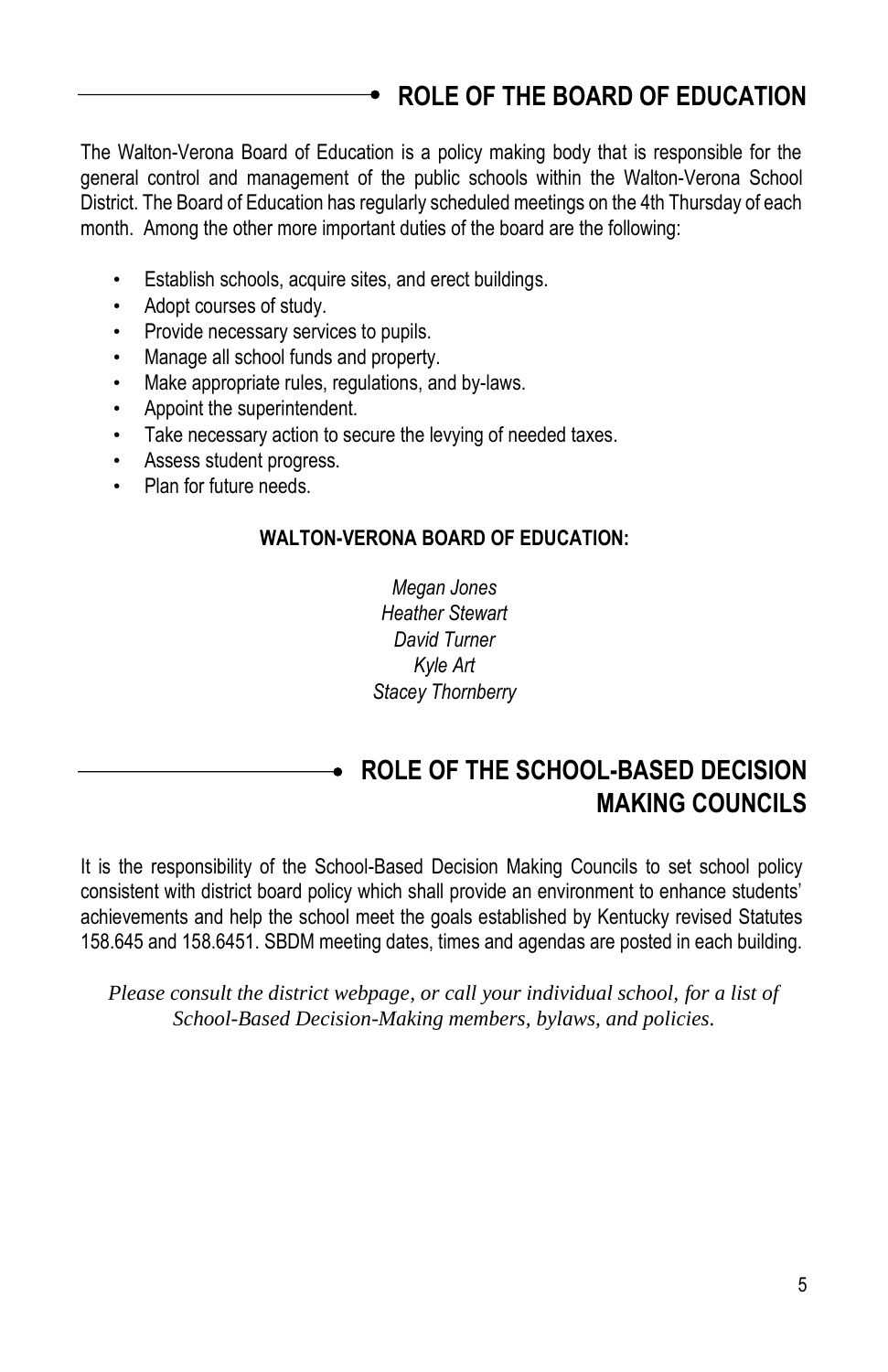<span id="page-5-0"></span>**ALMA MATER**

In these stately halls of learning, We have gathered in: Seeking truths in education, As have other men. Light and guidance, everlasting: Forward we must thrust, Leading onward toward honor We have placed our trust.

<span id="page-5-1"></span>**SCHOOL SONG** 

# ONWARD BEARCATS, ONWARD BEARCATS, WIN THIS GAME TONIGHT. WE ARE HERE FOR, WE WILL CHEER FOR WALTON'S BLUE & WHITE *RAH! RAH! RAH!*

ONWARD BEARCATS, ONWARD BEARCATS, WE WILL DO OUR BEST. WE ARE PROUD TO SAY THAT WE'RE FROM W.V.H.S!

## <span id="page-5-2"></span>**ADMINISTRATION**

#### **Walton-Verona District Office**

Dr. Matt Baker– *Superintendent of Schools* Rob Hartman – *Director of Pupil Personnel* Caitlyn Gottshall – *Director of Special Ed* Michelle Gregg – *Director of Academics*

#### **Walton-Verona High School**

Adam Nash – *Principal* Eric Fangman – *Assistant Principal* Sarah Hester – *Guidance Counselor*

#### **Walton-Verona Elementary School**

Lucas Patterson - *Principal* Colin Peterson– *Assistant Principal* Jessica Iles – *Guidance Counselor*

#### **Walton-Verona Middle School**

Eric Morwessel – *Principal* Troy Ridener – *Assistant Principal* Brianna Miller – *Guidance Counselor*

### **Walton-Verona Early Childhood Center**

Sinda Henson - *Coordinator*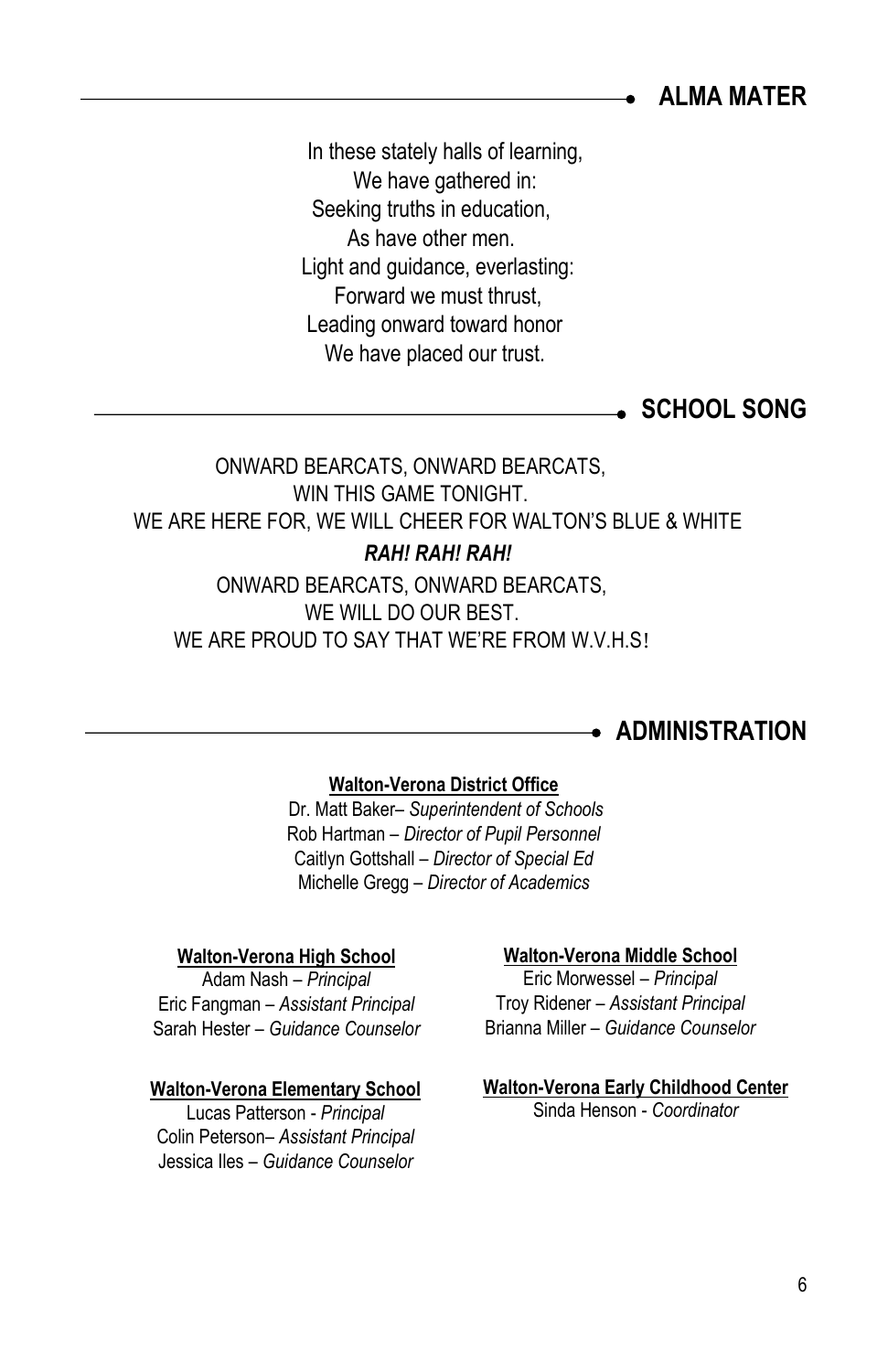<span id="page-6-0"></span>The Walton-Verona Schools believe that we must prepare students for their responsibilities as adults in a democratic society.

Therefore, the discipline code must facilitate the development of students' self-control and selfdiscipline. This must be accomplished without regard to race, color, sex and/or national origin.

An effective learning atmosphere may only be achieved through a strict disciplinary code, and when a student is in violation of this code, the learning atmosphere is disrupted. Therefore, disruptive behavior will be dealt with promptly and firmly. In addition, the Walton-Verona Schools will strive to provide a safe and positive learning environment for all students to accomplish this philosophy there must be respect, support and mutual trust among parents, teachers and student.

The student discipline code will be administered without regard to race, color, sex, and/or national origin. All students will be assured due process as guaranteed by the United States Constitution and its laws.

## **DEVELOPMENT**

This code was developed through the cooperative efforts of the individuals on the Code of Conduct Committee. The committee met as a group in a series of meetings in an effort to develop a code that reflects the community's standards and expectations for student behavior.

## **ANNUAL REVIEW**

The committee shall meet annually at the end of the school year to review the Code of Conduct to bring it up to date, and to consider any suggestions, comments, or other feedback from the school community for implementation.

### **ANNUAL ORIENTATION**

At the beginning of each school year, a copy of this code shall be sent home with each student for both the parent/guardian and the student to become familiar.

Class assemblies or video presentations will be completed within the first week of school to familiarize the students with the content. Students, teachers, administrators, parents/guardians, and other personnel who join the school system during the course of the school year shall receive copies upon entering the district.

The principal or assistant principal shall provide an overview of each section for the purpose of orientation to the discipline code.

Teachers will be familiarized with the code during the opening day orientation and in following inservice activities as necessary.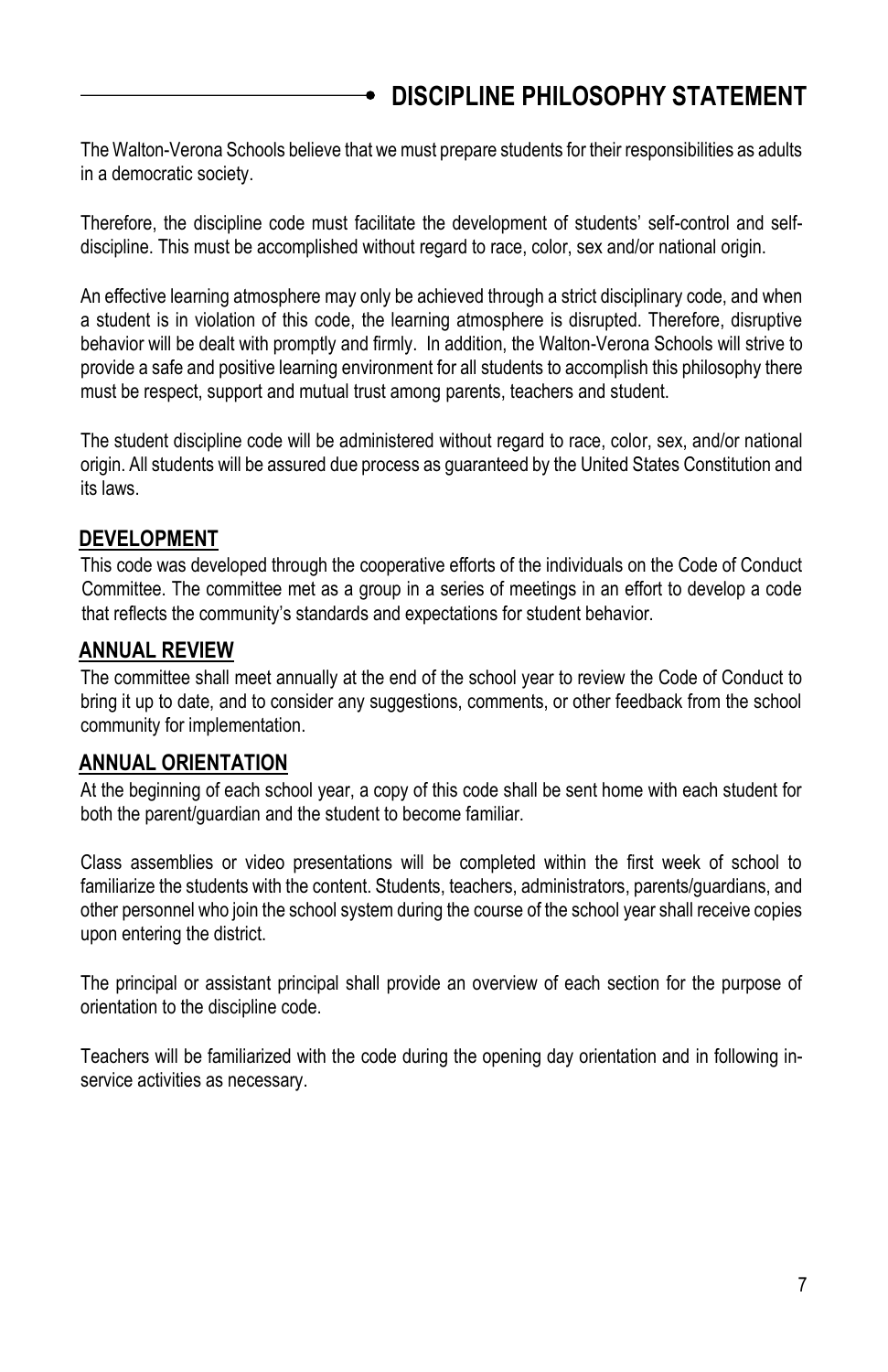<span id="page-7-0"></span>Responsibility is inherent in all rights. No student or other person involved in the public schools can realize his/her rights unless he/ she also exercises the self-discipline and care to afford all others the same rights and not allow his/her own actions to infringe upon the rights of others.

Local school districts have the responsibility to enforce the rules consistently and with equal treatment, regardless of race, color, sex, or national origin. Students, meanwhile, have the responsibility to obey the rules and regulations and to cooperate with those who must enforce them.

### . **STUDENTS**

### **STUDENTS HAVE THE** *RIGHT* **TO:**

- a. A system of public education which meets the needs of the individual students.
- b. Reasonable and timely notice of all rules, regulations, policies, and penalties to which they may be subject.
- c. Physical safety and protection of their personal property.
- d. Consultation with teachers, counselors, administrators, and other school personnel.
- e. Free election of their peers in student organizations in which students have the right to seek and hold office.
- f. Examination of their own personal school records as do their parents/guardians, or their authorized representatives.
- g. Involvement in school activities without being subject to discrimination on the basis of race, color, national origin, sex or disability.
- h. Respect from other students and school personnel.
- i. Present complaints or grievances to school authorities and receive replies from school officials regarding such matters.

### **EACH STUDENT HAS THE** *RESPONSIBILITY* **TO:**

- a. Be accountable for his/her own conduct and for showing consideration for the rights and property of others.
- b. Exhibit neatness, cleanliness, and proper personal dress and hygiene.
- c. Show respect for the education process by taking advantage of every opportunity to further his/her education.
- d. Practice self-control at all times.
- e. Follow the rules and regulations of the Board of Education and/or the school administration.
- f. Report to class with proper materials and complete all assignments on time and in good order.
- g. Follow the provisions as outlined in the Code of Conduct.
- h. Demonstrate respect for other students and all school personnel.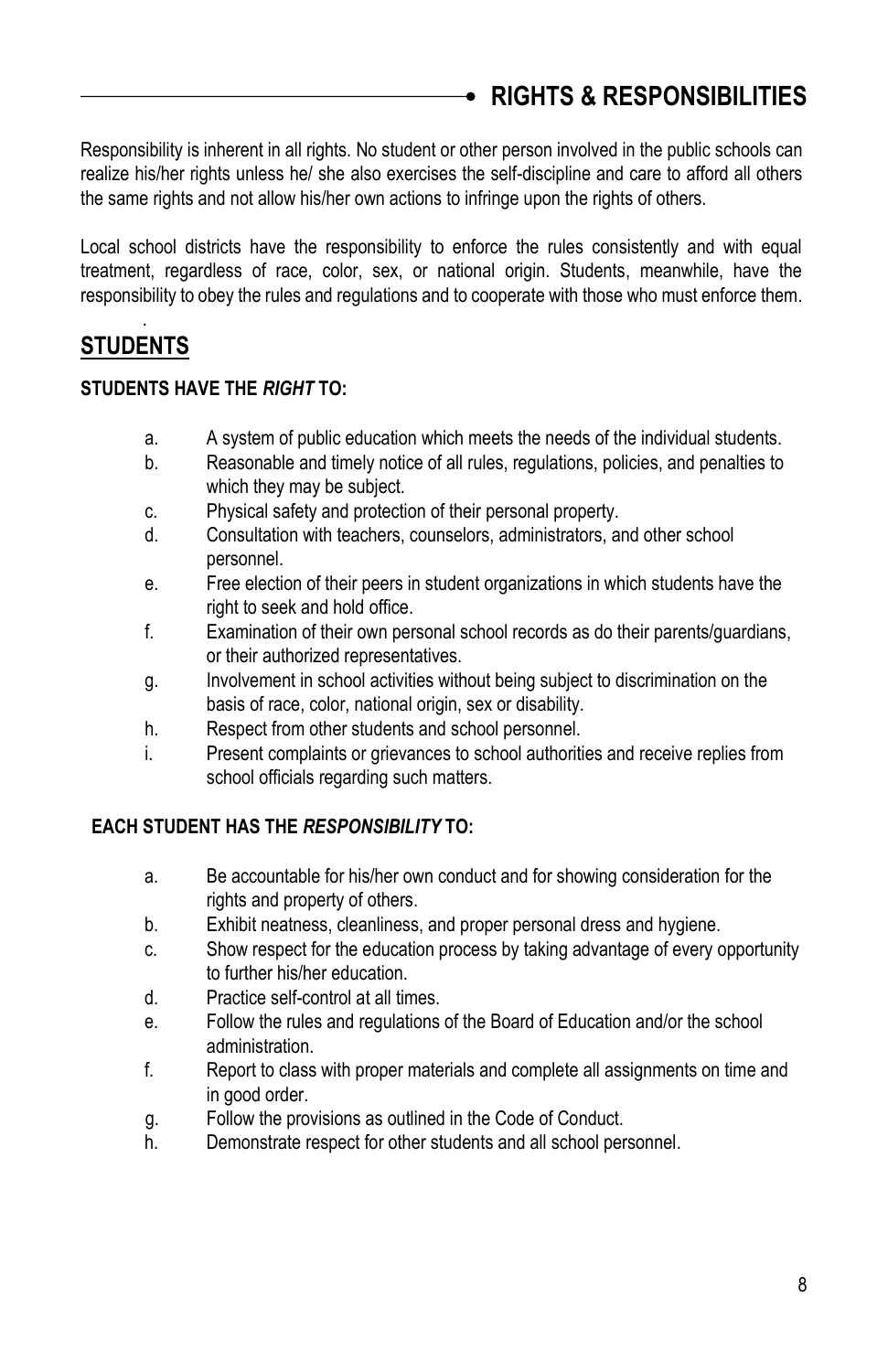#### **PARENTS AND GUARDIANS**

### **PARENTS/ GUARDIANS HAVE THE** *RIGHT* **TO:**

- a. Send their child to a school with an environment where learning is valued.
- b. Expect that classroom disruptions will be dealt with fairly, firmly, and quickly.
- c. Enroll students in the Walton-Verona School District where they shall attend classes regularly and promptly with minimal interruptions.
- d. Expect the school to maintain high academic standards and to meet the individual learning needs of each student.
- e. Expect the school plant and/or facilities to meet the individual and physical needs of each student, (example: accommodating for the physically handicapped).
- f. Review the student's academic progress and other pertinent information which may be contained in the student's personal records.
- g. Address a question concerning their child to the proper authority and to receive a reply within a reasonable time period.

### **PARENTS/ GUARDIANS HAVE THE** *RESPONSIBILITY* **TO:**

- a. Instill in their children the values of an education.
- b. Instill in their children a sense of responsibility.
- c. Instill in their children a sense of self-worth, self-respect, and self-control.
- d. Demonstrate respect for the teachers, administrators, and school personnel during school and at all school-related activities.
- e. See that their children attend school regularly and promptly. KRS 159.010.
- f. Be familiar with the educational program and its procedures.
- g. Understand that unnecessary interruptions in the school are detrimental to the educational program for all students (Refer to the student Rights and Responsibilities).
- h. Inform children about the disciplinary procedures of the school and emphasize the importance of following the same.
- i. Check with the proper school officials regarding the facts of any situation that they might question.
- j. Support the efforts of school personnel.
- k. See that their children exhibit neatness and cleanliness in their personal attire and hygiene.
- l. See that their children have proper rest and nourishment to perform to the best of their ability.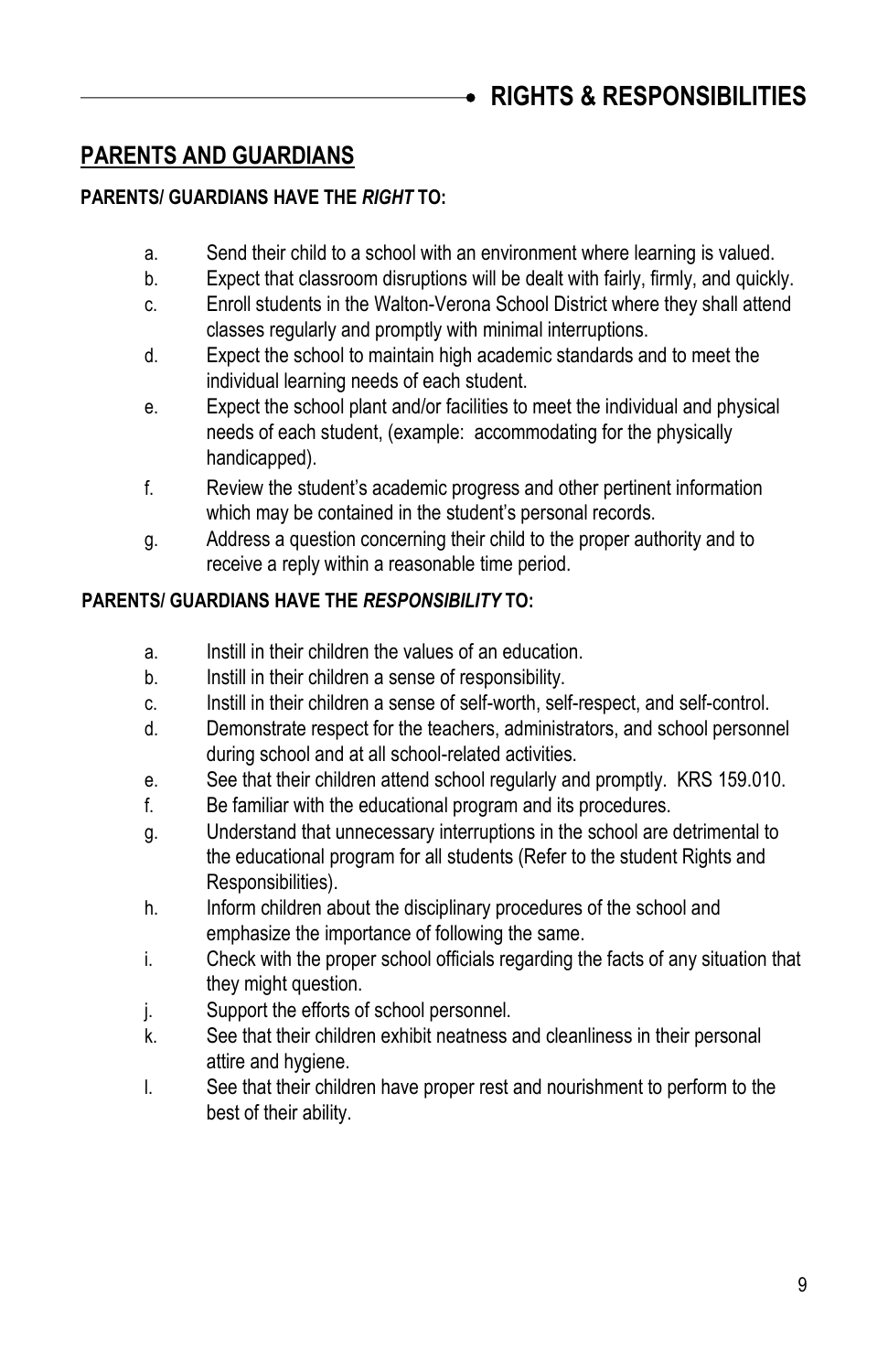## **TEACHERS**

### **TEACHERS HAVE THE** *RIGHT* **TO:**

- a. The support of co-workers, administrators, and parents/guardians.
- b. Work in an educational environment with a minimum of disruptions.
- c. Expect all assignments, including homework, to be completed and turned in as assigned.
- d. Remove any students from class whose behavior significantly disrupts a positive learning environment for no more than one class period during which time the students will be sent to the office.
- e. Safety from physical harm and freedom from verbal abuse.
- f. Provide input to aid in the formulation of policies that relate to their relationships with students and school personnel.
- g. Take action necessary in emergencies to protect their own person or property or the persons or property of those in their care.

### **TEACHERS HAVE THE** *RESPONSIBILITY* **TO:**

- a. Present subject matter and experiences to students and to inform students and parents or guardians of achievement and/or problems.
- b. Aid in planning a departmental curriculum which meets the needs of all students and which maintains high standards of academic achievement.
- c. Assist in the administration and supervision of such discipline as is necessary to maintain order throughout the school without discrimination on any basis.
- d. Evaluate students' assignments and return them as soon as possible.
- e. Exhibit exemplary behavior in action and speech.
- f. Exhibit neatness and cleanliness in personal dress and hygiene.
- g. Reward exemplary behavior or work of students.
- h. Maintain an atmosphere conducive to good behavior and exhibit an attitude of respect for students.
- i. Recommend for retention in a class any student who fails to meet the basic standards for such class.
- j. Maintain necessary records of student progress and attendance as accurately as possible.
- k. Follow and enforce rules and regulations of the Board of Education and/or school administration.
- l. Care for the equipment and physical facilities of the school.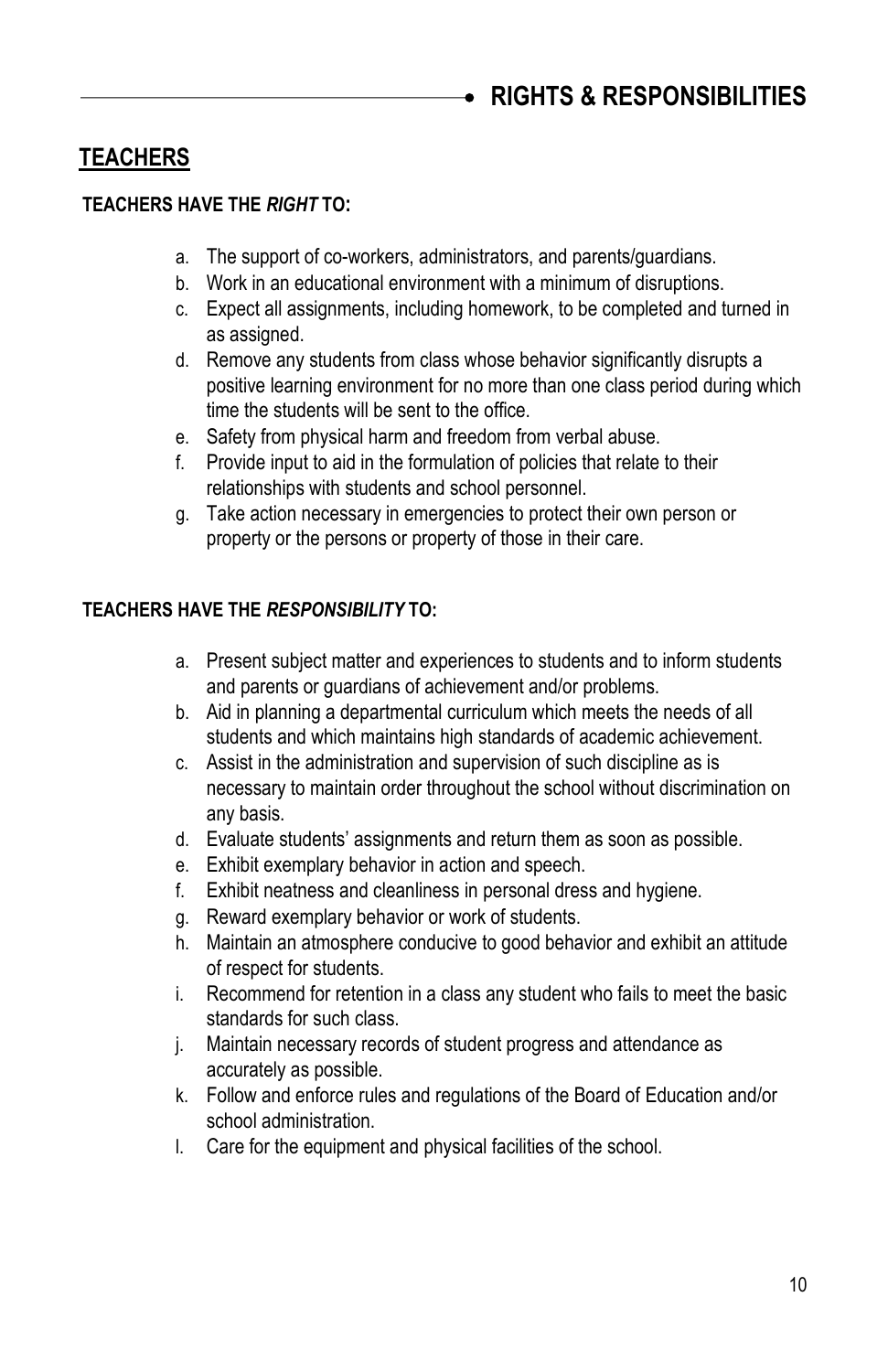## **PRINCIPALS**

### **PRINCIPALS HAVE THE** *RIGHT* **TO:**

- a. The support of students, parents/guardians, and teachers in carrying out the educational programs and policies established by the school system.
- b. Provide input for the establishment of procedures and regulations that relate to the school.
- c. Safety from physical harm and verbal abuse.
- d. Take necessary action in emergencies to protect their own person or property, or the persons or property of those in their care.
- e. Suspend any student(s) whose conduct disrupts the educational process.
- f. Administer the school environment to provide the proper learning atmosphere.

### **PRINCIPALS HAVE THE** *RESPONSIBILITY* **TO:**

- a. Create and foster an atmosphere of mutual respect and consideration among pupils, staff members, and administration.
- b. Administer discipline fairly and equally, following the guidelines set forth herein, but in doing so use his/her own best judgment.
- c. Exhibit exemplary behavior in action, dress, and speech.
- d. Implement and evaluate all aspects of the educational program to improve learning and comply with the policies, regulations, procedures, or laws of the district, state, and nation.
- e. Direct a program of dissemination of information explaining the Code of Conduct to the school community.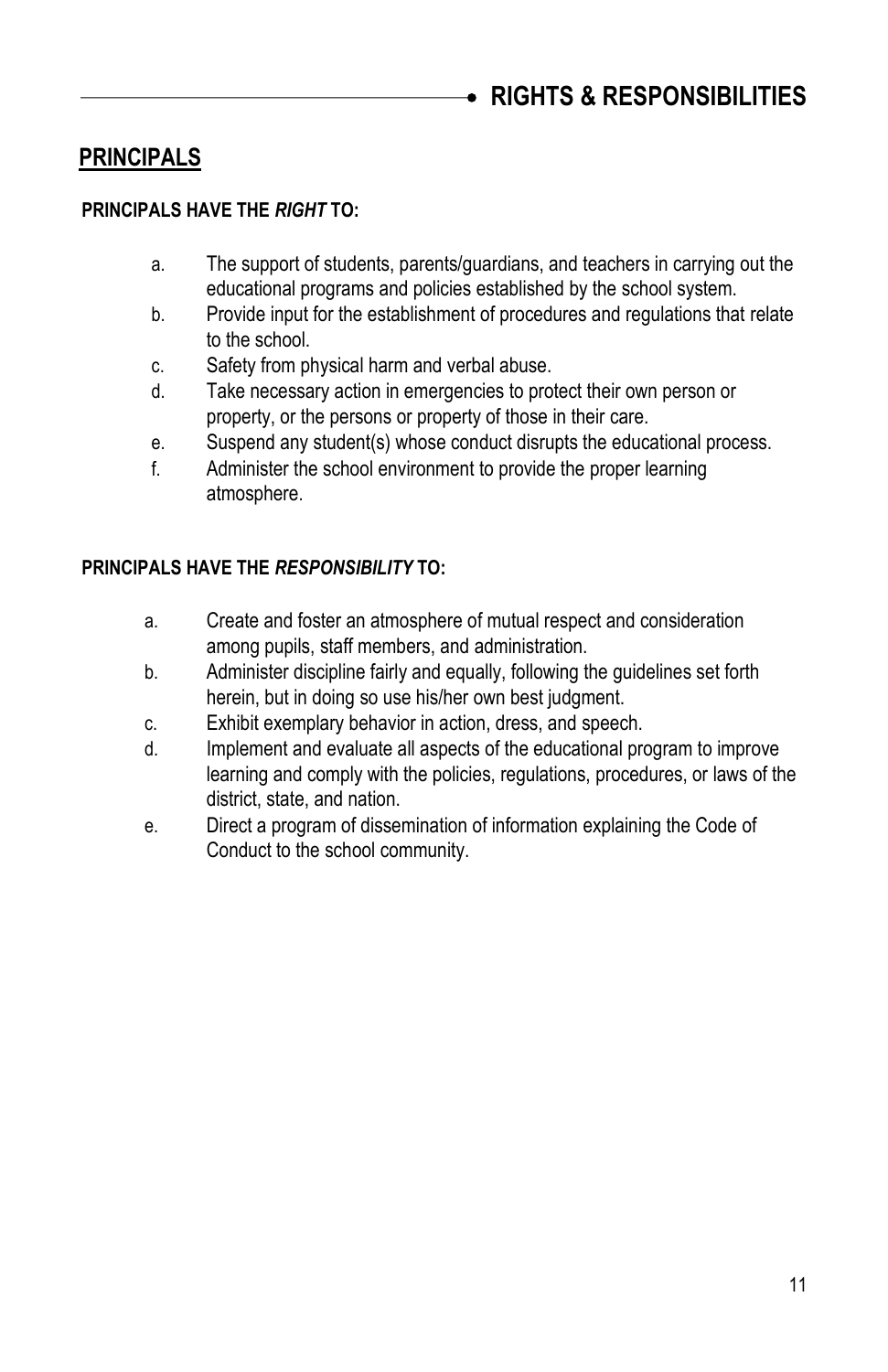<span id="page-11-0"></span>The enumerated inappropriate behaviors listed here are applicable at all times while students are: on school property, off school property at school activities, and on the way to/from school or school sponsored trips and activities unless otherwise specifically accepted herein (KRS 161.180 and 158.150).

## **LEVEL 1 OFFENSE: TEACHER HANDLES**

- **N29 Tardy to Class** Not being in an assigned class when the tardy bell rings or arriving to class after the designated time for class to start without a legitimate excuse.
- **N19 Defiance**. Refusing to comply with reasonable requests by school personnel or refusal to obey classroom and school rules. Any action by a student that signifies a verbal or physical statement to refuse acceptance of a staff members attempt to hand down discipline.
- **N08 Disrespectful Behavior** Any behavior which interferes with the learning process or is otherwise inappropriate in a school setting.
- **N35 Violation of Personal Electronic / Telecommunication Device** Inappropriate use of personal devices, such as but not limited to cellular phones, digital picture/video cameras and/or phones, ear buds and other personal electronic devices as described in board policy. The District shall not be responsible for loss, theft, damage or destruction of electronic devices brought onto school property.
- **N09 Disruptive Behavior** Causing an interruption in a class or activity. The disruption may include sustained loud talk, yelling, screaming, making noise with materials, horseplay or roughhousing, and/or sustained out-of-seat behavior.
- **N01 Academic Cheating/Plagiarism** (ES/MS only) Refer to Academic Integrity Code of Conduct page 4.
- **N21 Loitering** Failure to be in assigned area at the proper time.
- **N18 Gambling** The act of betting either monetarily or otherwise or buying/selling items not approved by the building principal or designee. Examples include, but are not limited to, flipping cards/coins, playing cards, or rolling dice.
- **N99 Possession of Food** Food is not to be consumed outside of the cafeteria unless specifically authorized by the principal of their designee.
- **N99 Chewing Gum** Gum is prohibited in all buildings. (*this violation is based on principal discretion)*
- **N23 Out of Area Violation -** student is intentionally not in assigned classroom or other school space.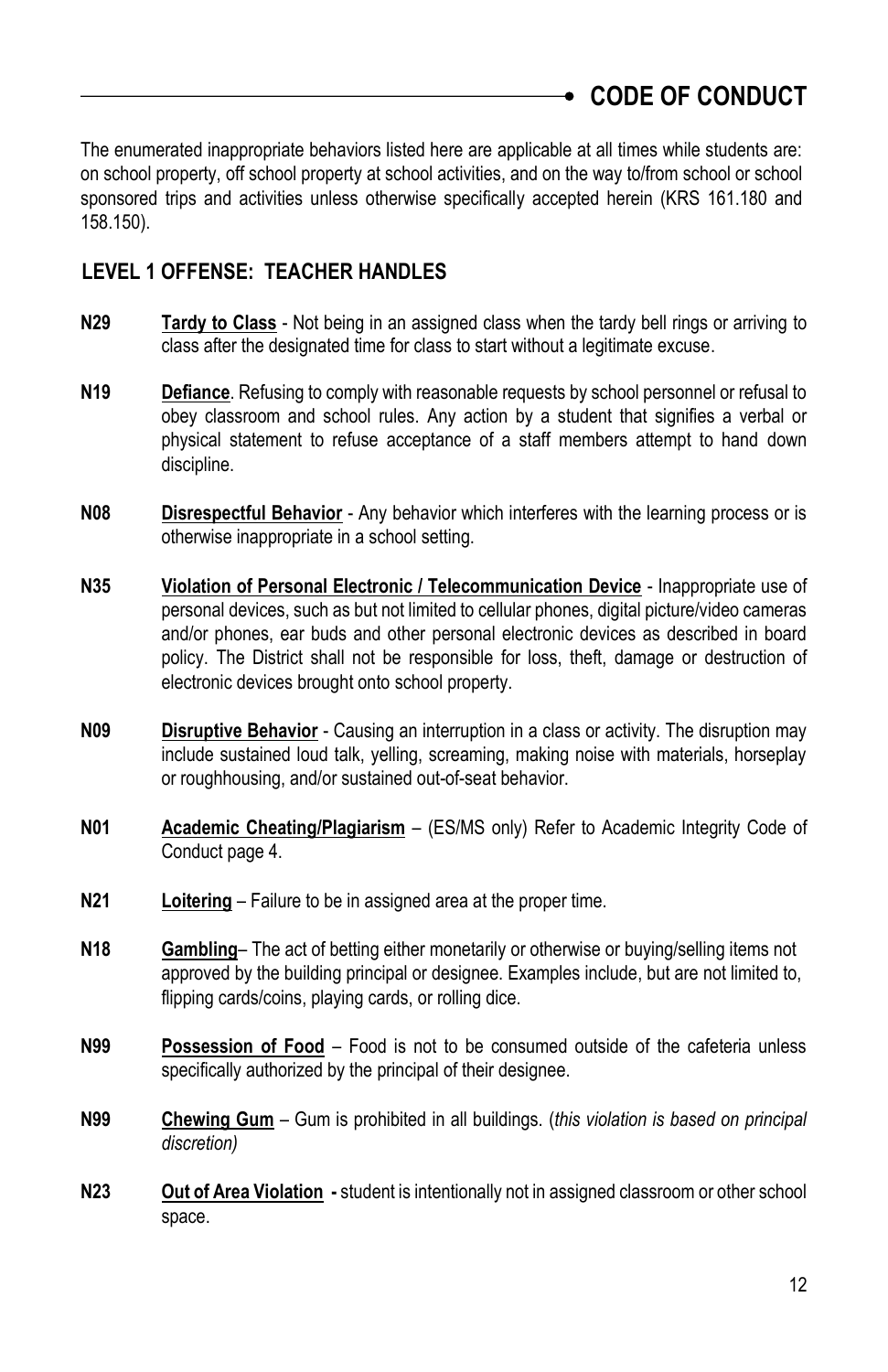# **CODE OF CONDUCT**

The information below outlines the range of options available to school personnel when addressing student behavior. The levels are provided to address both initial and repeat violations. WVISD school staff shall also take into consideration the totality of the circumstances as they make discipline decisions and that into consideration mitigating circumstances such as age, developmental levels, disability, and other pertinent factors that may be relevant in addition to aggravating factors around the incident.

## **DISCIPLINARY ACTIONS FOR LEVEL I**

(Not listed in any order)

- Conference/reprimand
- Parent/guardian Contact
- Detention and/or written assignments
- Office Referral
- Time Out (Elementary School)
- Loss of Privileges (Elementary School)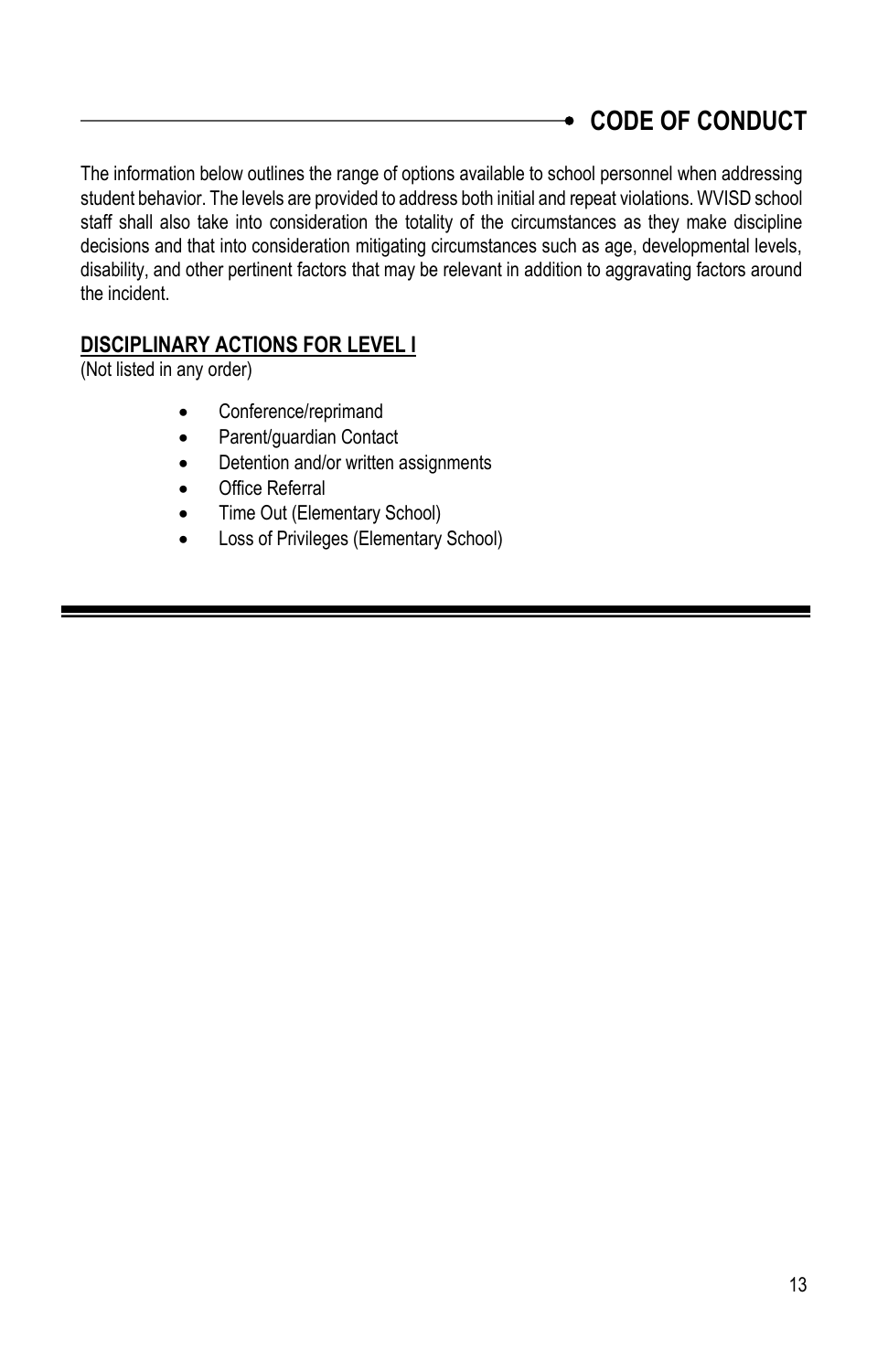## **LEVEL 2: ADMINISTRATIVE REFERRAL**

- **N01 Academic Cheating/Plagiarism** (MS/HS) Plagiarism is the copying of others' work and submitting it as your own, such as obtaining unauthorized and undocumented material from the internet. Cheating can include, but is not limited to, the use of cell phones for transmitting test items or answers, or other secured information; obtaining material or work from a teacher or another student in a dishonest or unauthorized way.
- **N10 Dress Code Violation** Inappropriately dressing in a manner that may result in a distraction or disruption of a safe environment. Attire that suggests involvement in gang activity or any apparel that is suggestive, obscene, lewd, shows vulgar language or symbols; shows symbols or language relating to or promoting sex, drugs, tobacco, weapons, violence, or alcohol on clothing; or violates the local district dress code policy is prohibited.
- **N20 Leaving Campus** Leaving the school building and/or campus without permission during regular school hours.
- **N27 Skipping Class** Being absent from his/her assigned class 10 minutes or longer after the tardy bell, or staying out of an entire class without permission.
- **N28 Skipping School** Being absent from school without valid permission.
- **N29 Habitual Tardy to Class** Repeated violation of Level 1 N29
- **N32 Truancy** Being intentionally absent from compulsory schooling for an excessive number of days (that number to be determined by district). Truancy describes unauthorized absences caused by students of their own free will, and usually does not refer to legitimate "excused" absences, such as those related to illness, medical conditions, or medical or approved appointments. See KRS 159.150
- **N16 Forgery** Writing the unauthorized signature of a parent or staff person on a note or form and submitting it as a legitimate signature.
- **N30 Theft/Stealing** Unlawfully taking, carrying, leaving, or riding away with property of another person without threat, violence, or bodily harm. This also includes the unauthorized possession, sale, or attempted sale of another's property. The school is not responsible for personal property brought onto school campuses. Any personal property or materials brought onto campus for classroom use is at the risk of the owner. Personal property could include, but is not limited to: wallets, purses, backpacks, clothing, collectibles, electronic devices such as cell phones, iPods, MP3 players, CD players, tablets, readers, laptops, etc.
- **N19 Habitual Insubordination** Repeated defiance violations of Level 1 N19.
- **N08 Habitual Disrespectful Behavior** Repeated violations of Level 1 N08.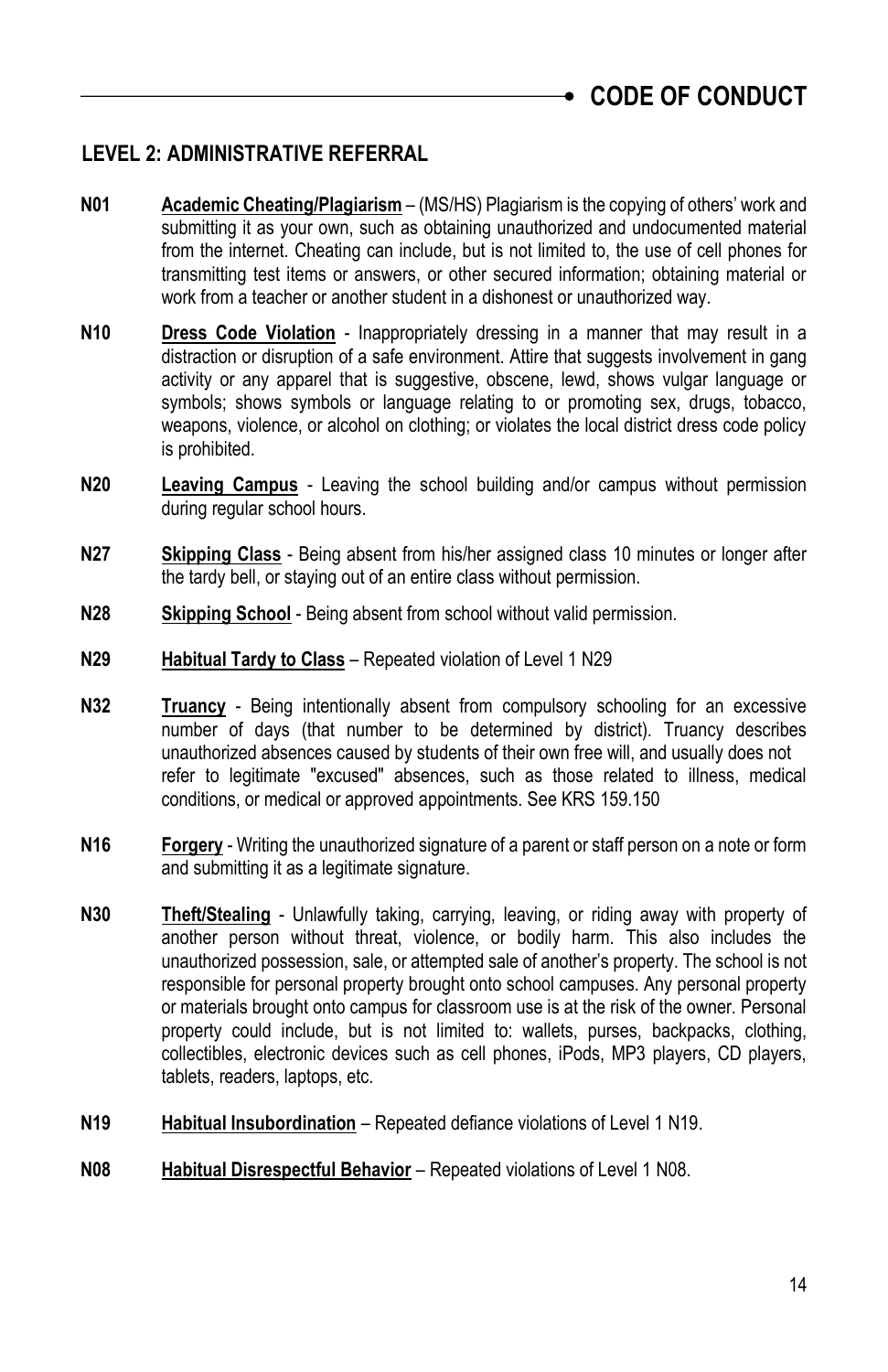# **CODE OF CONDUCT**

- **N34 Violation of District Acceptable Use Policy** Inappropriate use of district or school technological resources, including district network systems and use of district/school equipment.
- **N35 Habitual Violation of Personal Electronic / Telecommunication Device** Repeated violation of Level 1 N35.
- **N09 Habitual Disruptive Behavior** Repeated violations of Level 1 N09.
- **N04 Bus Rule Violation** Causing a disruption on a school bus. The disruption may include sustained loud talk, yelling, screaming, making noise with materials, horseplay or roughhousing, and/or sustained out-of-seat behavior.
- **N12 Failure to Attend Detention** Failure to report to or be present in an assigned classroom/area during the time a student is assigned to serve detention.
- **N15 Fighting – Student to Student (physical aggression**) Using aggressive physical actions toward another student, involving serious physical contact where some injury may occur (i.e., hitting, punching, hitting with an object, kicking, hair pulling, scratching, etc.).
- **N25 Profanity or Vulgarity** Using abusive verbal messages that include swearing, name calling, or the use of words in an inappropriate way.
- **N99 Other** Exhibiting problem behavior that is not listed in any other board policy violation code.
- **N01 Habitual Academic Cheating Plagiarism** Repeated violations of Level 1 N01
- **N21 Habitual Loitering** Repeated violations of Level 1 N21
- **N18 Habitual Gambling** Repeated violations of Level 1 N18
- **N99 Habitual Chewing Gum** Repeated violations of Level 1 N99 (Principal discretion)
- **H07 Verbal Abuse** Intentional or willful maligning or gross insult of another.
- **N99 Reckless Driving** Driving in an unsafe or reckless way in proximity of school. Examples include but not limited to "scratching off", speeding, car surfing, playing chicken, or other violation.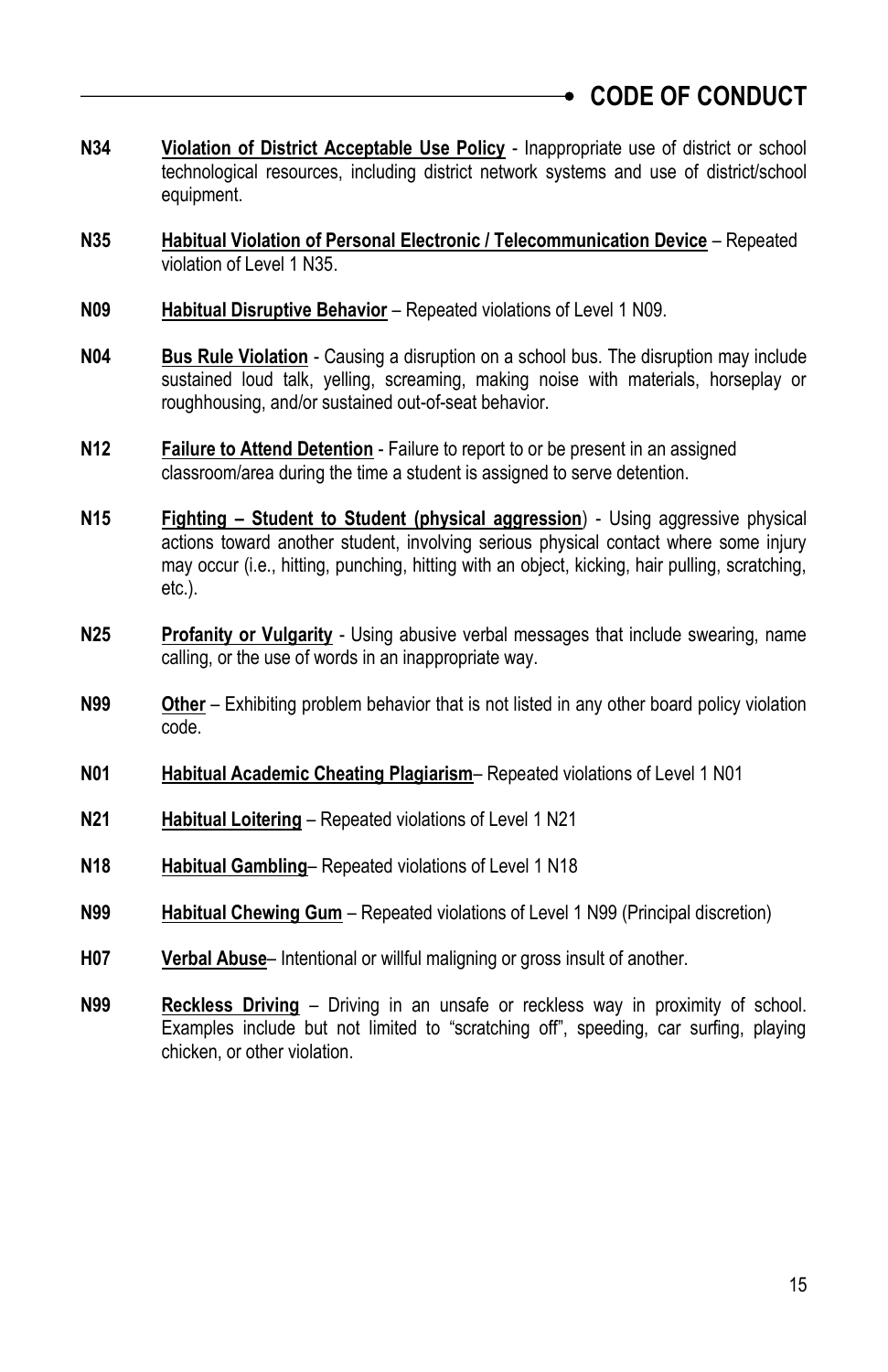### **N02 Attendance Policy Violation** as defined by policy.

- **N99 Inappropriate Behavior at a School Function** Students are accountable for appropriate behavior at school functions off campus as well as those on campus.
- **N99 Lunchroom Misconduct** Unacceptable behavior in the lunchroom, cafeteria or food service area. Examples include but not limited to leaving tray, making unnecessary messes, throwing food or other items, placing food on or about another person, yelling or screaming, entering or leaving the cafeteria without proper permission and other offenses that disrupt lunch/breakfast time.
- **N99 Possession of Obscene Material** Possession, display, or distribution of obscene materials, content or objects considered by local community standards to be obscene.
- **N36 Mild Sexual Behavior** Students are prohibited from publically displaying affection to other students. Examples include but not limited to excessive hugging, kissing, and caressing.
- **N99 The unauthorized and/or inappropriate use of pictures or media**, as determined by the principal or their designee.
- **N99 Over the Counter Drugs** Possession, use, or distribution of over the counter drugs on school property is not allowed. All over the counter medication must be submitted and house in the school nurses' office with the proper consent form in accordance with school policy.
- **N33 Vandalism** Willful or malicious destruction or defacement of property.

The information below outlines the range of options available to school personnel when addressing student behavior. The levels are provided to address both initial and repeat violations. WVISD school staff shall also take into consideration the totality of the circumstances as they make discipline decisions and that into consideration mitigating circumstances such as age, developmental levels, disability, and other pertinent factors that may be relevant in addition to aggravating factors around the incident.

### **DISCIPLINARY ACTIONS FOR LEVEL 2**

(Not listed in any order)

- Conference-parent/guardian notification
- **Detention**
- Suspension/or an alternative placement if available
- Work Assignment
- Loss of Activities and Related Privileges
- Student may be referred for a Risk Assessment, which could include evaluations, not to be paid for by the school district.
- **Expulsion**
- In School Removal
- **Restitution** 
	- Referral to local law enforcement/SRO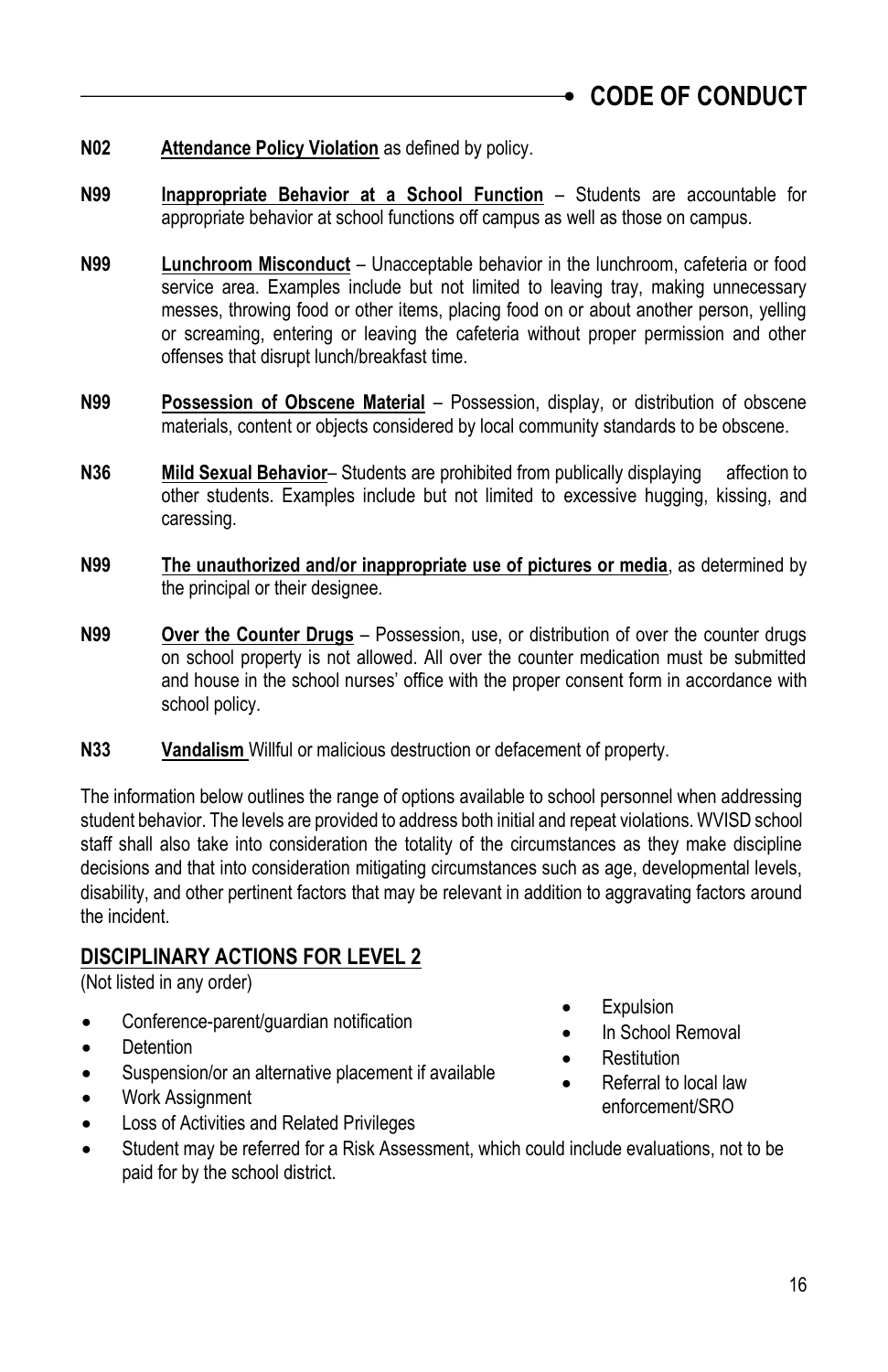**CODE OF CONDUCT**

## **LEVEL 3: SERIOUS OFFENSES THAT REQUIRE ADMINISTRATIVE ACTION, ATTENTION OF THE SCHOOL BOARD AND/OR APPROPRIATE LAW ENFORCEMENT OFFICIALS**

- Note: To comply with existing requirements of the Individuals with Disabilities Education Act (IDEA), regarding discipline of students with disabilities, our board of education will modify the expulsion requirements, on a case-by-case basis, for IDEA-eligible students. IDEA-eligible students may be expelled for behavior unrelated to their disabilities, as long as the procedural safeguards required by IDEA and KRS 158.150 are followed. Non-IDEA students will be expelled for not less than one calendar year from their regular school setting in the Walton-Verona School system.
- **N05 Dangerous Instruments Possession** Using any foreign object as a weapon toward others with the intent of causing bodily harm or injury; throwing a foreign object toward another person that is heavy, sharp, or otherwise perceived to be harmful and/or with such velocity and force that is probable of causing harm or injury.
- **N32 Habitual Truancy** Repeated violations of Level 2 N32
- **D02 Look-alike Drug Possession, Distribution** The use, possession or distribution a look-alike or counterfeit drug as a substance that the student believes to be or represents to be illegal, or a substance where the student engaged in behavior that would cause a reasonable person to believe the drug was illegal.
- **N14 Fighting – Student to Staff (physical aggression)**  Using aggressive physical actions toward a staff person or school representative, involving serious physical contact where some injury may occur (i.e., hitting, punching, hitting with an object, kicking, hair pulling, scratching, etc.).
- **N13 Fighting – Student to Other (physical aggression)** Using aggressive physical actions toward a person not connected with the school, involving serious physical contact where some injury may occur (i.e., hitting, punching, hitting with an object, kicking, hair pulling, scratching, etc.).
- **N26 Self-Endangerment** To expose danger or harm to one's self.
- **N37 Sexual Behavior** Exhibiting intimate physical contact in school or at any school related activity, on-site or off-site. This sexual contact can be consensual or unwanted.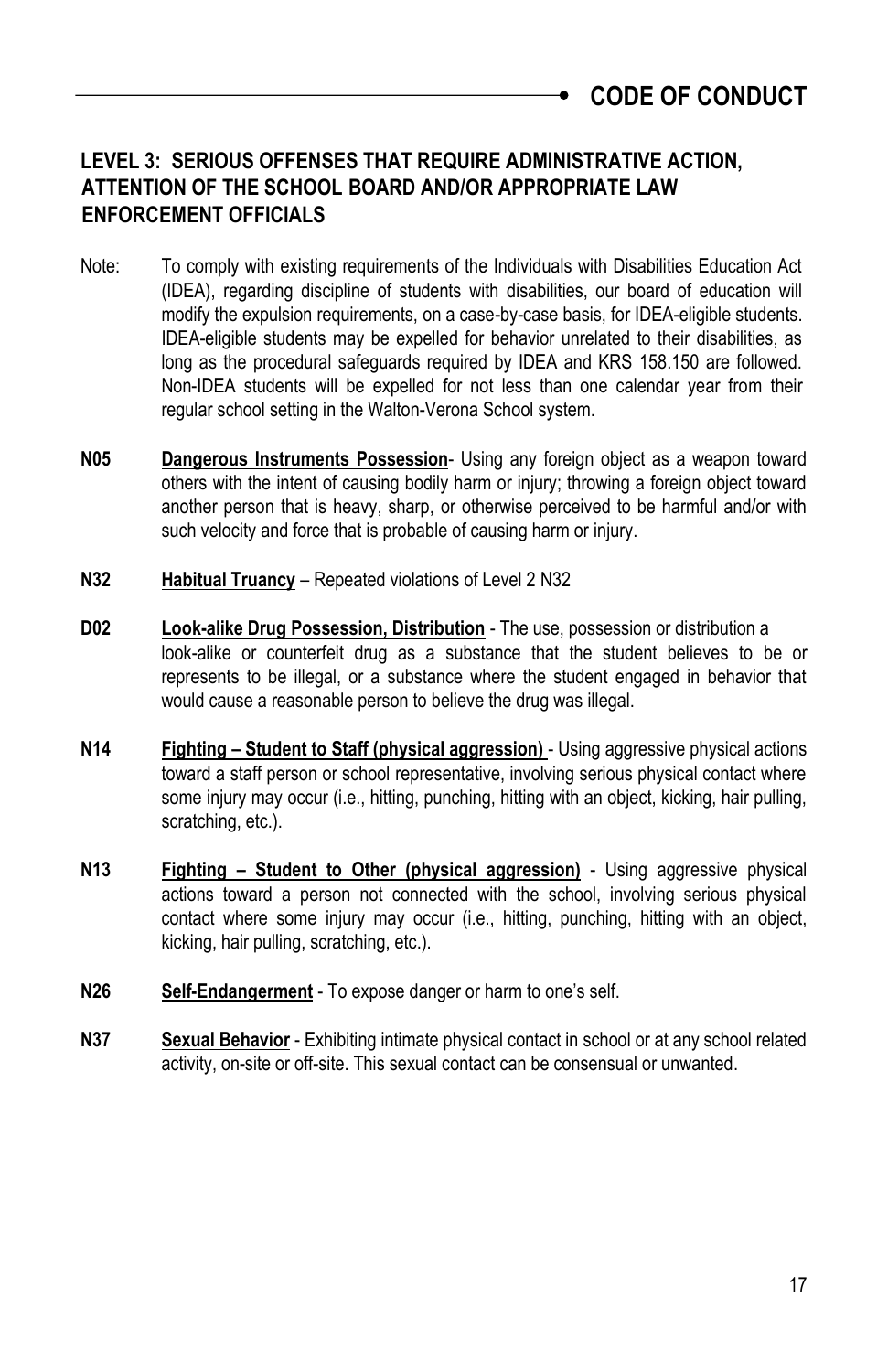- **H01 Bullying** Using unwanted, aggressive behavior that involves a real or perceived power imbalance towards another person. The behavior is repeated, or has the potential to be repeated, over time. There are three types of bullying:
	- *Verbal Bullying* is saying or writing mean things, such as teasing, namecalling, making inappropriate sexual comments, taunting, or threatening to cause harm.
	- *Social/relational Bullying* involves hurting someone's reputation or relationships, such as leaving someone out on purpose, telling other children not to be friends with someone, spreading rumors about someone, and embarrassing someone in public.
	- **Physical Bullying** involves hurting a person's body or possessions, such as hitting, kicking, pinching, spitting, tripping, pushing, taking or breaking someone's things, and making mean or rude hand gestures.
- **H03 Harassment** Delivering disrespectful messages (verbal or gestural) to one or more people, which may include threats and intimidation, obscene gestures, pictures, or written notes. These messages may include negative comments based on race, religion, gender, age, and and/or national origin; and sustained or intense verbal attacks based on ethnic origin, disabilities, or other personal matters.
- **H06 Threatening Staff** Using verbal messages or physical actions toward a staff person or school representative that imply the threat of serious physical injury.
- **H07 Verbal Abuse** Using abusive and demeaning language: words that attack or injure an individual, words that cause one to believe an untrue statement, or words that speak falsely of an individual. This can include talking back, name calling, and/or creating socially rude interactions.
- **H05 Threatening Another Student** Any statement, communication, conduct or gesture, including those in written form, directed toward another student that causes reasonable apprehension of physical harm to person or property.
- **T01 Tobacco Distribution** distribution of a nicotine or tobacco product, including but not limited to smoking, chewing, vapor products (ex. Juuls) or other alternative nicotine products.
- **T02 Tobacco Possession**  possession of a nicotine or tobacco product, including but not limited to smoking, chewing, vapor products (ex. Juuls) or other alternative nicotine products.
- **T03 Tobacco Use** under the influence of or use of a nicotine or tobacco product, including but not limited to smoking, chewing, vapor products (ex. Juuls) or other alternative nicotine products.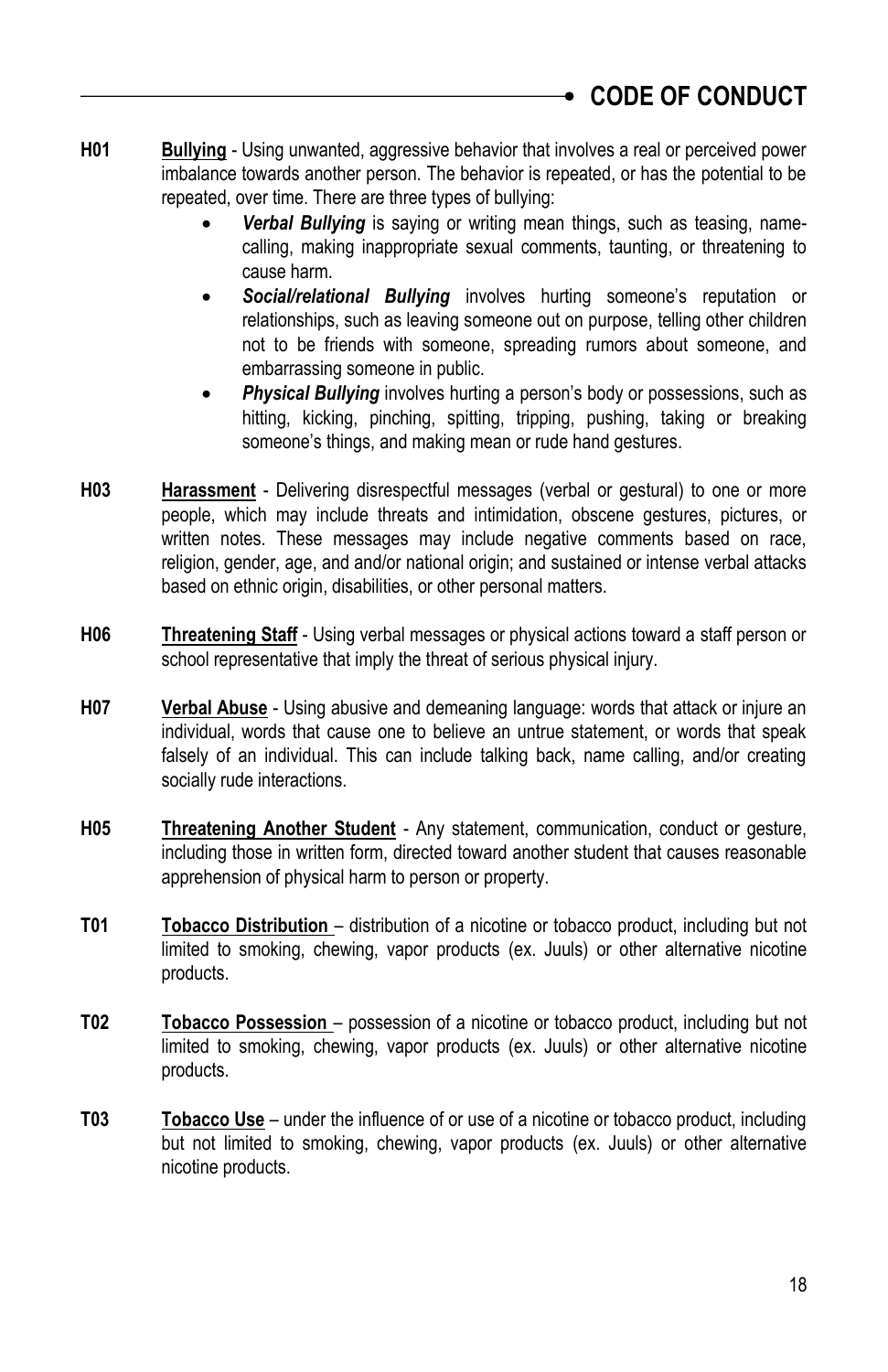## **LAW VIOLATIONS**

- **V11 Rape** Includes forcible rape and statutory rape. A person is guilty of forcible rape when he/she engages in sexual intercourse or deviate sexual intercourse with another person by forcible compulsion; or he/she engages in sexual intercourse/deviate sexual intercourse with another person who is incapable of consent because they are physically helpless; or is less than twelve (12) years old. A person is guilty of statutory rape (in KY, rape in the second degree) when:(a) Being eighteen (18) years old or more, engages in sexual intercourse with another person less than fourteen (14) years old; or (b) He/she engages in sexual intercourse with another person who is mentally incapacitated; or (c) Being twenty-one (21) years old or more, engages in sexual intercourse with another person less than sixteen (16) years old.
- **V12 Robbery/Theft** The taking or attempting to take anything of value from the care, custody, or control of a person or persons by force or threat of force and/or putting the victim in fear. Includes robbery, larceny and motor vehicle theft.
- **N03 Burglary** A person is guilty of burglary when, with the intent to commit a crime, he knowingly enters or remains unlawfully in a building or vehicle.
- **N06 Destruction of Property** Intentionally or wantonly defacing, destroying or damaging any property of which the person has no authority.
- **V06 Arson** Any intentional burning or attempt to burn, with or without intent to defraud, a dwelling house, public building, or motor vehicle.
- **N31 Trespassing** When a person knowingly enters or remains unlawfully in a dwelling, a building or upon premises.
- **N24 Possession of stolen property -** Student receives, retains or disposes of property of another, knowing that it has been stolen, or having reason to believe that is has been stolen.
- **N33 Vandalism** The intentional destruction, injury, disfigurement, or defacement (i.e., by cutting, tearing, breaking, marking, painting, drawing, or covering with filth) of any school property.
- **W01 Weapon Possession** possession of any item used, designed to be used or intended for use in causing death or injury to any person, or for the purpose of threatening or intimidating any person.
- **W02 Weapon Distribution** distribution of any item used, designed to be used or intended for use in causing death or injury to any person, or for the purpose of threatening or intimidating any person.
- **W03 Weapon Use** use of any item used, designed to be used or intended for use in causing death or injury to any person, or for the purpose of threatening or intimidating any person.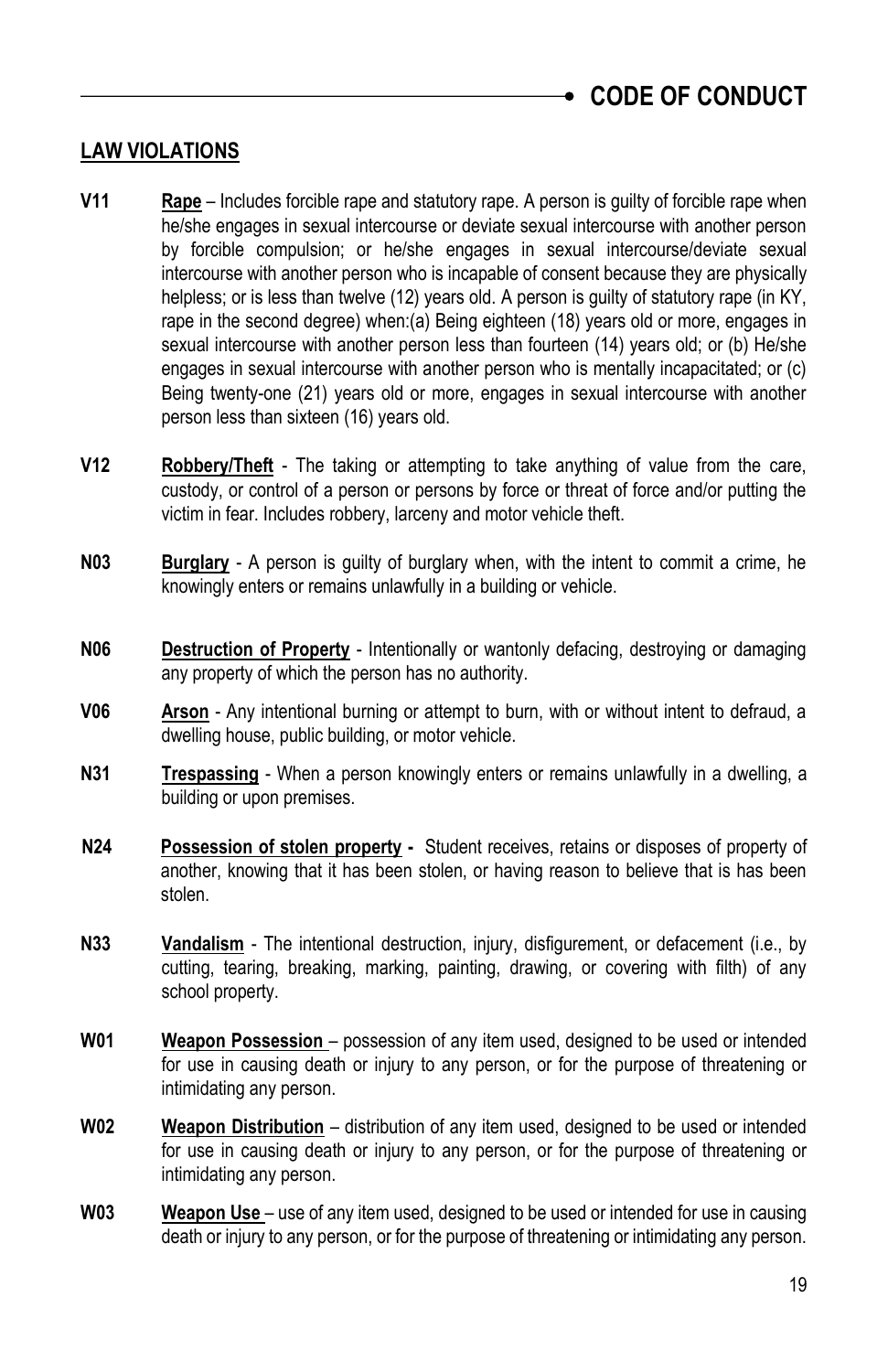- **V14 Sexual Offense (non-touch)** A person is guilty of indecent exposure when he or she intentionally exposes his or her genitals under circumstances in which he or she knows, or should know, that his or her conduct is likely to cause affront or alarm to another person on school grounds or at a school function.
- **V13 Sexual Assault** A person is guilty of sexual assault when: (a) He/she subjects another person to sexual contact (touching intimate parts) by forcible compulsion; or (b) He/she subjects another person to sexual contact who is incapable of consent because he: is physically helpless; less than twelve (12) years old; or is mentally incapacitated.
- **D01 Drug Distribution** *distribution of* a controlled substance, such as, amphetamines, barbiturate, cocaine, hallucinogens, heroin (opiods), inhalant, marijuana/hashish, methamphetamine, prescription drugs, steroids (anabolic), synthetic drug, over the counter drug or look alike drugs.
- **D02 Drug Possession** *possession of* a controlled substance, such as, amphetamines, barbiturate, cocaine, hallucinogens, heroin (opiods), inhalant, marijuana/hashish, methamphetamine, prescription drugs, steroids (anabolic), synthetic drug, over the counter drug or look alike drugs.
- **D03 Drug Use** *under the influence of* a controlled substance, such as, amphetamines, barbiturate, cocaine, hallucinogens, heroin (opiods), inhalant, marijuana/hashish, methamphetamine, prescription drugs, steroids (anabolic), synthetic drug, over the counter drug or look alike drugs.
- **A01 Alcohol Distribution** *distribution of* alcohol as defined as liquor, brew or mixture containing alcohol
- **A02 Alcohol Possession** *possession of* alcohol as defined as liquor, brew or mixture containing alcohol
- **A03 Alcohol Use** *under the influence of* alcohol as defined as liquor, brew or mixture containing alcohol
- **N07 Disorderly Conduct** Committing a breach of the peace. A person is guilty of disorderly conduct when in a public place and with intent to cause public inconvenience, annoyance or alarm, or creating a risk thereof, he/she: (a) Engages in fighting or in violent, tumultuous or threatening behavior; or (b) Makes unreasonable noise; or (c) Refuses to obey an official order to disperse issued to maintain public safety in dangerous proximity to a fire, hazard or other emergency; or (d) Creates a hazardous or physically offensive condition by any act that serves no legitimate purpose.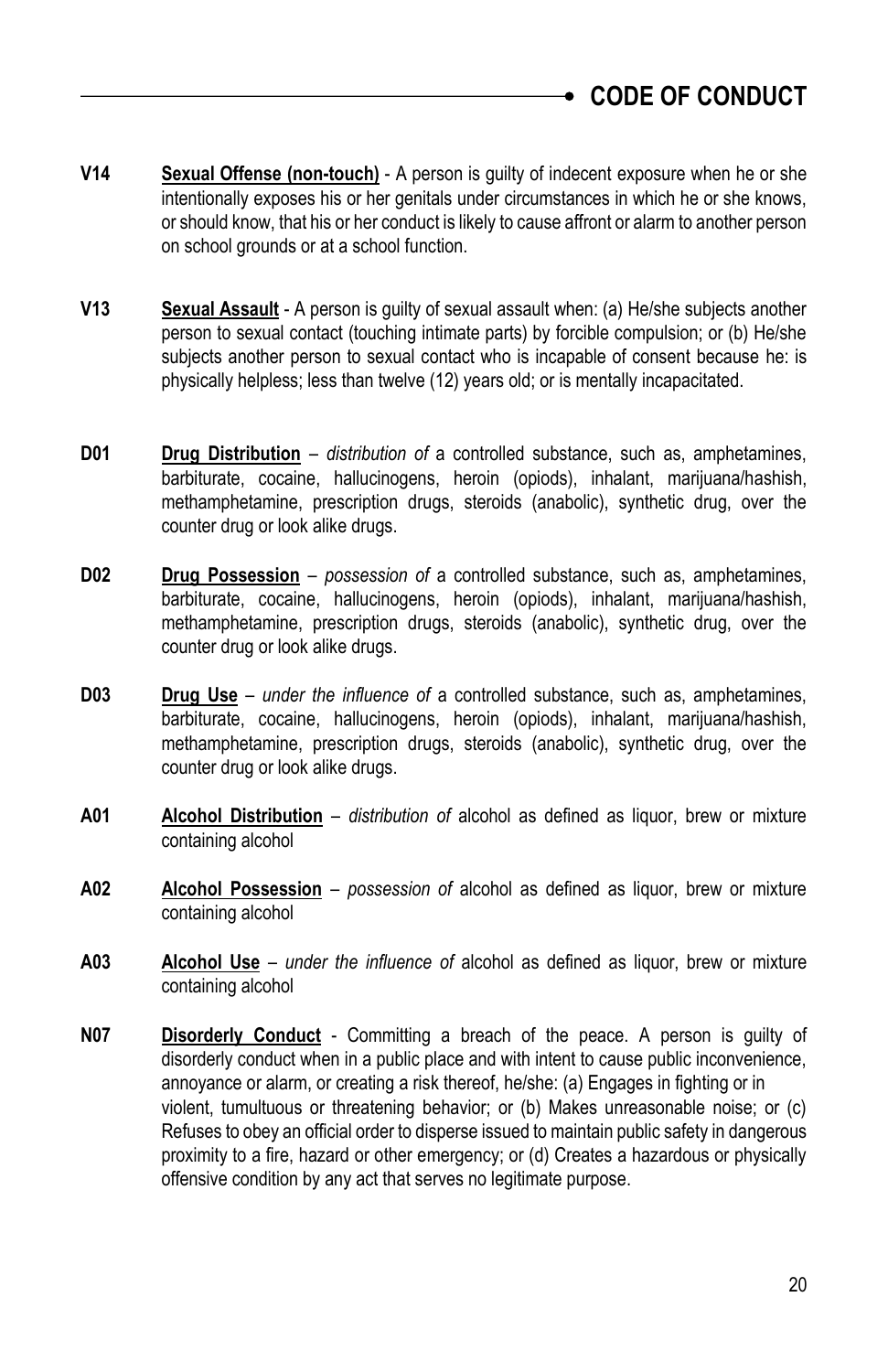- **N32 Habitual Truancy** Any student reported truant two or more times under Kentucky School Educational Law
- **V05 Abuse of a Teacher** Whenever a teacher or school administrator is functioning in his capacity as an employee of a board of education of a public school system, it shall be unlawful for any person to direct speech or conduct toward the teacher or school administrator when such person knows or should know that the speech or conduct will disrupt or interfere with normal school activities or will nullify or undermine the good order and discipline of the school. (KRS 161.190)
- **N99 Incorrigibility** The persistent violation of the Code of Conduct as defined by KRS 158.150. Persistent bad conduct is judged by the administrative receipt of a minimum of 6 misconduct reports forms or after the second suspension for the same offense.
- **V18 Wanton Endangerment** Any behavior that endangers another person such as throwing objects, making unnecessary emergency calls, etc.
- **N21 Loitering** A person is guilty of loitering when he/she:
	- a. Loiters or remains in a public place for the purpose of gambling with cards, dice or other gambling paraphernalia, or
	- b. Loiters or remains in a public place for the purpose of unlawfully using a controlled substance; or
	- c. Loiters or remains in or about a school, college or university building or grounds, not having any reason or relationship involving custody of or responsibility for a pupil or student or any other specific legitimate reason for being there, and not having written permission from anyone authorized to grant such permission.
- **V01 1 st Degree Assault**- complete definition found in KRS 508.010
- **V02 2** 2<sup>nd</sup> Degree Assault- complete definition found in KRS 508.020
- **V03 3** 3<sup>rd</sup> Degree Assault- complete definition found in KRS 508.025
- **V04 4 th Degree Assault**- complete definition found in KRS 508.030
- **V15 Terroristic – Bomb** bomb threat or threat of other explosive device
- **V16 Terroristic Threat**  1) intentionally making false statements about placing a weapon of mass destruction on school property; 2) intentionally placing a counterfeit weapon of mass destruction on school property; 3) intentionally threatening to commit any act likely to result in death or serious physical injury to any student group, teacher, volunteer worker, or school staff; 4) threatening to commit any crime likely to result in death or serious physical injury to another person or likely to result in substantial property damage to another person; or 5) intentionally making false statements for the purpose of causing evacuation of a building, place of assembly, or facility of public transportation.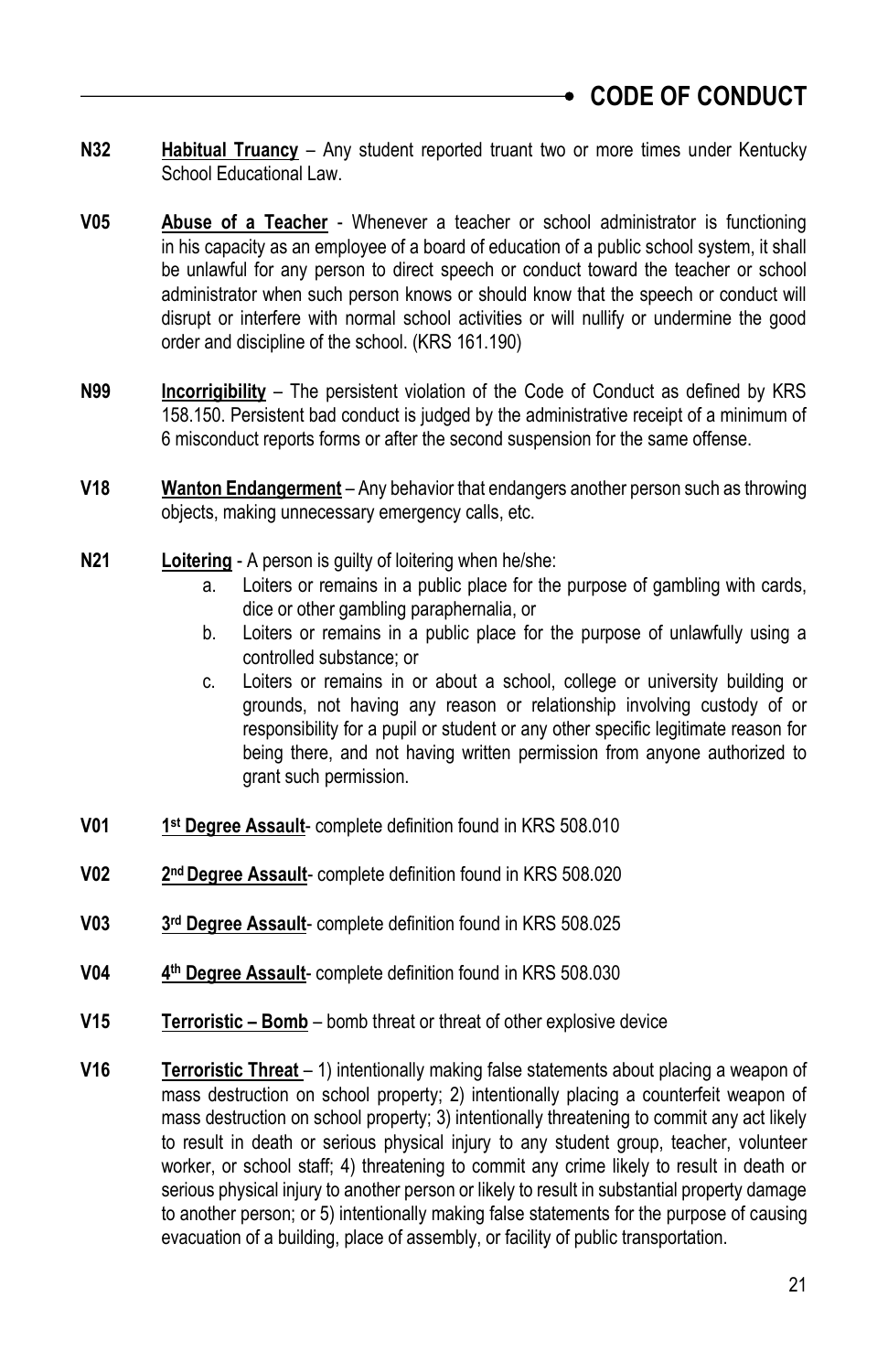- **V17 Terroristic – Chem/Bio/Nuc** chemical, biological or nuclear threats
- **H02 Harassing Communications** A person is guilty of harassing communications when making statements in person or using any means of communication that intends to intimidate, harass, annoy, or alarm another person.

The information below outlines the range of options available to school personnel, in addition to the intervention based resolutions on the preceding page, when addressing student behavior. The levels are provided to address both initial and repeat violations. WVISD school staff have discretion to consider the totality of the circumstances as they make discipline decisions and that into consideration mitigating circumstances such as age, developmental levels, disability, and other pertinent factors which may be relevant in addition to aggravating factors around the incident. Violation of these rules may be so extremely serious that such behavior may warrant expulsion of the violator even for the first offense.

## **DISCIPLINARY ACTIONS FOR LEVEL 3 / LAW VIOLATIONS**

(Not listed in any order)

- Conference and notification of parent/guardian
- Suspension (long-term or short-term)
- Alternative placement
- Expulsion
- Notification of proper legal authorities
- Restitution
- Student may be referred for a Risk Assessment, which could include evaluations, not to be paid for by the school district.
- In School Resolution
- Referral to local law enforcement/SRO
- Pursuit of legal charges for 2<sup>nd</sup> degree felony terroristic threatening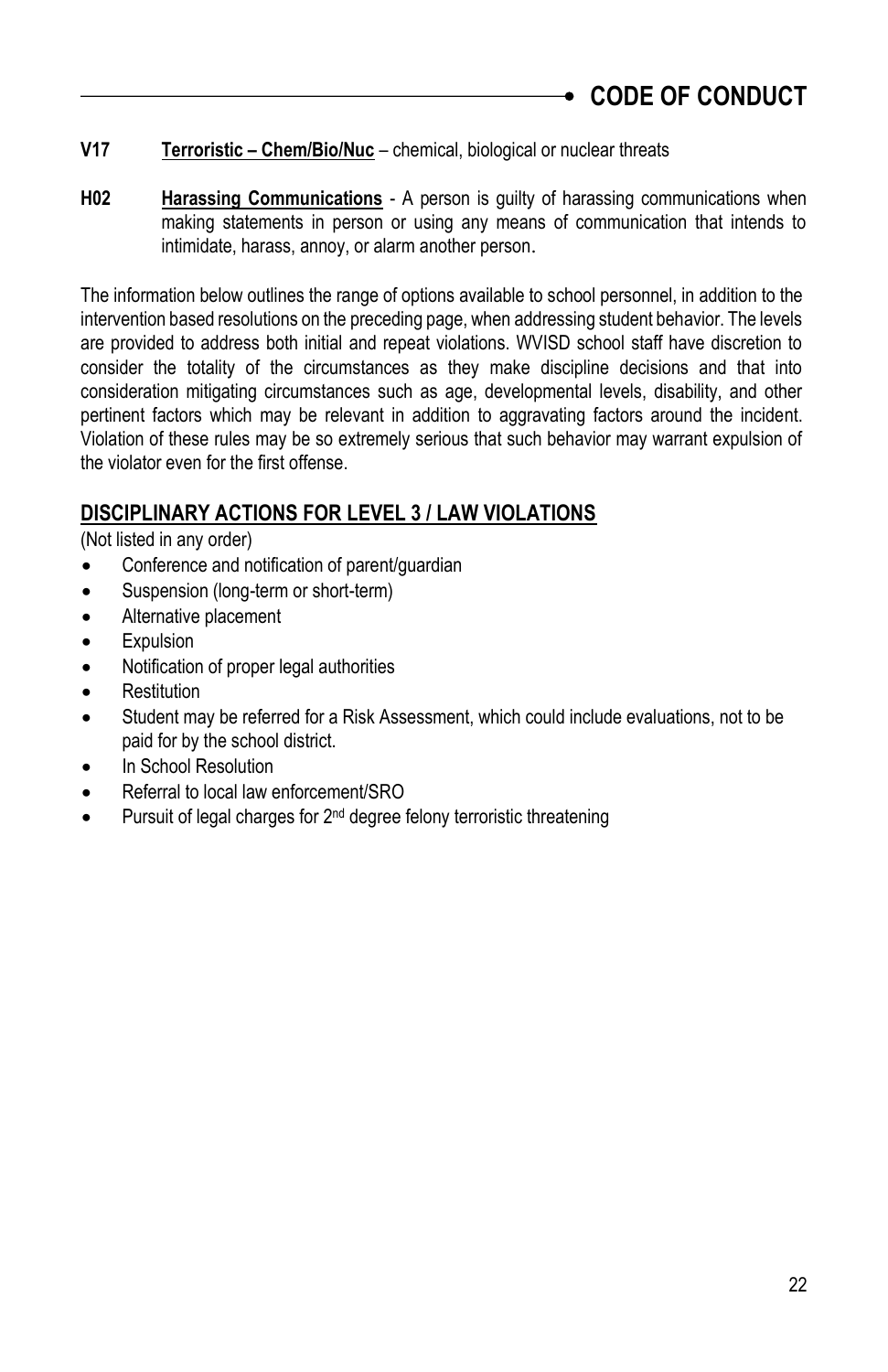## **DEFINITIONS OF DISCIPLINARY ACTIONS**

### **Detention**:

A time-period of supervised study designated by the building principal.

#### **Thursday/Friday School:**

An extended detention period (of 3 hours) intended to serve as a last step before suspension for certain violations.

### **Out of School Suspension**:

Temporarily removes the student from the privilege of attending school and school activities. Before reinstatement may be made there must be a phone call or a written note from the parent stating that he or she is aware of and understands the reasons for the suspension.

### **In School Removal**:

Temporarily removes the student from the privilege of attending class and school activities. Before reinstatement may be made there must be a phone call or a written note from the parent stating that he or she is aware of and understands the reasons for the suspension.

*Suspensions are a disciplinary measure used by the common schools of Kentucky to discipline students for repeated and/or serious acts of misbehavior and/or disobedience. They are used when other forms of discipline*  have not yielded corrected behavior and/or the severity of the act necessitates removing a student from the *educational environment.* 

*While under an out of school suspension or all day in-school removal, the student may not participate or practice*  in any school activity, home or away, as a player or as a spectator. For Out of School Suspensions students are *not permitted on school property. An Out of School Suspension is an unexcused absence. School work missed may not be made up for an Out of School Suspension. Readmission to school will, in every case, occur on the next school day after suspension has been served. All students returning from an Out of School Suspension must see either the principal or assistant principal (See Board Policy 09.123)*

## **BULLYING/HARRASSMENT**

(Per KRS 158.148) As used in this section, "bullying" means any unwanted verbal, physical, or social behavior among students that involves a real or perceived power imbalance and is repeated or has the potential to be repeated:

- 1. That occurs on school premises, on school-sponsored transportation, or at a schoolsponsored event; or
- 2. That disrupts the education process.

This definition shall not be interpreted to prohibit civil exchange of opinions or debate or cultural practices protected under the state or federal Constitution where the opinion expressed does not otherwise materially or substantially disrupt the education process. See Board Policy 9.422, 9.42811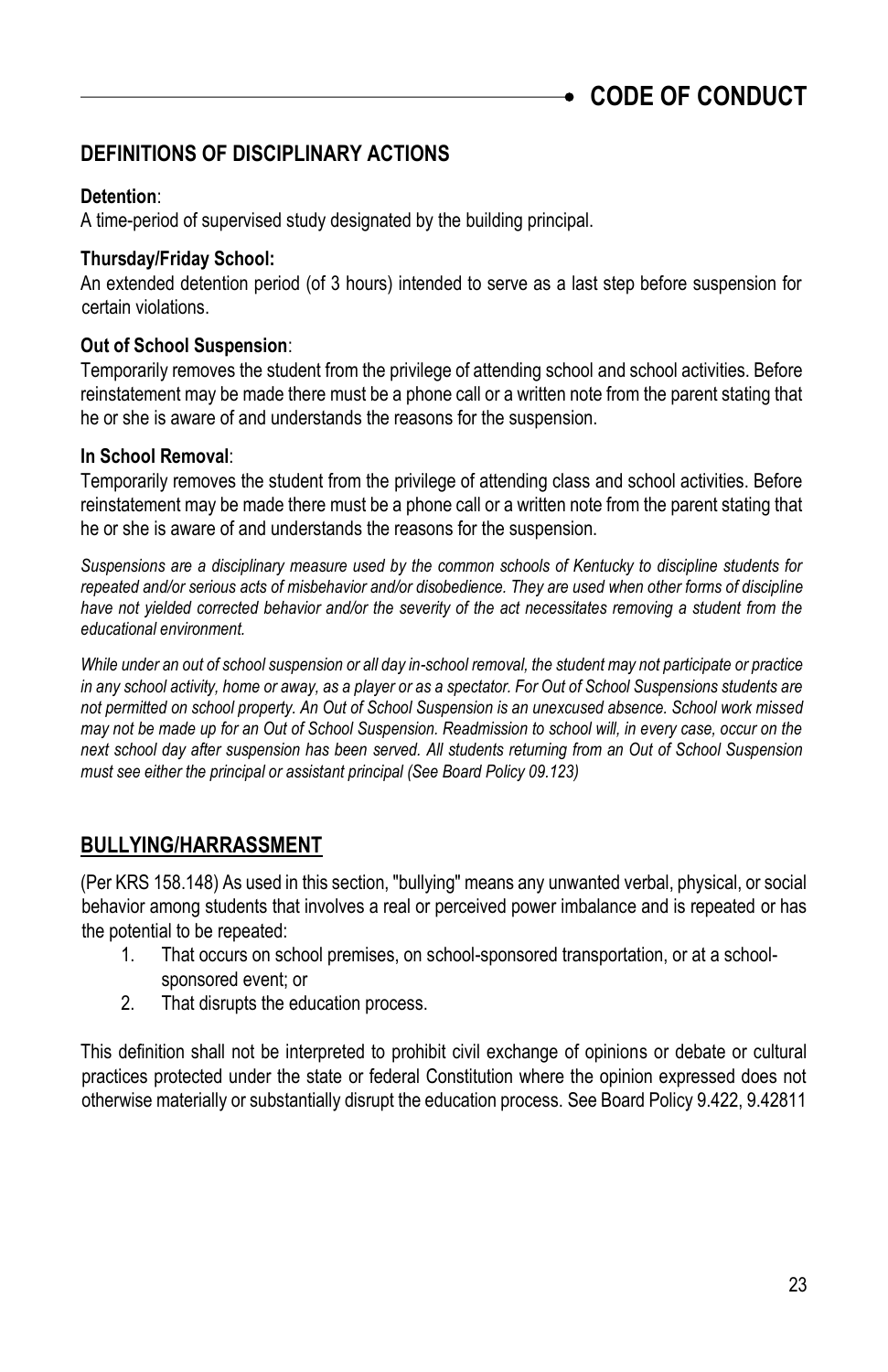### **DEFINITIONS:**

A person is guilty of harassment when with intent to intimidate, harass, annoy, or alarm another person he or she:

- a. Strikes, shoves, kicks, or otherwise subjects him to physical contact; or
- b. Attempts or threatens to strike, shove, kick, or otherwise subject the person to physical contact; or
- c. In a public place-makes an offensively coarse utterance, gesture, or display, or addresses abusive language to any person present; or
- d. Follows a person in or about a public place or places; or
- e. Engages in a course of conduct or repeatedly commits acts which alarm or seriously annoy such other person and which serve no legitimate purpose; or
- f. Being enrolled as a student in a local school district, and while on school premises, on school-sponsored transportation, or at a school-sponsored event:
	- 1. Damages or commits a theft of the property of another student;
	- 2. Substantially disrupts the operation of the school; or

3. Creates a hostile environment by means of any gestures, written communications, oral statements, or physical acts that a reasonable person under the circumstances should know would cause another student to suffer fear of physical harm, intimidation, humiliation, or embarrassment.

### **HARASSMENT, AS DEFINED IN THE PARAGRAPH OF THIS SECTION, IS A CLASS B MISDEMEANOR.**

A person is guilty of harassing communications when with intent to intimidate, harass, annoy, or alarm another person he or she:

- a. Communicates with a person, anonymously or otherwise, by telephone, telegraph, mail or any other form of written communication in a manner which causes annoyance or alarm and serves no purpose of legitimate communication; or
- b. Makes a telephone call, whether or not conversation ensues, with no purpose of legitimate communication; or
- c. Communicates, while enrolled as a student in a local school district, with or about another school student, anonymously or otherwise, by telephone, the Internet, telegraph, mail, or any other form of electronic or written communication in a manner which a reasonable person under the circumstances should know would cause the other student to suffer fear of physical harm, intimidation, humiliation, or embarrassment and which serves no purpose of legitimate communication. *HARASSING COMMUNICATIONS IS A CLASS B MISDEMEANOR*

Reference KRS 158.148, KRS 158.156, KRS 525.070, KRS 525.080

### **Administrative Hearing**:

A meeting held with parents and / or custodial guardians, at the central office level, to discuss and recommend resolutions for a serious violation of the code of conduct.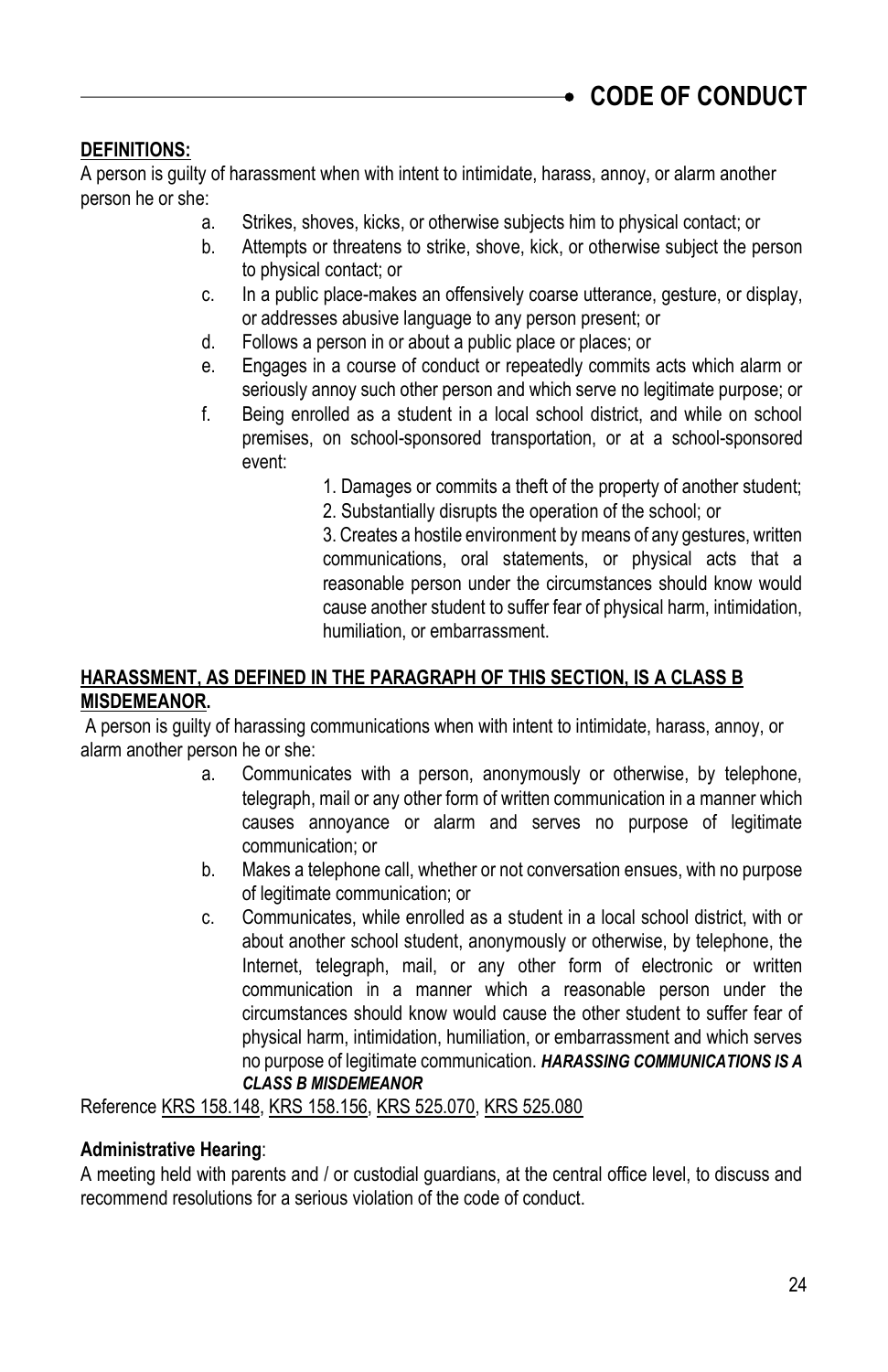### **Expulsion:**

Expulsion denies the student attendance to school or school activities for the remainder of the school term, or a period of time prescribed by the Board of Education. Expulsions are made by the Board of Education upon recommendation of the principal and superintendent. Reinstatement can be made only by a formal meeting with the parent/guardian, student, and the school principal.

*Expulsion is a disciplinary measure used by the Board of Education when student misbehavior is of a serious nature, or when other methods of discipline have failed to correct repeated infractions.* 

Record release information will comply with the requirements of Senate Bill 112, General Assembly, 1994-KRS 158.

## **SEARCH AND SEIZURE**

- No pupil's outer clothing, pockets, or his or her personal effects (e.g., handbags, backpacks, etc.) shall be searched by authorized school personnel unless there is reasonable suspicion to believe the search will reveal evidence that the pupil has violated or is violating either a school rule or the law of the state of Kentucky.
- Search of a pupil's person shall be conducted only with the express authority of the Principal/ Assistant Principal/Designee.
- When a pat-down search of a pupil's person is conducted, the person conducting the search shall be the same sex as the pupil; and a witness shall be present during the search.
- No search of a pupil shall be conducted in the presence of other students.
- Students who fail to cooperate with school authorities when requested to shall be subject to other disciplinary action.
- School property, such as lockers and desks, remain the property of the school and are jointly held by the school and the pupil. School authorities have the right to conduct general inspection of all such property on a regular basis. During these inspections, items which are school property, such as overdue library books, may be collected. Students should not expect privacy to items left in such locations.
- Illegal items (e.g., weapons, drugs, etc.), or other possessions reasonably determined by proper school authorities to be a threat to the pupil's safety or to others' safety and security, may be seized by school officials.
- Items which may be used to disrupt or interfere with the educational process may be temporarily removed from the pupil's possession by a staff member. Such items may be returned to the pupil by the staff member or through the Principal's office.
- Items that are not claimed by the last day of school will be destroyed.
- School officials can use canines to conduct unannounced, random searches of student's personal property. Random search and seizure is a reasonable procedure to maintain the safety of students and school personnel. In such cases, students are required to be separated from their property to avoid potential embarrassment/ harassment, ensure students are not targeted by the canines, to decrease the possibility of dangerous interactions between canines and students.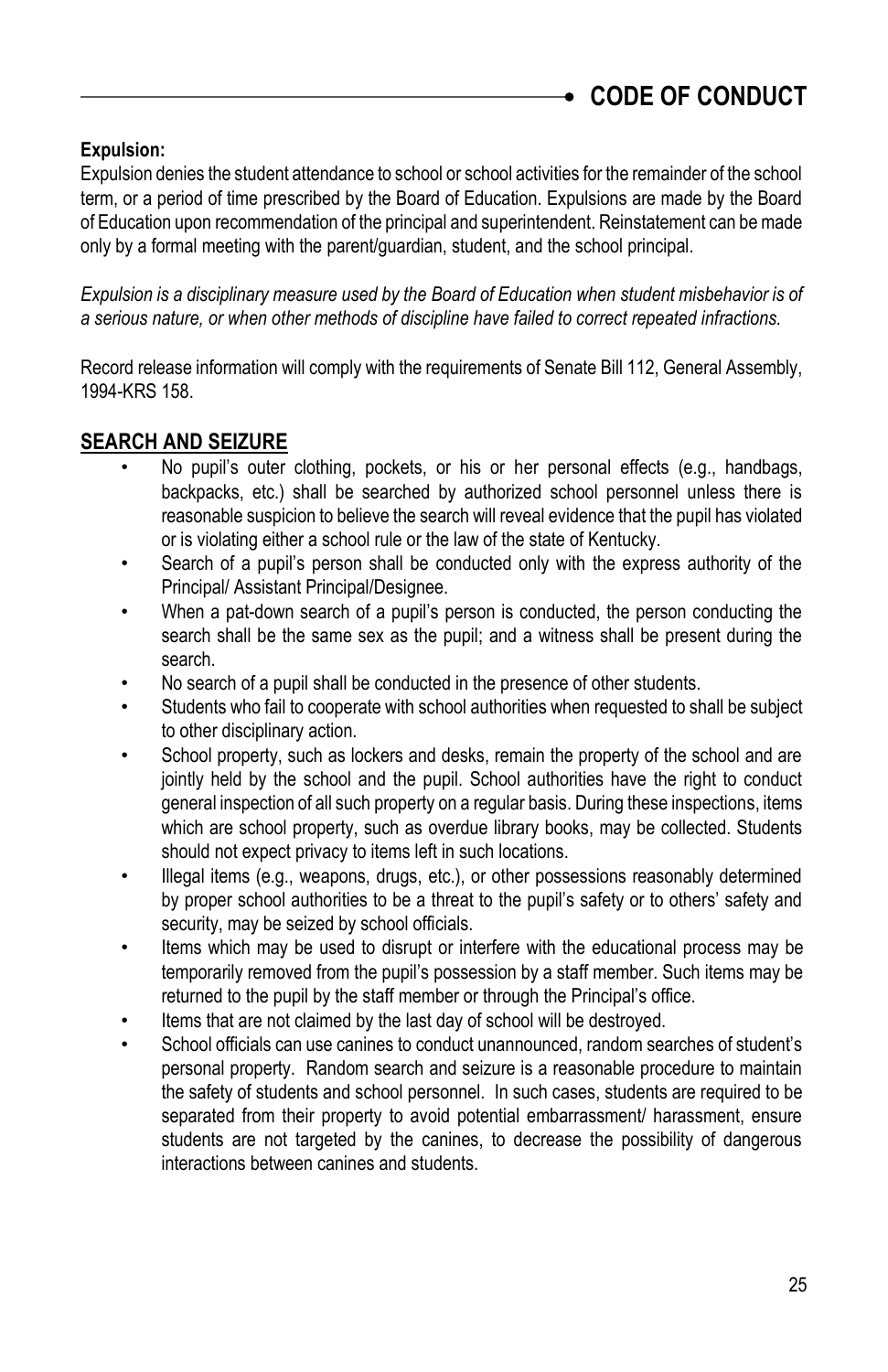## **DUE PROCESS**

Before discipline actions for violation of school regulations, a pupil shall have the right of the following due process procedure:

- 1. The pupil shall be given oral or written notice of the charge(s) against him/her.
- 2. If the pupil denies the charge(s), he/she shall be given an explanation of the evidence against him/her.
- 3. The pupil shall be given an opportunity to present his/her own version of the facts concerning the charge(s).
- 4. In cases which involve students with disabilities, the procedures mandated by federal and state law for students with disabilities shall be followed.

## **GRIEVANCE PROCEDURE**

Parents/guardians desiring to question actions taken by school personnel should follow this procedure:

- 1. If the problem is related to the classroom, the parent/guardian will contact the principal/assistant principal to arrange a conference with the classroom teacher, as soon as possible to discuss the problem.
- 2. If the problem is not related to the classroom, the parent/guardian will contact the principal/assistant principal to arrange a conference with the involved parties as soon as possible to discuss the problem.

If this conference does not resolve the situation, the teacher and parent/guardian will arrange a conference with the principal/assistant principal or his/her designee with a minimum of delay.

- 3. If none of the above procedures results in a satisfactory solution to the problem, the parent/guardian shall state his/her complaint in writing and may request a conference with the Superintendent or his/her designee.
- 4. During any conference, either party may have present individuals having knowledge relative to factors involved. The other party shall be notified in advance if such persons are to be present.
- 5. The Superintendent or his/her designee will advise the parent/guardian in writing of the disposition within fourteen (14) days after the conference.
- 6. The parents/guardians may appeal in writing to the Superintendent who will arrange a meeting with the Board of Education if the parents/guardians are not satisfied with the decision of the Superintendent or his/her designee.

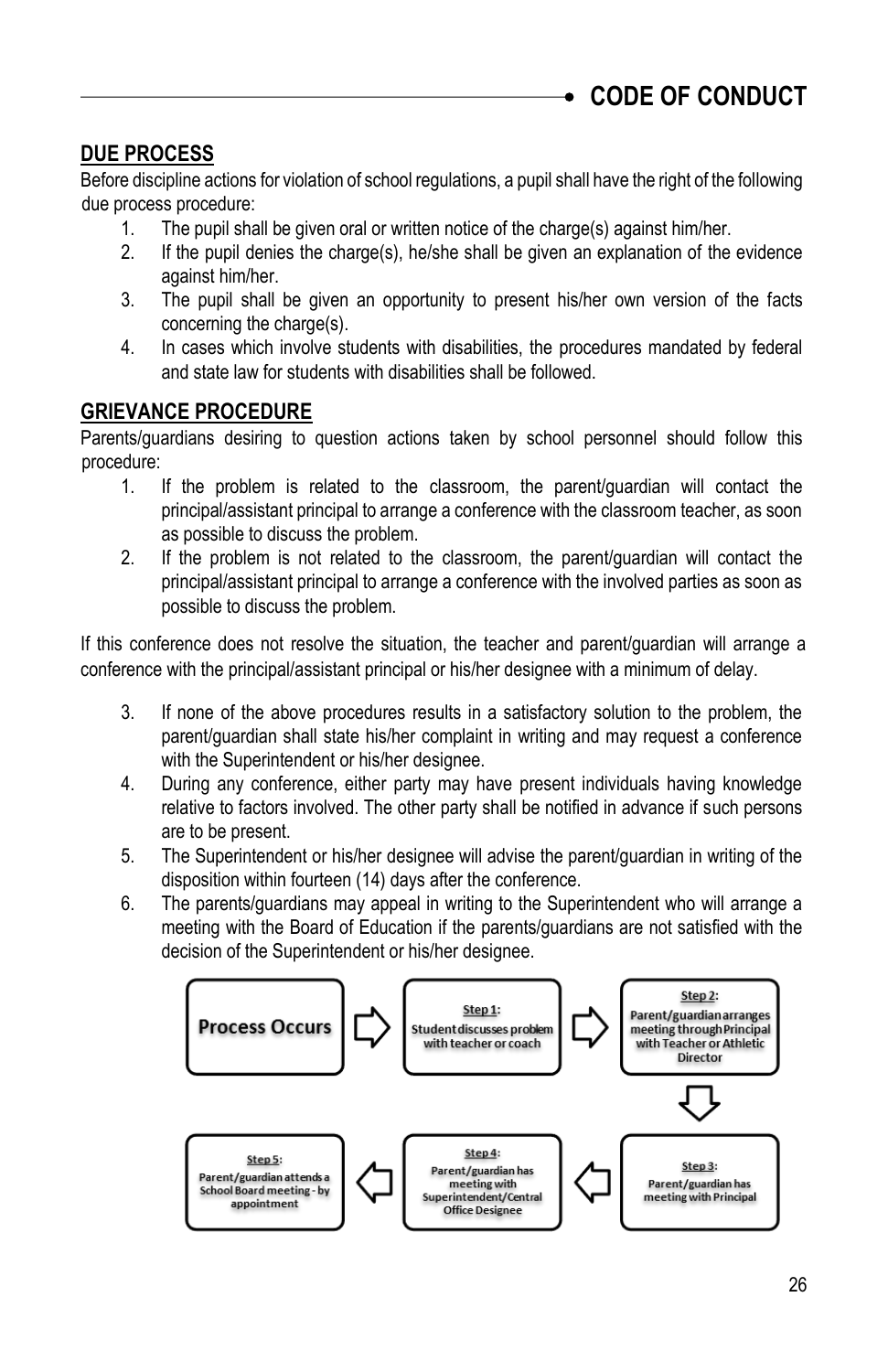# <span id="page-26-0"></span>**TERRORISTIC THREATENING REQUIRED NOTICE**

Our most important function in the Walton-Verona Independent School District is to provide the safest learning environment possible for all of our students and staff members.

Unfortunately, in recent years, Kentucky's P-12 schools have experienced an escalation of terroristic threats being made by students with intent to do harm to other students or school staff members. Plainly stated, these are threats being made to shoot people or detonate bombs with lethal intent. In many of those cases, school and law enforcement officials were forced to close schools to investigate the threats that had been made. Consequently, school attendance plummeted for days after the threat was made. Many school leaders have said that the emotional, instructional, and financial impacts of these acts are incalculable.

#### *Terroristic Threating in the second degree is defined in state law (KRS 508.078)*

(1) A person is guilty of terroristic threatening in the second degree when, other than as provided in KRS 508.075, he or she intentionally:

- Makes false statements by any means, including by electronic communication, for the purpose of:
	- 1. Causing evacuation of a school building, school property, or school-sanctioned activity;
	- 2. Causing cancellation of school classes or school-sanctioned activity; or
	- 3. Creating fear of serious bodily harm among students, parents, or school personnel

Such threats to our students and school staff will not be tolerated. As a result, the purpose of this is to notify all parents and guardians that school district officials (in coordination with responding law enforcement agencies) can/will pursue immediate legal charges for felony terroristic threatening in the second degree, against anyone who makes such threats.

Our approach to eliminating terroristic threatening in our school and district is strong and unwavering, and as a result, it is imperative that you discuss this critically important matter with your student, as soon as possible. Please assist our schools by educating your child(ren) on the seriousness of its consequences. Together we can prevent this unnecessary, dangerous, and disruptive crime from victimizing our schools.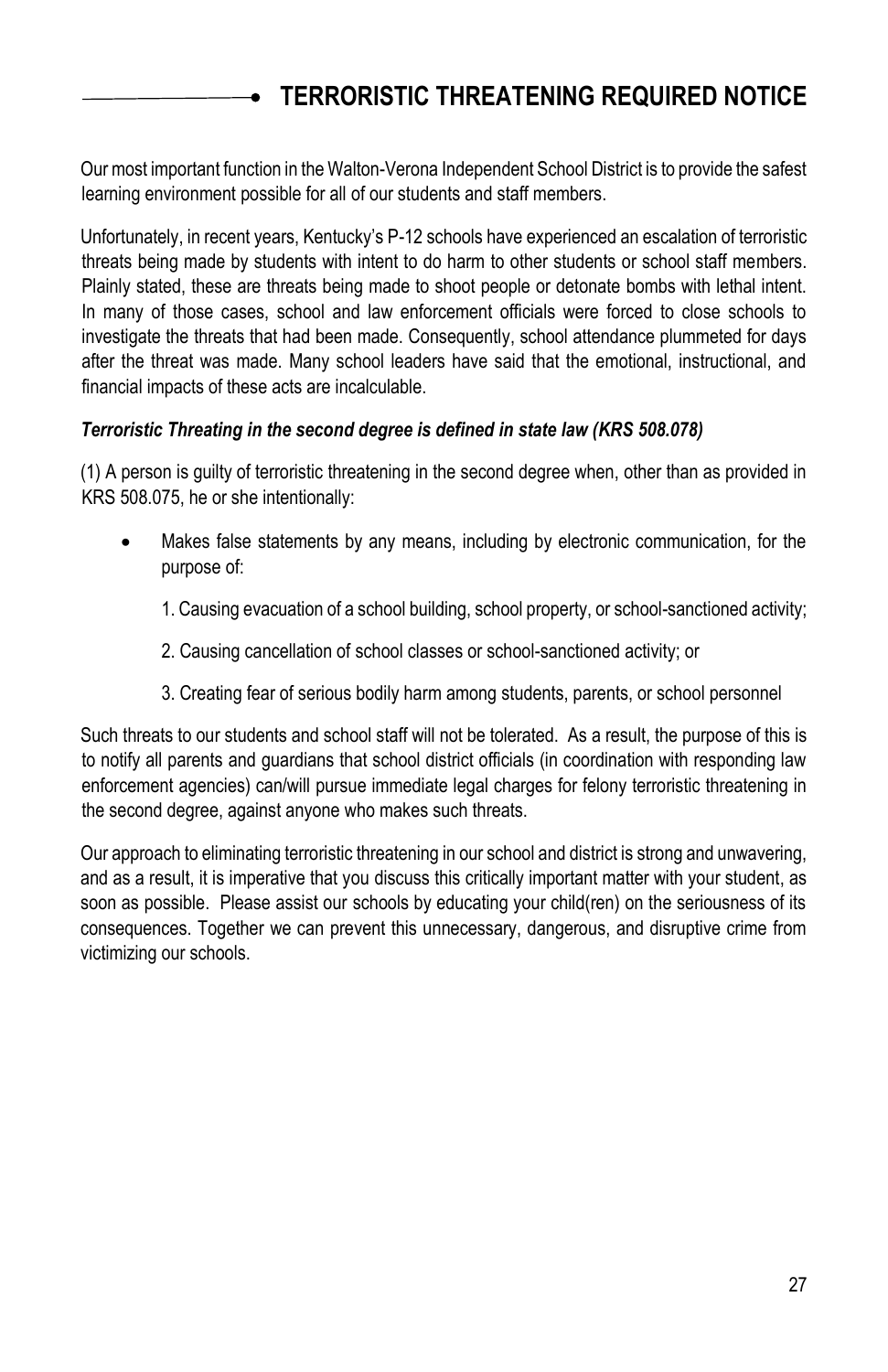# <span id="page-27-0"></span>**CLOTHING AND APPEARANCE**

We feel that dress is very important at the Walton-Verona Schools. It is the responsibility of the parent/guardian and student to make sure the student's clothing is proper for school. Students should dress in a manner that will not cause embarrassment to the school, faculty, or fellow students. We want to be flexible in the dress code, but still be dignified with our rules to ensure consistency.

## **DRESS CODE**

Pupils' dress or appearance should be such that it does not detract from the learning process. The dress code will be in effect for all events which are curricular in nature, including field trips, and other special ceremonies (unless otherwise indicated by the school administrator). STUDENT ATTIRE SHOULD BE APPROPRIATE FOR SCHOOL SETTINGS. This will be more fully discussed with students during class talks at the start of the school year.

- A. In instances involving hair, clothing and/or jewelry not specifically included in the below regulations, the principal and his/her designee shall render a decision.
- B. See-through mesh shirts or blouses, sleeveless shirts\* or dresses, low cut shirts or blouses, crop/halters and tube tops, and other clothing which are revealing are not permitted.
	- *ES - \*sleeveless shirts are acceptable*
- C. Under normal circumstances, no hats, caps, bandanas, hoods, picks/combs, sunglasses, pajamas or gloves are to be worn in school.
- D. **MS/HS**  no jackets worn below waist (trench coat) during the school day
- E. Students are to wear shoes at all times. House shoes/ slippers and blankets are not permitted.
- F. Tight fitting skirts, shorts, or body shirts are not permitted and proper under clothing must be worn.
- G. Skirts and dresses are permitted, as long as they are no more than 3 inches above the knee.
- H. Shorts are permitted, as long as they are no shorter than fingertip length all the way around the leg.
- I. Pants must be worn at the natural waistline. No underwear, undershorts, boxers, running shorts, or panties should be seen at any time while seated, standing or moving.
- J. No holes in shorts/pants above fingertip line.
- K. Shirts must cover cleavage, shoulders and the upper arm area. (Cold shoulder shirts are acceptable.)
- L. Blouses/shirts must meet skirts, slacks or pants and midriff must not show.
- M. Short-shorts, boxer shorts, biker's spandex-type shorts/pants, may not be worn during the instructional school day.
- N. Mouth coverings are permitted while CDC recommends/permits their use in "Healthy At School" guidance documents.
- O. Piercings are allowed in the ears. Only stud or post type piercings are allowed in the nose. Hoop or ring style piercings are not allowed in the nose.
- P. Clothing and accessories (jewelry, hats, belt buckles, necklaces, etc.) with obscene, crude or rude pictures, sayings pertaining to drugs, alcohol, sex or gangs or sexually suggestive are not permitted.

Any student breaking the dress code will be asked to call home for a change of clothing and will see an administrator for disciplinary action. If the student leaves the school building without permission, it will be considered an unexcused absence.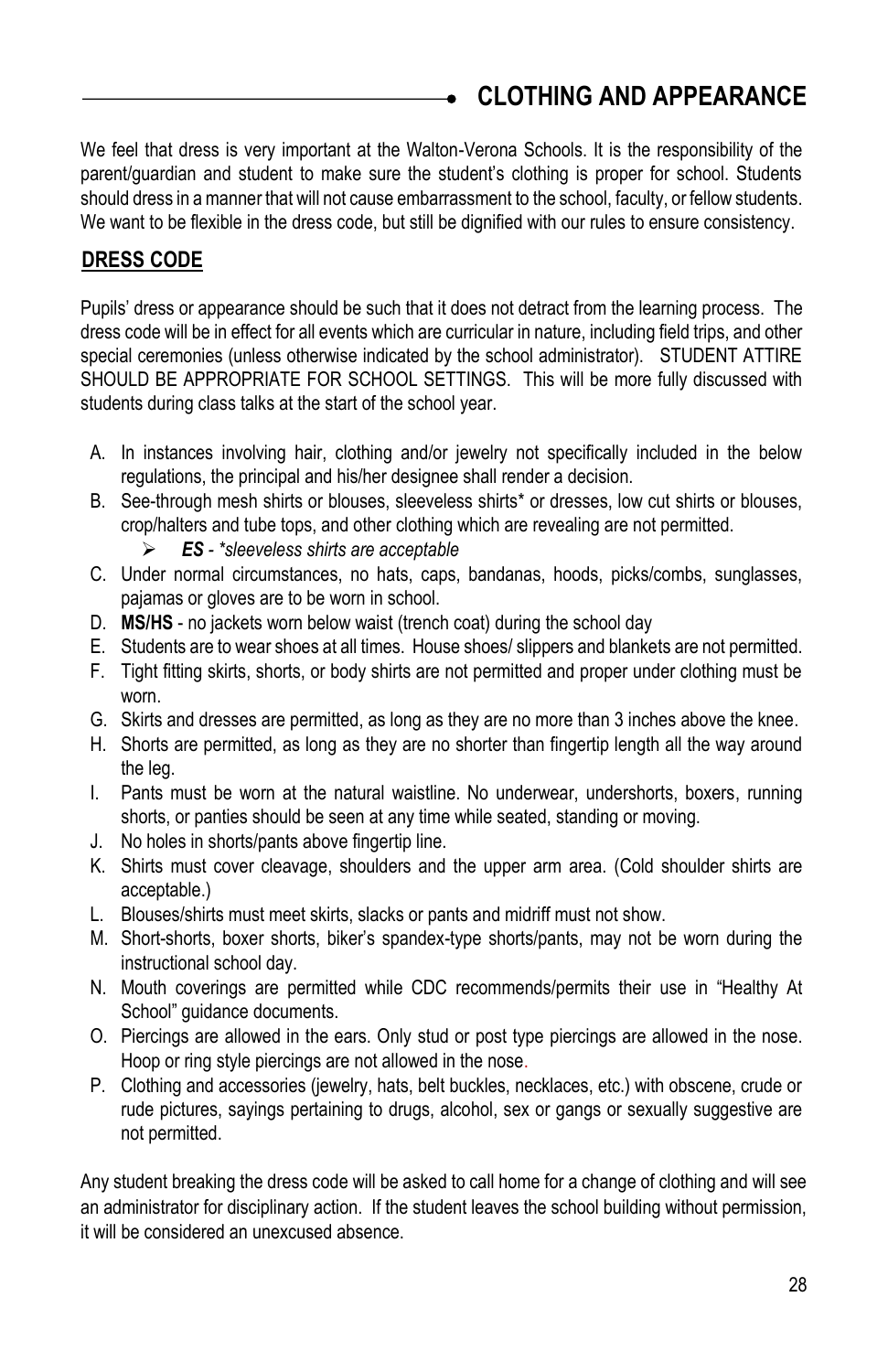<span id="page-28-0"></span>**PARKING OF AUTOMOBILES** 

## **(FOR HIGH SCHOOL ONLY)**

- 1. Students with a Kentucky Driver's License will be assigned a parking permit on a first-come firstserved basis beginning with the seniors through an application process.
- 2. Students must park in their designated area and visually display the permit in the designated area of the vehicle.
- 3. Students must register their cars to park in the lot and must have liability insurance.
- 4. Students may not return to their cars during the day unless they have special permission.
- 5. Students should drive carefully and slowly on and around campus.
- 6. Students are expected to follow and obey all traffic laws.
- 7. *Unexcused Tardies to School:*
	- a. *Upon accumulating 4 unexcused tardies to school, the permit may be revoked for 1 week;*
	- b. *Upon the 5th tardy, the permit may be revoked for 2 weeks;*
	- c. *Upon the 6th tardy, the permit may be revoked permanently (application fee will not be returned)*
- 8. Students who become academically deficient or deficient in attendance shall be reported to the Transportation Cabinet for driver's license, permit or driving privilege revocation.
- 9. A parking permit may be canceled at the discretion of the school.
- 10. School officials have the right to search cars or personal property if the officials have reasonable suspicion that the student may be in possession of drugs, weapons or any item that violates school rules or endangers others. Searches will be used only when other techniques have been exhausted or when there is an immediate danger to life or safety. Cars parked on school property are subject to searches by law enforcement drug dogs. These searches will occur at random during the year.
- 11. All vehicles shall not be left in the parking lot overnight, unless permission is received from the principal or designee.
- 12. Failure to meet the above requirements will result in a loss of parking privileges and students may also face disciplinary, and/ or criminal actions.
- 13. The Walton-Verona Board of Education and its employees are in no way responsible for any damage or theft occurring on school property.

# <span id="page-28-1"></span>**BUSES**

- 1. Students are responsible to the bus driver while they are on the buses riding to and from school just as they are responsible to the teacher or principal while they are at school.
- 2. Students shall be required to get on and off buses at stops approved for them.
- 3. Students should be friendly and courteous along the bus route.
- 4. Students should give their cooperation in protection of school buses against all forms of vandalism, breakage, and damage caused by careless or willful acts, and such damage shall be paid for by parents or guardians of offending pupils.
- 5. Emergency doors are not to be used unless there is an emergency.
- 6. Failure to meet the above requirements may result in loss of bus privileges.
- 7. Students waiting for the second bus run must wait in areas specified by the building principal.
- 8. Students are governed by the Code of Conduct on all bus runs including extracurricular activities and field trips.
- 9. Cell phones, electronic games, and music players may only be used with permission from the bus driver.
- 10. Tape, balloons, window painting and other forms of bus decoration are not permitted.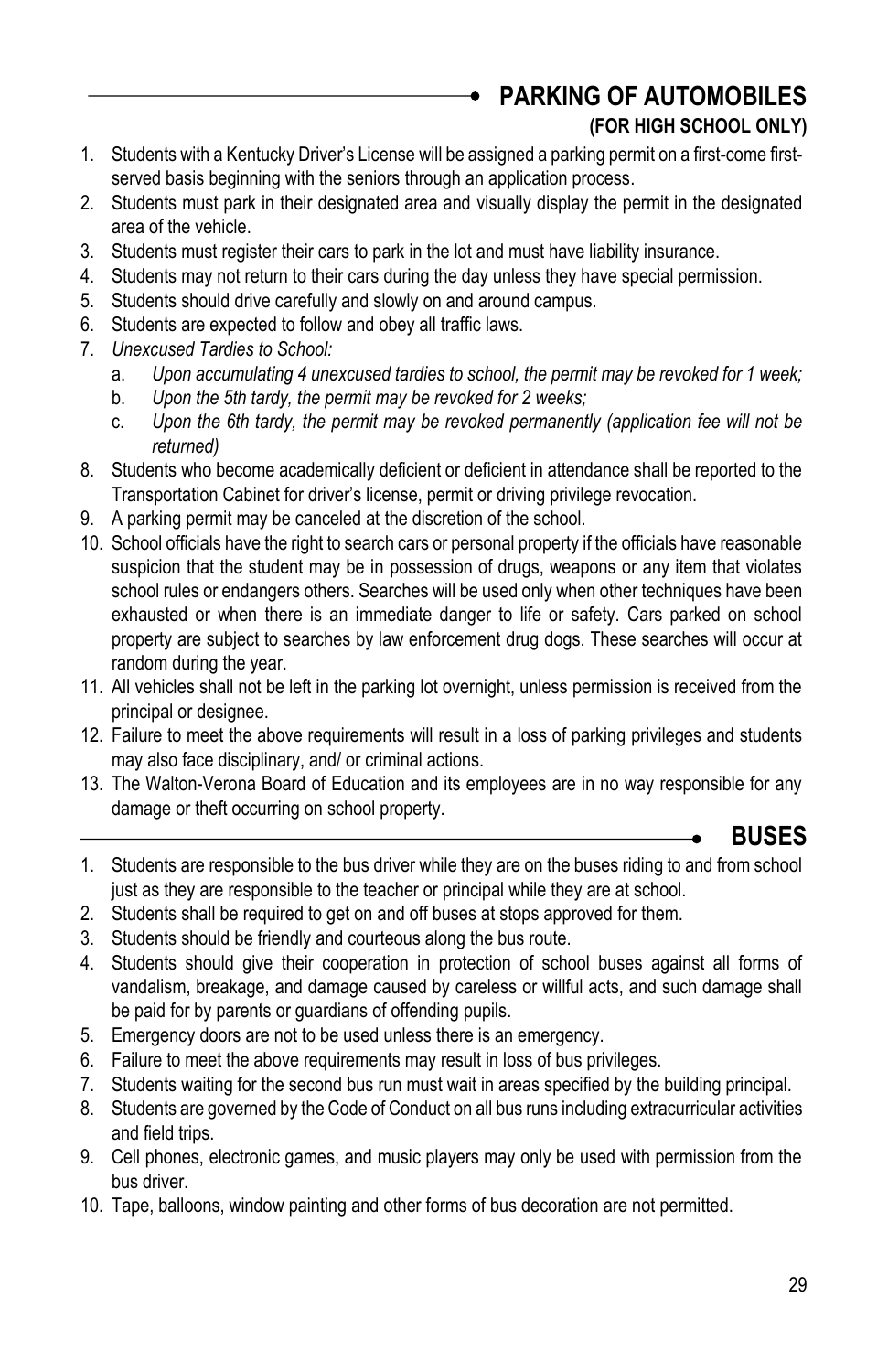Pupils are required to attend regularly and punctually the school in which they are enrolled. Recording of absences and tardies shall be made in compliance with the requirements of [702 KAR](http://policy.ksba.org/documentmanager.asp?requestarticle=/kar/702/007/125.htm&requesttype=kar)  [007:125.](http://policy.ksba.org/documentmanager.asp?requestarticle=/kar/702/007/125.htm&requesttype=kar) 1

## **TRUANCY DEFINED**

- <span id="page-29-0"></span>• Any student who has attained the age of six (6), but has not reached his/her eighteenth (18th) birthday, who has been absent from school without valid excuse for three (3) events or more, or tardy without valid excuse on three (3) events or more, is a truant.
- Any student enrolled in a public school who has attained the age of eighteen (18) years, but has not reached his/her twenty-first (21st) birthday, who has been absent from school without valid excuse for three (3) or more events, or tardy without valid excuse on three (3) or more events, is a truant.
- Any student who has been reported as a truant two (2) or more times is a habitual truant.
- For the purposes of establishing a student's status as a truant, a student's attendance record is cumulative for an entire school year. When students transfer from one Kentucky district to another, attendance information from the previous district shall become part of their official attendance record for that school year.

## **COMMUNICATION**

Parents, guardians, or custodians are requested to contact their child's school to report an absence on that day. When the student returns to school following the absence, signed documentation must be submitted to excuse the absence.

The child's school shall notify, in writing, the parent(s) of any student accumulating three (3) unexcused absences in one (1) school year. The student shall also be referred to the Superintendent, or designee.

After a student accumulates six (6) unexcused absences, the District may begin prosecution for habitual truancy. Every parent, guardian, or custodian of a child enrolled in the Walton-Verona Independent School District is legally responsible for any violation of KRS 159.010 to 159.170 by their child.

Parents, guardians, or custodians are encouraged to monitor their child's daily attendance. The school shall inform parents, guardians, or custodians of their child's attendance at the end of each grading period.

## **TARDINESS**

Students must be checked in or out of school by a parent, guardian, or authorized adult. Late arrivals or early dismissals will be counted as an absence or tardy according to the arrival/departure time. The process for determining whether tardiness to school is excused or unexcused is identical to that for excused and unexcused absences

The classroom teacher is asked to take care of all tardiness to his/ her class. The teacher may assign detention. Tardiness to school will be handled by the principal or designee.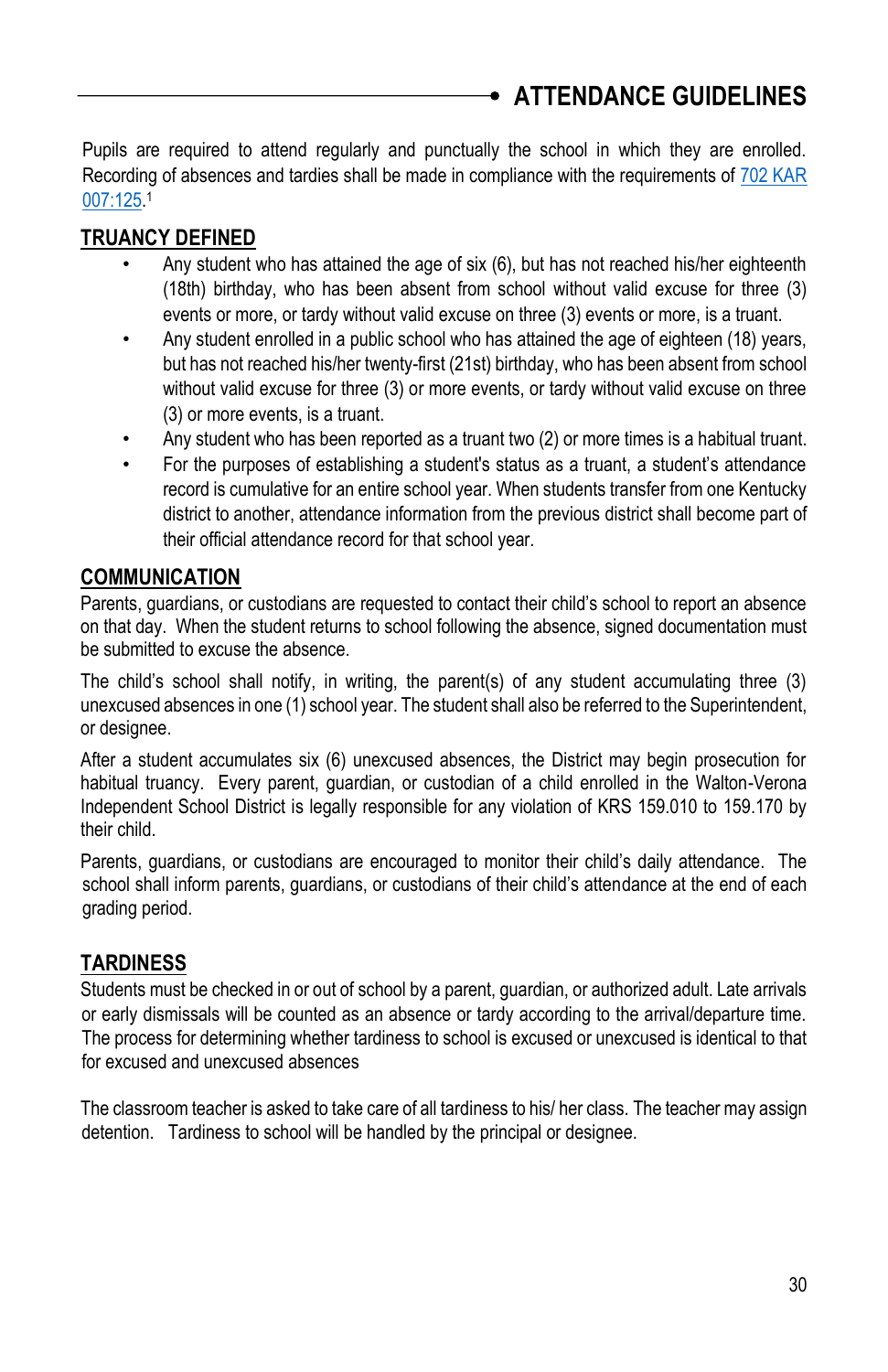## **EXCUSED ABSENCES**

An excused absence or tardiness is one for which work may be made up, such as:

- 1. Death or severe illness in the pupil's immediate family;
- 2. Illness of the pupil;
- 3. Appointment with doctor or dentist; (with a note from medical provider). After the tenth  $(10<sup>th</sup>)$  note, the parent, guardian, or custodian of the child must have a Medical Excuse Form completed by the medical provider. Students with a chronic/ critical medical condition, as determined by a licensed health care professional, shall be addressed on an individual basis;
- 4. Driver's test (with prior approval by Principal);
- 5. Trip with parent/guardian (with prior approval by Principal);
- 6. Subpoenaed court appearance; (with a note from the court officer);
- 7. Authorized school activities;
- 8. Participation in 4-H activities;
- 9. Visitation for up to ten (10) days with the student's parent, de facto custodian, or person with legal custody who, while on active military duty stationed outside of the country, is granted rest and recuperation leave, or
- 10. \*Educational Enhancement Opportunity (EHO); or
- 11. Other absences as approved by the Principal.

A student may be excused from P.E. participation for one (1) day on the basis of a parent's/guardian note; however, beyond this, he/she must have a doctor's note to be excused.

\**Educational Enhancement Opportunity (EHO) in accordance with KRS 159.035 (2), up to ten school*  days may be used to pursue an educational enhancement opportunity determined by the school *principal to be of significant value. These opportunities may include but are not limited to, participation in an educational foreign exchange program or an intensive instructional, experiential, or performance program in a core curriculum subject. To request an EHO, please request proper form from the school. Once completed, return it to the school principal for approval prior to the requested absence(s).*

### **ELEMENTARY AND MIDDLE SCHOOL EXCUSED ABSENCES**

Students shall be allowed **4 Parent Notes** and **2 Parent Excused Tardies** per semester. After four (4) absences in a semester, all subsequent absences shall be considered unexcused unless specified by a doctor's note or a note from the court.

One parent note excuse is applicable per missed day (example if a child misses Monday, Tuesday, Wednesday then that would utilize 3 Parent Notes (PN).

It is in the student's best interest to bring a doctor's note to school when a doctor's visit has been made.

Students shall not be allowed to make-up work missed due to unexcused absences.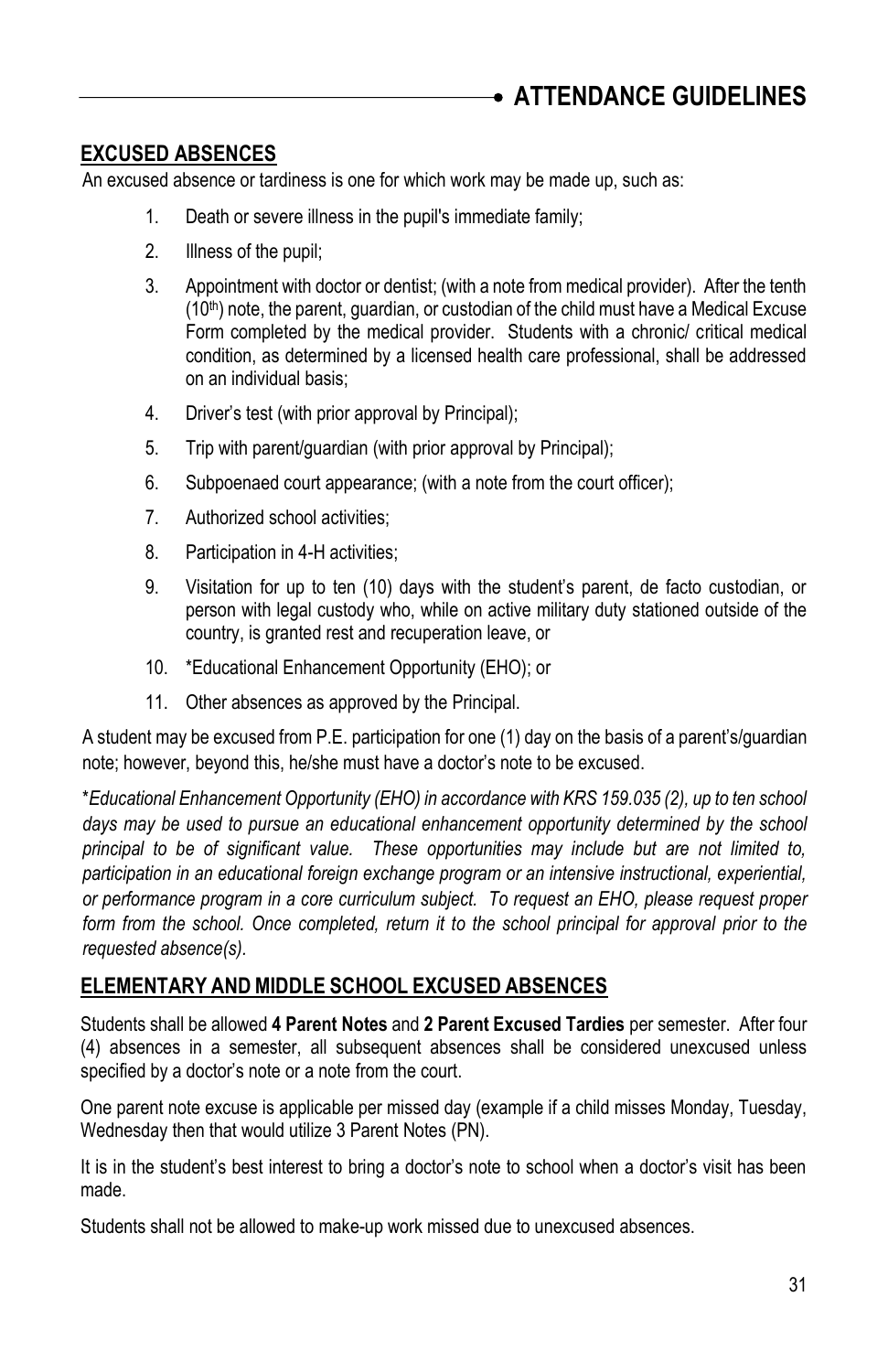## **HIGH SCHOOL EXCUSED ABSENCES**

High school students shall be allowed a maximum of **eight (8)** attendance events for personal reasons per school year with a parent note to excuse the attendance event. Additional attendance event must be excused by a doctor or court note. All attendance events must be approved by the principal, or designee**.**

### **UNEXCUSED ABSENCES**

All other absences shall be considered unexcused; and no make-up work shall be allowed for unexcused absences. However, for students with unexcused absences with reasons other than suspension from school, make-up work may be permitted if the principal (after consultation with the teacher) approves the make-up work.

### **WRITTEN DOCUMENTATION**

All absences must be documented by notes from parents or guardians in order to be considered for excused status. All notes must be presented to the school within five (5) days of the student returning to school in order to determine the excuse status of the absence. Parents/guardians are encouraged to acquire verification from a doctor, dentist or appropriate health professional to help avoid exhausting the allotment of parent/guardian notes. Unless otherwise approved by the Principal, or designee, verification from a doctor/dentist/other appropriate health professional shall be required for absences in excess of the number of parent documents presented. The principal, or their designee, shall determine the validity of all written excuses or statements.

All Medical Excuse forms received from a medical provider will be reviewed to determine if the information is adequate to justify an excused absence. It is not necessary to know the exact medical condition of the student, but simply that the doctor believes the student's medical condition warranted an absence from school. It is the parent, guardian, or custodian's responsibility to obtain the necessary documentation for review.

### **MAKE-UP WORK**

It is the students' or parents' responsibility to contact the school for make-up work. Students shall be allowed the same number of days to complete make-up work as they were absent, plus one (1).

Although pupils are not entitled, in general, to make up work missed for absences because of suspension from school, it is the goal of the District that every pupil succeed academically and that failures in any subject be avoided. Accordingly, students having absences because of suspensions from school are allowed to do the following:

- 1. Take major tests (e.g., finals or unit tests) for credit upon returning from a suspension;
- 2. Have homework checked for accuracy without credit; and
- 3. Hand in major projects or term papers, without loss of credit.

If a student is excusably absent for only one (1) day, he or she may secure a make-up assignment when he or she returns to school. (Parents who feel they have special circumstances may request assignments on the first day of absence.)

If a student is excusably absent for more than one (1) day and there is a desire to secure make-up assignments before the student returns to school, a request for assignments may be made by calling the principal's office or the counseling office within one (1) hour of the beginning of the school day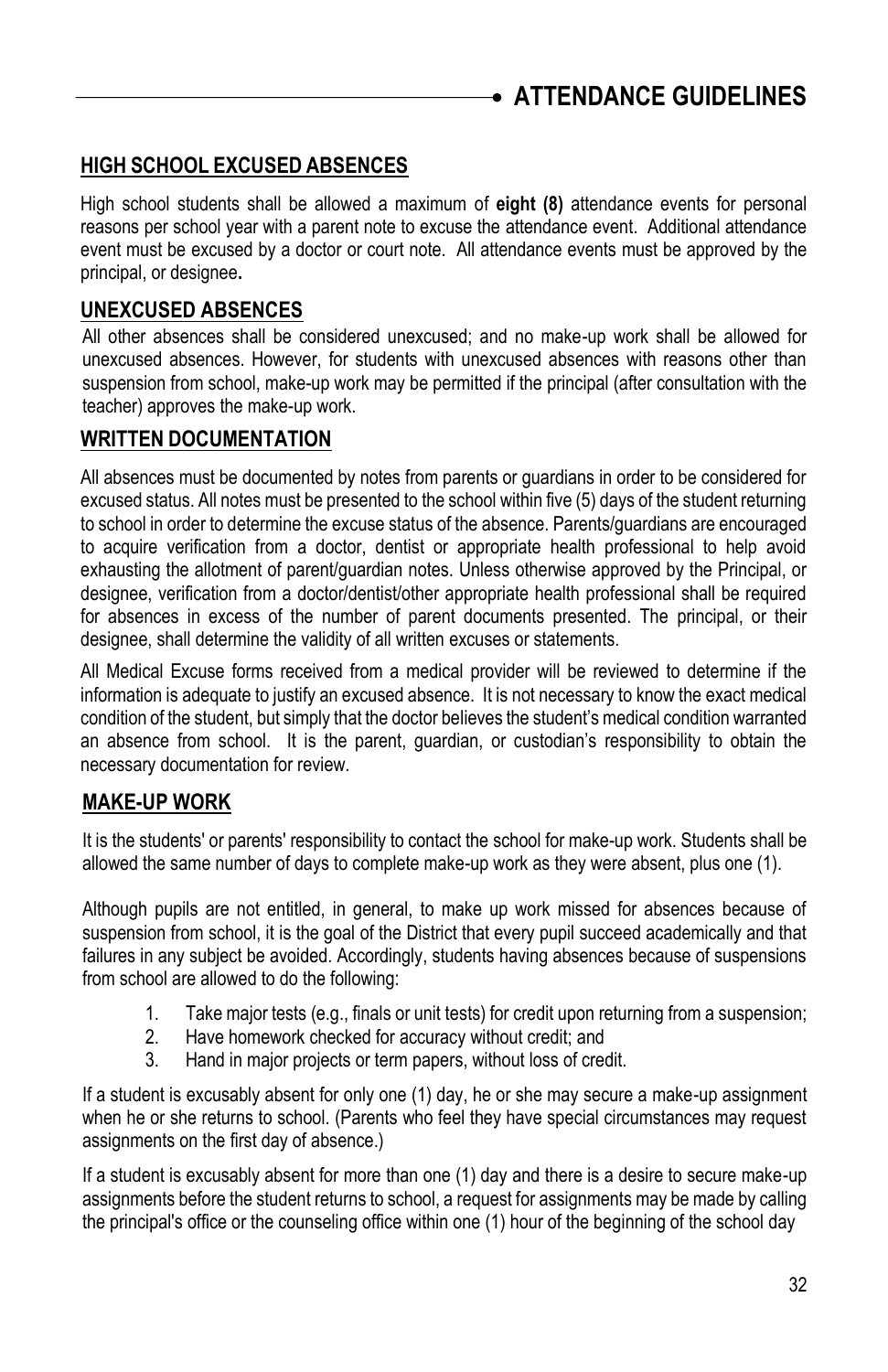on the day the student's parents wish to pick up the assignments. Personnel will endeavor to have the assignments available for pick up by the end of the school day.

If there is a special need, a message for a teacher to call the parent may be left with the principal or counselor.

#### **PARTICIPATION IN EXTRACURRICULAR AND SPECIAL EVENTS**

Participation in Extracurricular and Special Events (Such as, but not limited to; Senior Graduation Ceremony, Prom, Homecoming, Senior Dinner Dance, club participation, Performing Art Events, and Athletic Participation) is a privilege, not a right, for students. Students who successfully demonstrate good attendance, behavior, academic performance, and are compliant with all school fees and lunch charges can earn the privilege of participation in these activities and events. Students must be present in attendance 50 % of the school day to be eligible to attend extracurricular events. Seniors will receive specific guidelines and expectation information for the Senior Graduation Ceremony.

#### **ENROLLED IN HOME HOSPITAL**

A child or youth shall be provided home/hospital instruction if the condition of the child or youth prevents or renders inadvisable attendance at school as verified by a signed statement in accordance with KRS 159.030(2). The Home/Hospital Review Committee shall accept and review applications to determine student eligibility for home/hospital services.

The students' academic schedules may be adjusted by home hospital review committee or Admissions and Release Committee (ARC). Eligibility for home/hospital instruction shall cease if the student works or participates in athletic activities.

#### **References:**

<sup>1</sup>[702 KAR 007:125](http://policy.ksba.org/documentmanager.asp?requestarticle=/kar/702/007/125.htm&requesttype=kar) [704 KAR 7:120](http://www.lrc.state.ky.us/kar/704/007/120.htm) [KRS 36.396,](http://policy.ksba.org/documentmanager.asp?requestarticle=/krs/036-00/396.pdf&requesttype=krs) [KRS 38.470,](http://policy.ksba.org/documentmanager.asp?requestarticle=/krs/038-00/470.pdf&requesttype=krs) [KRS 40.366](http://policy.ksba.org/documentmanager.asp?requestarticle=/krs/040-00/366.pdf&requesttype=krs) KRS [159.030](http://policy.ksba.org/documentmanager.asp?requestarticle=/krs/040-00/366.pdf&requesttype=krs) [KRS](http://policy.ksba.org/documentmanager.asp?requestarticle=/krs/158-00/070.pdf&requesttype=krs)  [158.070,](http://policy.ksba.org/documentmanager.asp?requestarticle=/krs/158-00/070.pdf&requesttype=krs) [KRS 158.183,](http://policy.ksba.org/documentmanager.asp?requestarticle=/krs/158-00/183.pdf&requesttype=krs) [KRS 158.293,](http://policy.ksba.org/documentmanager.asp?requestarticle=/krs/158-00/293.pdf&requesttype=krs) [KRS 158.294](http://policy.ksba.org/documentmanager.asp?requestarticle=/krs/158-00/294.pdf&requesttype=krs) [KRS 159.035,](http://policy.ksba.org/documentmanager.asp?requestarticle=/krs/159-00/035.pdf&requesttype=krs) [KRS 159.140,](http://policy.ksba.org/documentmanager.asp?requestarticle=/krs/159-00/140.pdf&requesttype=krs) [KRS 159.150,](http://policy.ksba.org/documentmanager.asp?requestarticle=/krs/159-00/150.pdf&requesttype=krs)  [KRS 159.180](http://policy.ksba.org/documentmanager.asp?requestarticle=/krs/159-00/180.pdf&requesttype=krs) [OAG 76-566,](http://policy.ksba.org/documentmanager.asp?requestarticle=/civil/opinions/oag76566.htm&requesttype=oag) [OAG 79-68,](http://policy.ksba.org/documentmanager.asp?requestarticle=/civil/opinions/oag7968.htm&requesttype=oag) [OAG 79-539,](http://policy.ksba.org/documentmanager.asp?requestarticle=/civil/opinions/oag79539.htm&requesttype=oag) [OAG 91-79,](http://policy.ksba.org/documentmanager.asp?requestarticle=/civil/opinions/oag9179.htm&requesttype=oag) [OAG 96-28](http://policy.ksba.org/documentmanager.asp?requestarticle=/civil/opinions/oag9628.htm&requesttype=oag)

#### **Related Policies:**

09.111, 09.122, 09.123, 09.4281 09.126 (requirements/exceptions for students from military families)

#### **ILLNESS**

If a student becomes too ill to go to class, the student must report to the school nurse. The parent or guardian will be called to pick up the student, if deemed necessary by the nurse or designee. Any disease or condition that a student has should be noted on his/her registration. Parents/guardian shall notify the school of excessive absences (5 days or more) due to illness. Homebound Instruction may be available.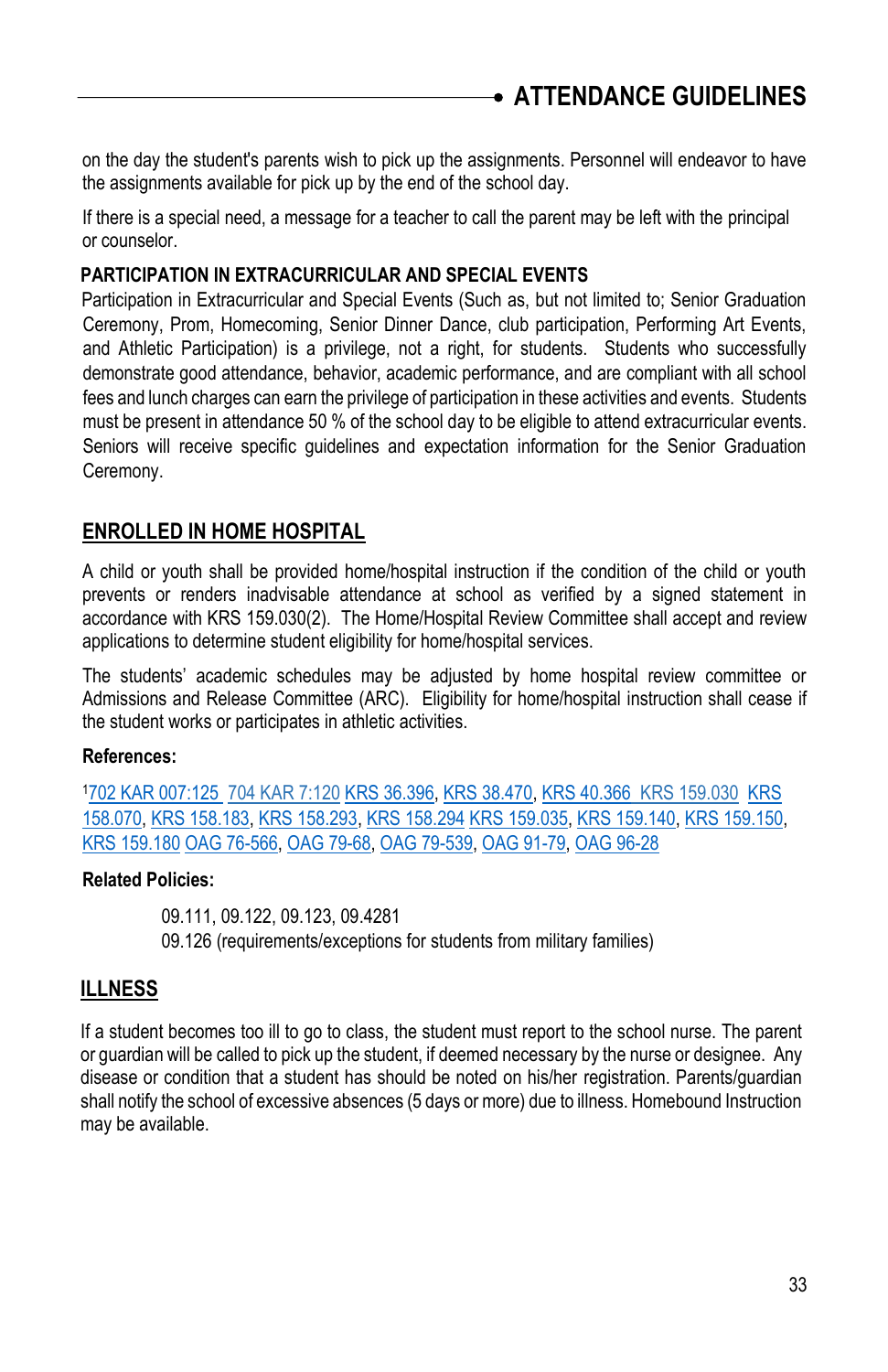## <span id="page-33-0"></span>**GENERAL INFORMATION**

## **CHECK OUT PROCEDURE - EARLY DISMISSAL**

No student shall be dismissed early from school without permission from the principal or his/her designee. Any student who leaves the school grounds without permission from the principal shall be subject to appropriate disciplinary action. This includes assignment to detention or suspension/or an alternate placement if available.

No student shall be dismissed early from school without permission from the parent/guardian. If the student is to be picked up, the parent/guardian or parental designee, shall report to the principal's office. Emancipated students may sign for their own dismissal.

A student may be released to a person with lawful authority to take custody of the student, e.g., a police officer with a warrant. In such case, the student's parent/guardian shall be notified immediately, or at the earliest opportunity. No student regardless of age may sign themselves out for early dismissals without parental consent.

Please make all changes to transportation arrangements for your child, prior to 1pm. Email, call or send in notes indicating changes.

Walton-Verona Elementary will not allow parents to sign their children out from the front office between 3:20 pm and when the final bus has left the bus loop. Regular daily student sign out occurs in the gym beginning at 3:35 pm. Parents should report to the entrance marked as 'gymnasium.'

## **VISITORS TO THE SCHOOLS**

The Board of Education encourages parents, professional educators, and others who have legitimate interests to visit the schools. All visitors must report immediately to the main office upon arrival to ensure that school personnel are aware of a visitor's presence (and identify themselves as well as declare their purposes for visiting). Those without photo ID must be screened by the principal/designee. All visitors are required to wear visitor's badges and return to the front office to check-out.

The frequency of the visits must not interfere with the scheduled instructional program in the classroom. The teacher involved is notified in advance of the arrangement.

Personally owned recording devices are not to be used to create video or audio recording or take pictures unless approved by principal/designee and the affected individuals(s). Such devices include, but are not limited to, personal cell phones and/or tablet, etc.

Parents, guardian, grandparents, or other immediate family members as approved by the principal/design may request to have lunch with their child/grandchild. Otherwise, except for authorized district personnel, each school shall observe a closed campus at lunch.

Professional educators and citizens from other communities who wish to observe the schools in operation are welcome. Arrangements for such visits must be made in advance with the superintendent.

### **VOLUNTEER/CHAPERONE INFORMATION**

Walton-Verona School volunteers must have a criminal history background check according to the policy update. The background check shall be submitted thirty (30) days prior to the volunteer service/event to provide ample time for processing. This refers to those going on field trips and/or participating with students in programs and events as a volunteer.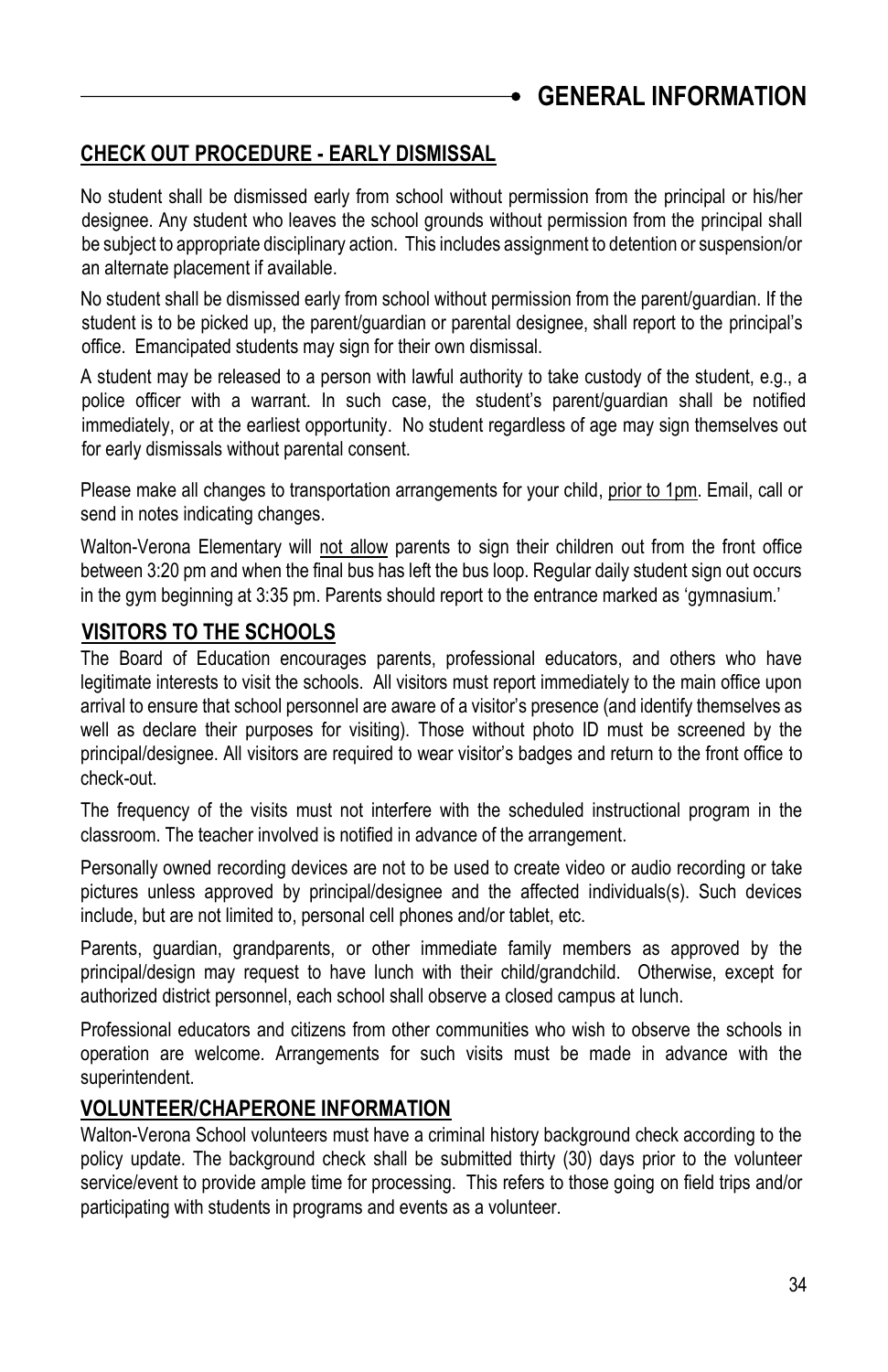# **GENERAL INFORMATION**

Volunteers must submit an authorization form (Youth Leader Request) for the background check to the Board of Education office. Authorization forms are available at each school and in the "*About > Support WV > Volunteering*" section of the Walton-Verona website. Results of each background screening will be received by the superintendent. The superintendent shall have the authority to disqualify any individual from participating in school and/or district programs as a volunteer.

Our successes in the Walton-Verona Schools are due to the support and involvement we have from our parents and community. We greatly appreciate all the hard work and dedication given to our schools by the volunteers/chaperones. If you are not sure if your name is on the list you can contact the Board of Education at 859-485-4181. Again, this policy was enacted to ensure a safe learning environment for all of our students.

### **USE OF SCHOOL FACILITIES BY NONCURRICULUM RELATED STUDENT GROUPS**

School facilities shall not be provided for non- curriculum-related secondary student-initiated groups during or outside of instructional time.

## **CLUBS, ORGANIZATION, AND INTRAMURALS**

Groups such as honor clubs, athletic clubs or other groups where membership is determined by scholarship, special curricular-related interests, or other such qualifications, may restrict membership to pupils who qualify according to bylaws of the organization approved by the principal.

Students may be required to have athletic physicals before being permitted to participate.

Students may participate in programs as defined in SBDM Policy.

## **STUDENT SUPERVISION, BUILDING USE, ERRANDS**

Students will be under the supervision of a qualified adult at all times. Each teacher and administrator shall hold pupils to a strict account for their conduct on school premises, on the way to and from school, and on school-sponsored trips and activities.

No employee shall send a student on an errand off school property without the prior approval of the principal.

Only those students who are involved in school activities and under the direct supervision of a faculty member or other approved school personnel shall be permitted in school buildings after school hours.

## **FORMS**

The following forms can be obtained from the Assistant Principal:

- Consent Form for Assisting with Medication at school
- College Visitation Request Form
- Denial of Permission to Release Student Contact Info to Military Recruiters
- Guest Pass Request
- EHO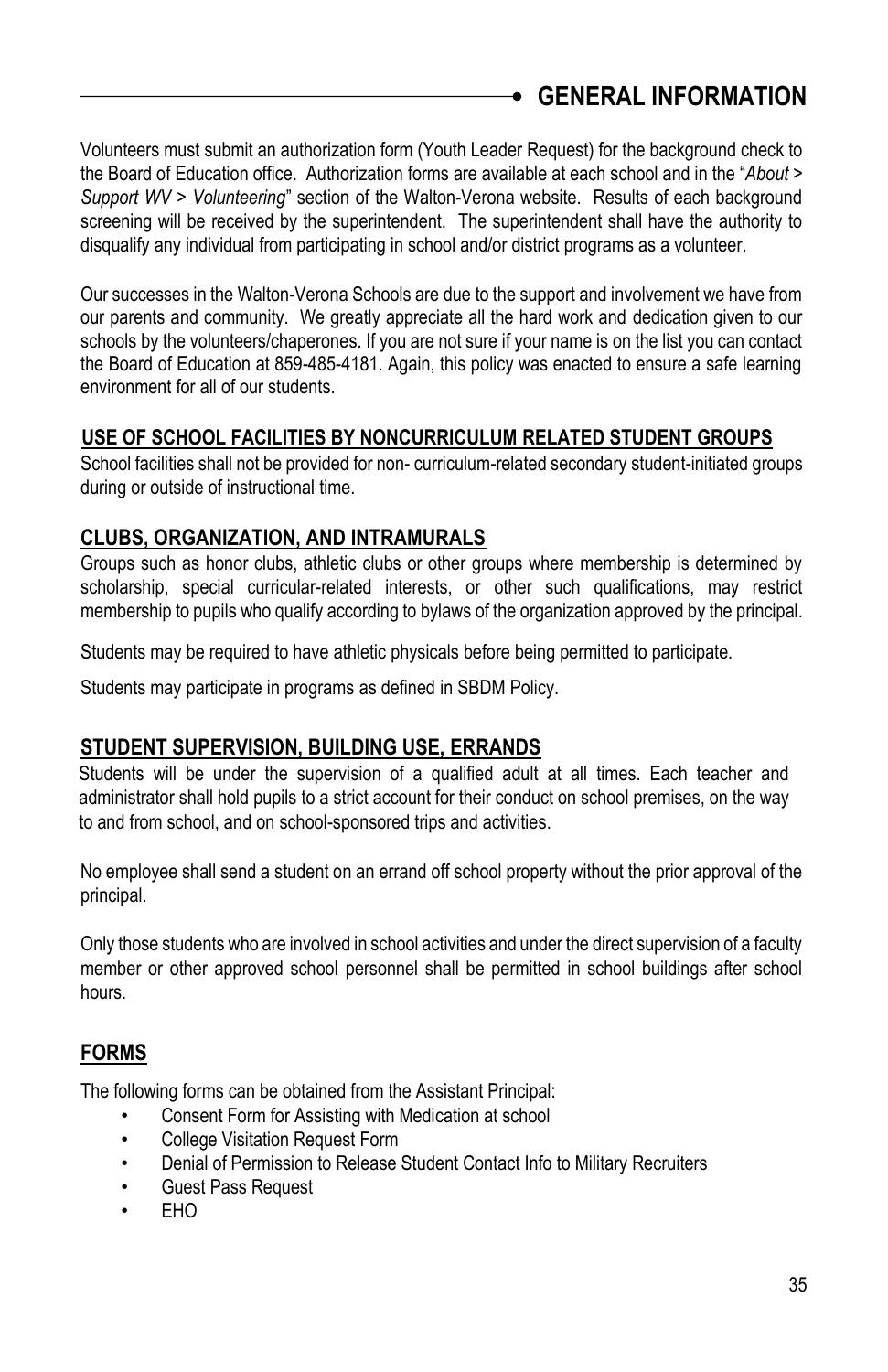## **EARNING CREDIT FOR GRADUATION**

Please refer to the Course Guide for an exact definition and information.

## **ASSESSMENTS**

All students as specified by state statute and Kentucky Department of Education Regulations are required to successfully complete all assessments for review. Failure to do so will result in suspension and a Board hearing for expulsion. Students may be transported by school bus off campus for assessment purposes. Parents/ guardians that wish to opt-out of this transportation method must notify the school principal in writing.

## **WALTON-VERONA DIPLOMA RECIPIENTS**

Walton-Verona Diploma Recipients - All graduates of Walton-Verona High School must have the appropriate units of credit as specified by the Walton-Verona Board of Education. Graduates must also document four years of full-time enrollment (eight semesters) in a state approved education program in grades 9-12.

## **GRADUATION WITH HONORS**

Any student with a grade point average of 3.6 or higher will be considered as graduating with honors and will be recognized by the Board of Education at the graduation ceremony. A "graduating senior" according to this policy shall be a student who has previously completed seven (7) high school semesters from a school accredited by the regional accrediting association and is currently completing the eighth (8<sup>th</sup>) high school semester at Walton-Verona High School.

The Board of Education will recognize seniors who have completed all state and Board requirements for graduation, have achieved a high level GPA, and taken AP or College Level courses as outlined below by identifying individual students as graduating Cum Laude, Magna Cum Laude, Maxima Cum Laude, or Summa Cum Laude.

| Recognition      | <b>Weighted GPA Requirements</b> | <b>Required Courses (if any)</b> |
|------------------|----------------------------------|----------------------------------|
| Cum Laude        | $\geq 3.6$                       | None                             |
| Magna Cum Laude  | $\geq 3.8$                       | Two AP or College Level Courses  |
| Maxima Cum Laude | ≥3.97                            | Four AP or College Level Courses |
| Summa Cum Laude  | $=4.0$                           | Four AP or College Level Courses |

Requirements for each of the Board's recognition levels:

*The student(s) achieving the highest class rank based upon their numerical weighted average will be considered to have valedictorian status when requested by colleges and universities.*

## **FERPA NOTICE FOR INDIVIDUAL LEARNING PLAN (ILP)**

The Individual Learning Plan (ILP) is a web based tool that the schools use with students and their parents / legal guardians. It is a comprehensive tool that allows students to compile information about their education while exploring careers and planning for their future. The ILP will contain personal data information, educational information similar to transcripts, and other related student information. This will be created while the student is at school although accessible off site. Under the Family Educational Rights and Privacy Act, a school district requires permission from the parents (until the student is 18 at which point the right belongs to the student), to share an educational file.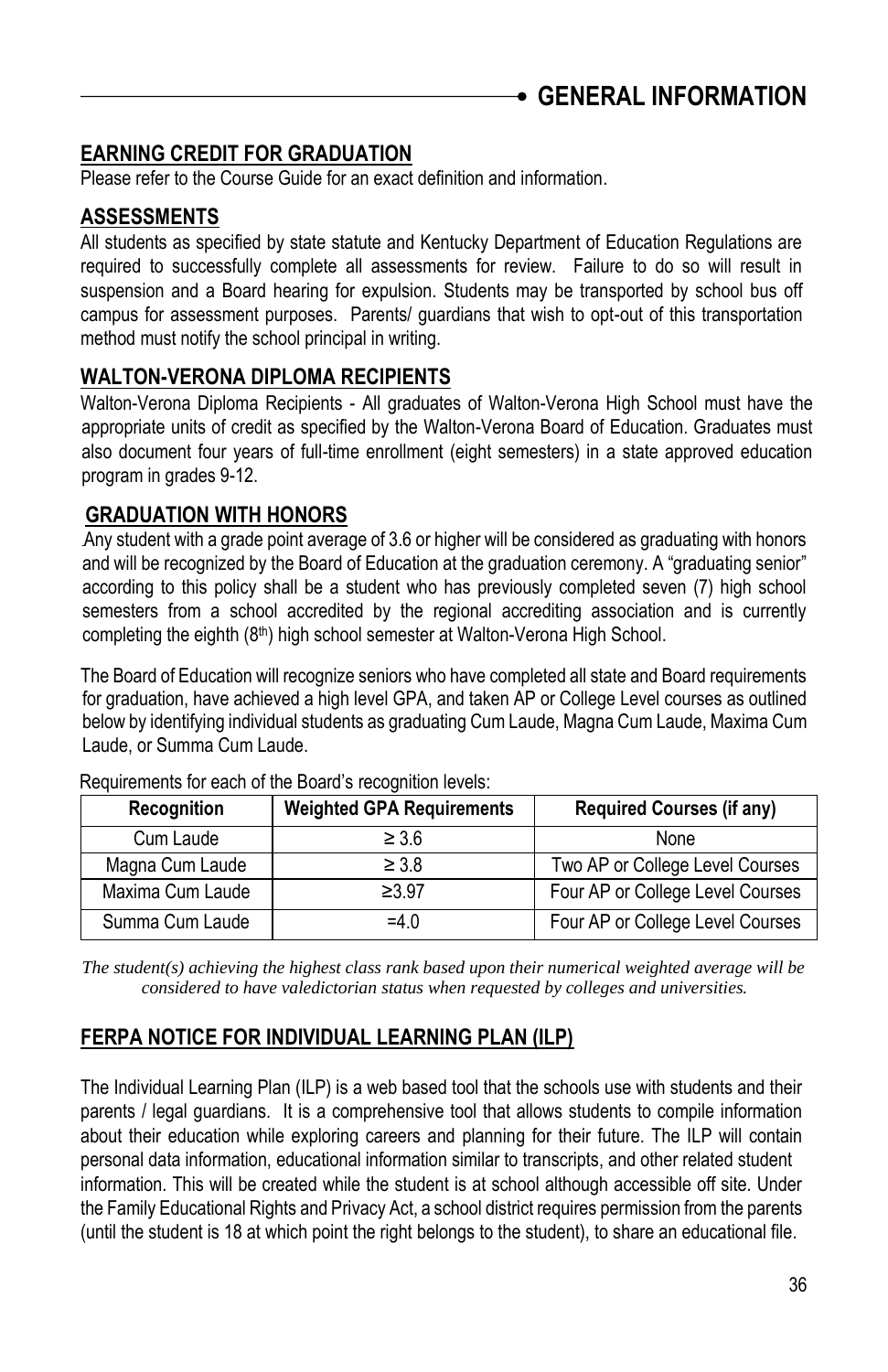There are a few exceptions to this requirement. For example, the district is allowed to share the educational record with institutions, including postsecondary where a student seeks to enroll.

The Individual Learning Plan will make it possible for a student to choose to share some or all of the information with others, including educational institutions, even those where he or she may not be seeking to enroll, for a one-time viewing of student selected information. While technically the ILP is not part of the educational record, it will contain the data also found in the educational record. If you do not wish to have your child share his or her ILP with others, as parents (or an 18 year old student), you may opt out if you notify the principal in writing by August 15th.

## <span id="page-36-0"></span>**CAFETERIA**

## **CHILD NUTRITION PROGRAM SERVICES**

Applications for free and reduced price meals are available at the schools, the district website and central office. ONLY ONE application for an entire family is to be submitted. Once eligibility is determined notifications will be sent to the household. Students will be allowed to eat based on the previous year's eligibility until a new application is processed. New applications must be filed within ten (10) days after the beginning of school.

### **HEALTHY/NUTRITIOUS MEALS**

Walton-Verona Independent Schools encourage parents who pack their children's lunch to make it a healthy and nutritious one. We discourage parents and friends from bringing food from any restaurant onto school property. At the elementary school, students may only purchase one \$ .50 snack per day with meal or packed lunch.

## **CHARGED MEALS**

It is the intent of the Walton-Verona Independent Board of Education to provide an opportunity for each child to eat a nutritious breakfast and lunch during the school day. It is also the policy of the Walton-Verona Independent Board of Education to comply with all federal program regulations pertaining to the National School Breakfast and Lunch Programs.

Program regulations do not allow for meal charges; therefore, it is the responsibility of the parent or guardian to pay for the meals a child purchases in advance or on a daily basis. FEDERAL REF: Code of Federal Regulations NSLP 7 CFR 210 Revised January 1, 1996.

The District has adopted a procedure to follow if charges are not paid in a timely manner. The procedures are on file in the Food Service Director's office and the middle and high school food service office. If parents refuse all remedies offered to them, they will have their information forwarded to the Director of Finance for one last attempt to work out a payment plan before the account is referred for collection.

The following procedures are as follows:

The cashier or manager has the authority to charge three (3) student meals. This service is designed to cover the situation of a student losing or forgetting meal money. This service does NOT provide a credit service for continuous charges and collecting for student's charged meals.

At this time, absolutely no extras/snacks or a la carte items are permitted to be charged or purchased.

• Only the Food Service Director and/or Principal has the authorization to approve charges for more than three (3) meals. This will be done only in severe hardship cases and only in writing by the Food Service Director/or principal.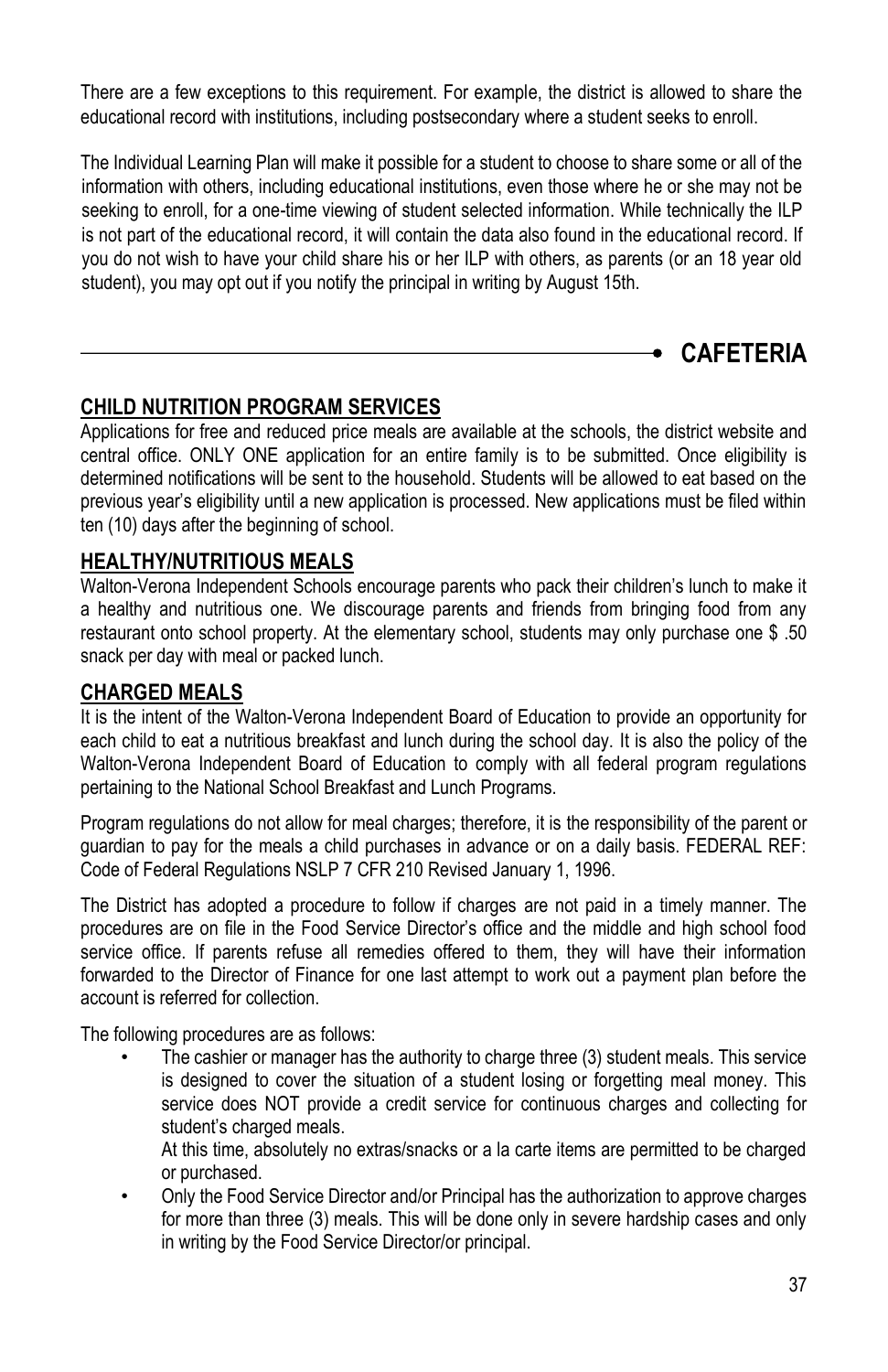- A charge letter will be mailed home and follow-up phone calls will be made to the parent/guardian.
- If no attempt to reconcile charges, students may be prohibited from attending and/or participating in extra-curricular activities/events.

All positive and negative lunch accounts carry over from one school year to the next and are always the responsibility of the parents/guardians.

## *NO CHILD WILL EVER GO WITHOUT A MEAL.*

<span id="page-37-0"></span>**ATHLETICS**

## **WV ATHLETIC CODE OF CONDUCT**

In an effort to have our athletic program reflect the mission statement of the school, the athletic department will provide guidelines in order to understanding the roles of parents, coaches, and athletes involved in Walton-Verona athletics. All stakeholders are essential participants in the success of our athletic program, but more importantly, they are the key to the healthy development of each young student who chooses to participate in a sport at Walton-Verona Middle School and High School.

Athletic Participation/Physical Examination Form, Parental and Student Consent and Release, and other forms required by the KHSAA and/ or Walton-Verona Board of Education must be current and on file with the school before a student may participate in extra-curricular athletics.

## **KHSAA BYLAW 11. PRACTICE OF SPORTSMANSHIP**

It is the clear obligation of principals, coaches, faculty members, boards of education, and all official representatives of member schools to practice the highest principles of sportsmanship and the ethics of competition in all interscholastic relationships with fans, officials, players, coaches, official representatives of member schools, and the general public. The Commissioner and the Board of Control shall have the full authority to suspend the coach, student, or any member school whose representatives may be convicted on competent evidence of the violation of this obligation. Any violation of this rule in any interscholastic contest shall be immediately reported to the Commissioner by the principal(s) of the school(s) involved, and by the game officials who work in the contest. It shall also be considered a violation of this rule if any school or school representatives uses or allows the use of illegal equipment which gains a competitive advantage in the contest and which is expressly prohibited by the rules adopted for that sport. Violations of this particular provision may result in penalization by the Commissioner in accordance with the provisions of this bylaw and in accordance with KHSAA Bylaw 33, Penalties. Any student, coach, or official team representative ejected from an interscholastic contest due to a violation of this obligation must be reinstated by a member of the Commission prior to returning to interscholastic contests. Any student or coach using insulting language to another player or coach or to any official in any interscholastic contest, or who has been ruled out of such a contest because of unsportsmanlike tactics, shall be disqualified from athletic competition until reinstated by the Commissioner.

The name of the student or coach shall be reported to the Commissioner by the principal of the school that that student attends. When an official disqualifies a student or coach, he/she shall report the disqualification to the principal or his/her representative and to the KHSAA office. If the Commissioner finds upon investigation that the offense was sufficiently serious, the offender shall be permanently disqualified.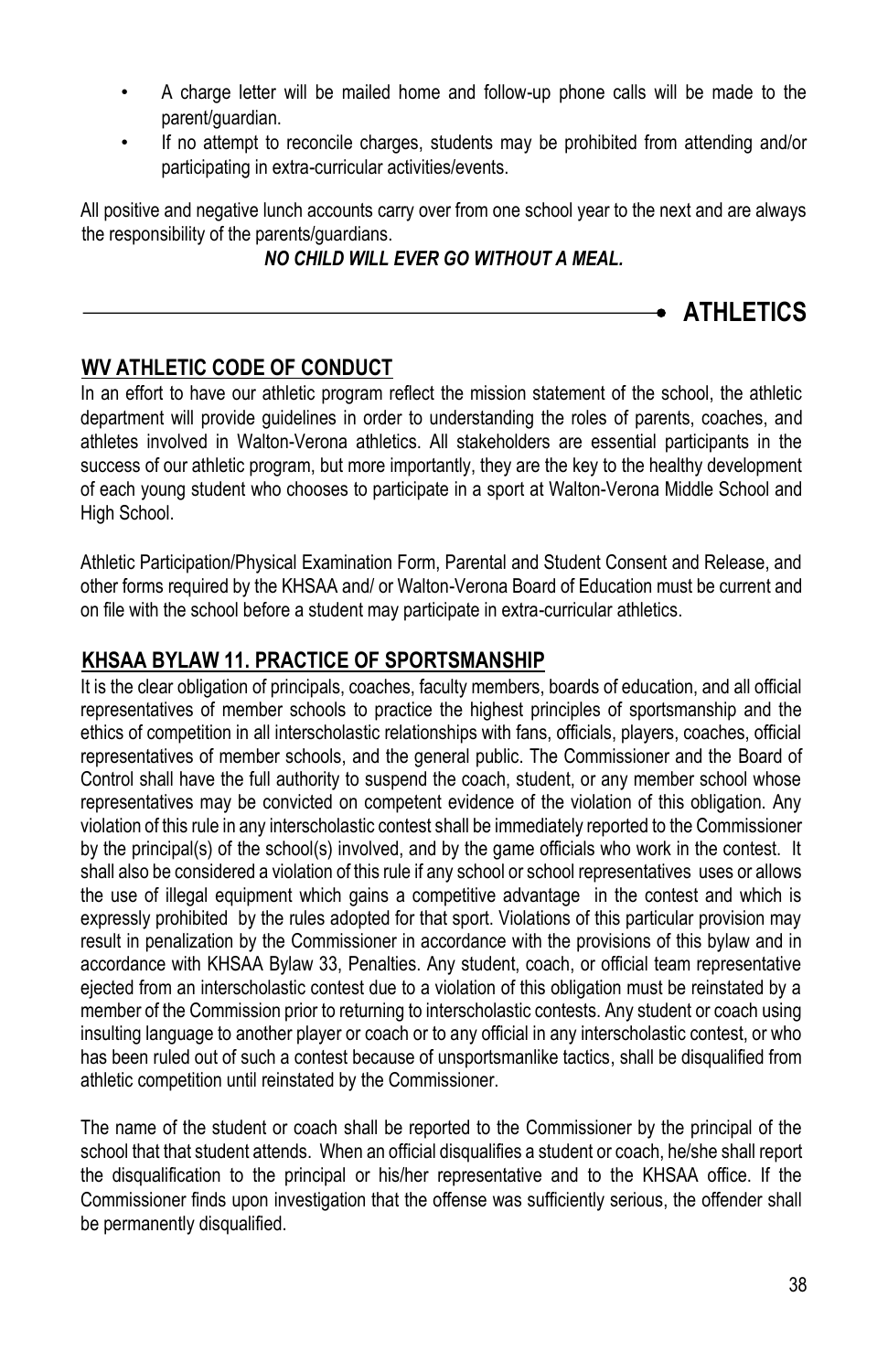## **KHSAA DEAD PERIOD**

Students may not receive coaching or training from school personnel (either salaried or nonsalaried) and school facilities, uniforms, nicknames, transportation or equipment shall not be used each year in any KHSAA sanctioned sport or cheerleading squad during the period beginning with June 25, and going through July 9 (KHSAA Bylaw 26).

# <span id="page-38-0"></span>**PROM GUIDELINES & PROCEDURES**

The Walton-Verona High School prom is a formal dance for current Walton-Verona High School Juniors and Seniors. This event is intended to be a memorable evening for the Walton-Verona High School Juniors and Seniors. Students are reminded that, while at prom and/or project prom, they are subject to the Walton-Verona Board of Education code of conduct and will be disciplined for inappropriate actions. Prom Guidelines and Procedures are reviewed with all 11th and 12th grade students during the first week of school and prior to prom ticket sales.

## **BOYS' FORMAL DRESS**

Formal prom attire may be classified as a tuxedo or dress suit, including a tie, bow tie, a turtle neck, a shirt, and may include a vest or cummerbund. Shirts are to be worn at all times. Dress shoes must be worn.

### **GIRLS' DRESS**

Dresses may be strapless or include spaghetti straps. Bare or open backs are acceptable. However, bare abdomens or bare midriffs are not permitted. Undergarments should not be visible. Seethrough apparel and dresses with slits that are above the mid-thigh are not permitted. Dress shoes must be worn.

### **ARRIVAL**

Students must arrive for Prom Night, 1 hour from start of Prom. Students who arrive after this time will not be permitted to attend the Prom without prior administrative approval. Students who attend Project Prom are to report immediately to Project Prom at the conclusion of Prom.

### **BEHAVIOR**

The Walton-Verona Board of Education Student Code of Conduct will be in effect at all times. The Junior/Senior Prom and Project Prom are open to members of the present Walton-Verona High School Junior and Senior classes. In the event a Junior or Senior wishes to bring a guest from another school, an underclassmen, or a non-student to the Walton-Verona High School Prom, then the Guest Pass Procedure must be followed. The present Walton-Verona High School Juniors and Seniors are responsible for his or her guest.

## **ATTENDANCE**

Students with poor attendance or an unexcused absence on the day of Prom will not be admitted to attend Prom or Project Prom. Staff, administrators and security personnel will monitor student behavior. Smoking, alcohol and drug use are prohibited by state law and school board policy at this function. Once a student leaves the activities' facility and/or grounds, he/she will not be permitted to re-enter. In case of an emergency, staff, security personnel, or administrators can accompany a student(s) to and from his/her car. Everyone must keep in mind that student safety is of primary importance.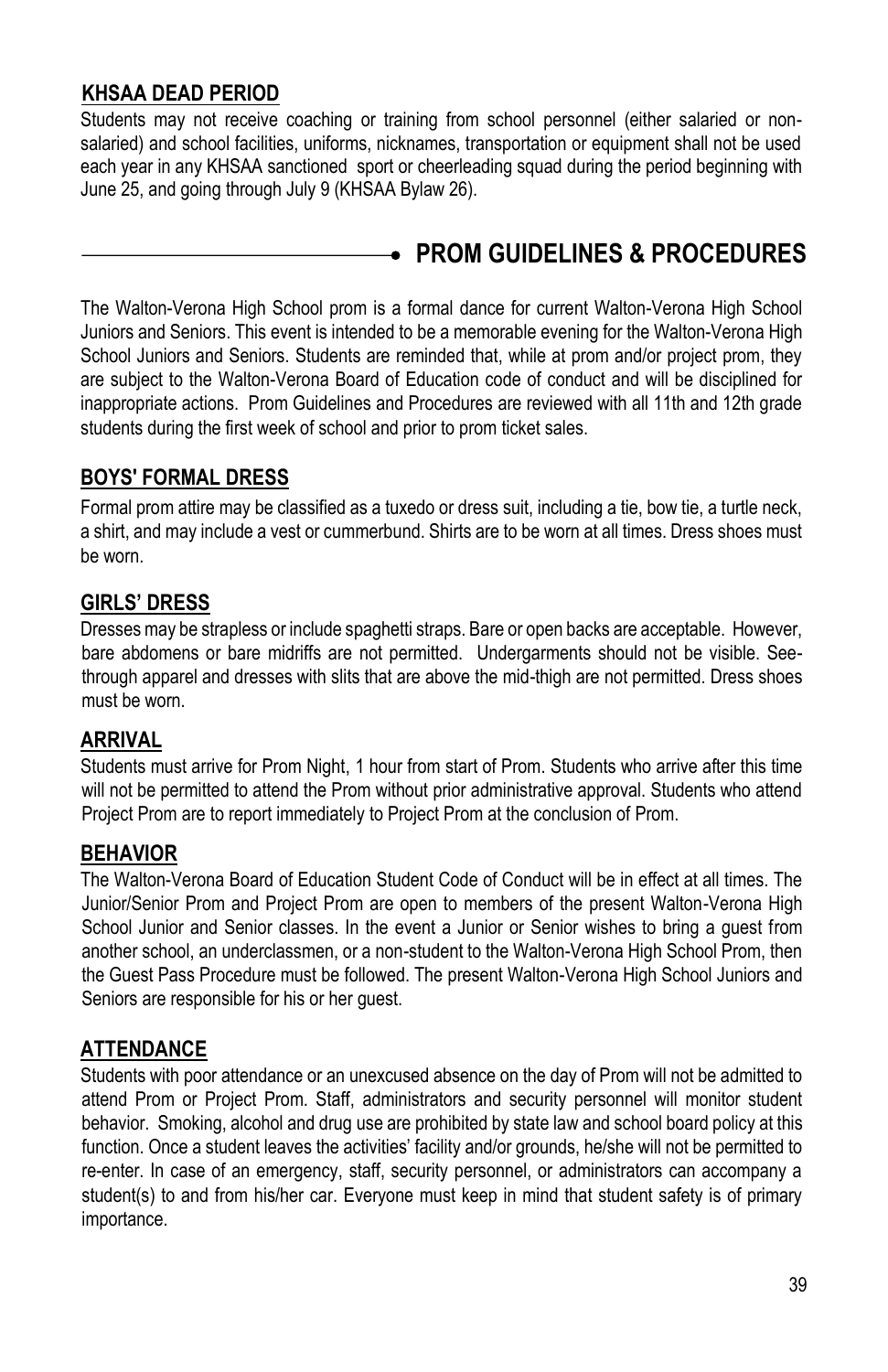# **PROM/DANCE GUIDELINES & PROCEDURES**

### **GUEST PASS PROCEDURE**

Guest passes must be submitted to the Principal, or designee, 15 calendar days prior to the Prom/Dance, any Junior or Senior who wishes to bring a guest from another school, an underclassman, or a non-student to the WVHS Prom/Dance must follow this procedure:

- Passes must be filled out completely, and guests must obtain appropriate signatures.
- Fifteen days prior to prom/dance, the principal, or designee, must sign the guest pass and will verify the information. The guest will either be approved or denied admittance to the prom/dance festivities.
- WVHS Juniors and Seniors must pick up approved passes from the Principal or designee 48 hours prior to the event.
- Along with the guest pass, the guest will present a home school photo ID at the door. If the guest is a non-student, a driver's license or other photo ID is to be presented for admission to the prom/dance.
- No junior high or elementary students will be permitted.
- The Principal must approve any adult over 21 years of age.
- Guests must adhere to the same dress, school policies, and eligibility as the WVHS students.
- The present Walton-Verona High School Juniors and Seniors are responsible for his or her guest.
- IF CLEARANCE AT THE DOOR IS NOT VALID, THE COUPLE AND/OR GUEST MAY NOT BE ADMITTED TO THE PROM/DANCE.

We wish the members of the junior and senior class a fun, safe, and memorable evening. If you have any concerns or questions, please contact one of the administrators or Junior Class Sponsors.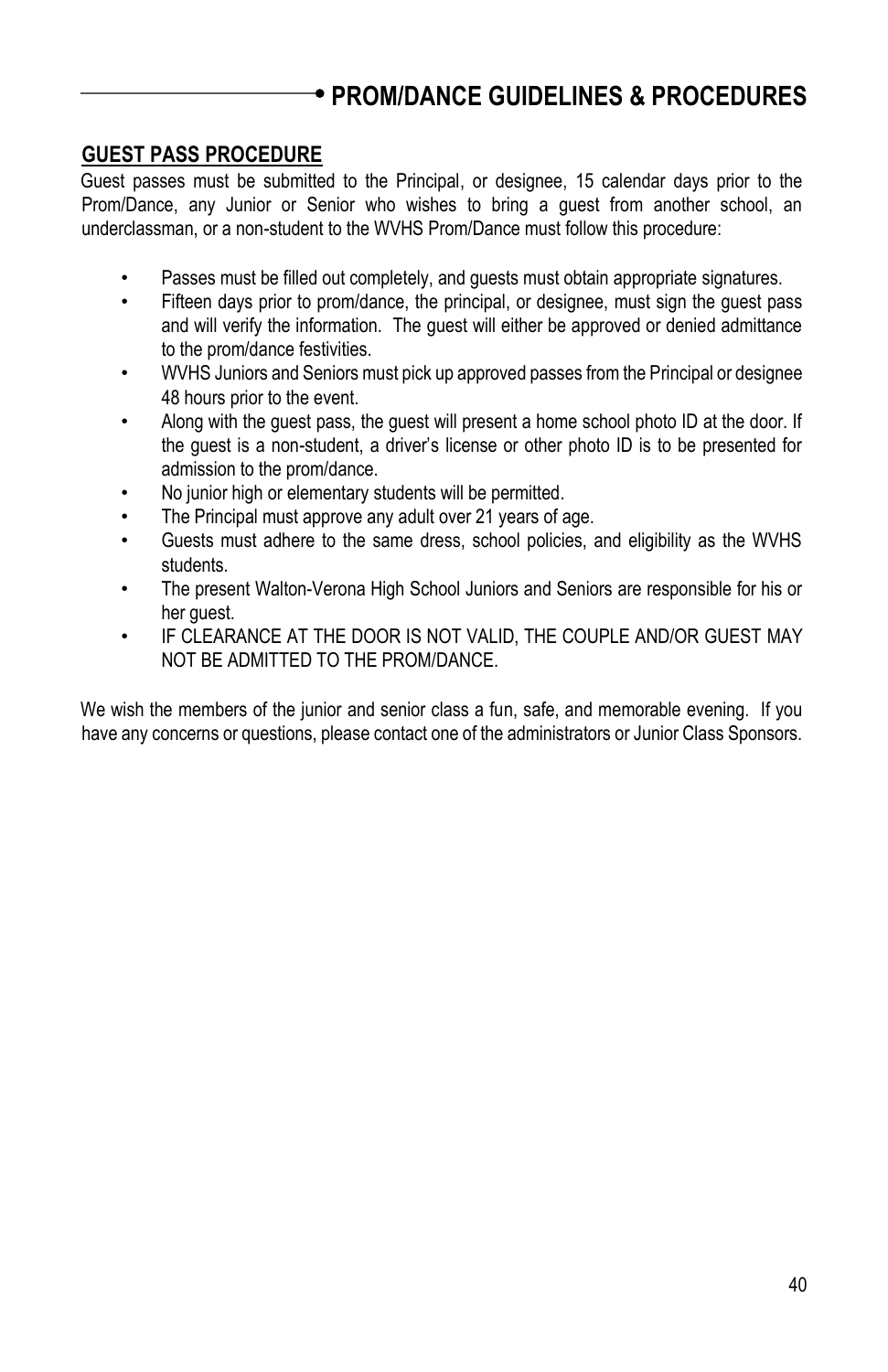## <span id="page-40-0"></span>**PURPOSE**

The computing resources at Walton-Verona Independent Schools support the educational, instructional, and administrative activities and the use of these resources is a privilege that is extended to students of the Walton-Verona Independent Schools. As a student user of these services and facilities, you have access to valuable resources, to sensitive data, and to internal and external networks. Consequently, it is important for you to behave in a responsible, ethical, and legal manner.

In general, acceptable use means respecting the rights of other computer users, the integrity of the physical facilities and all pertinent license and contractual agreements. Use of networks or computing resources must comply with the rules and policies outlined in the Technology Acceptable Use Policy (TAUP). Reference board policy 08.2323. Violation of the following rules and policies can result in loss of network services including, but not limited to internet, and could eliminate future access or any other consequences as spelled out in the Code of Conduct. These policies and laws are subject to change as state and federal laws develop and change.

## **STUDENT ACCESS**

Access to district networks is filtered and monitored and all rules of the acceptable use policy are in force at all times.

Use of the computers, network, Internet and email requires a student and parent signature on the Enrollment EZ Sheet, be on file with the appropriate school personnel. Network, Internet and email accounts will not be activated until the signatures are on file.

Student use of Bring Your Own Device (BYOD) is optional. Students who do not participate in BYOD will not be penalized, and alternative modes of participation will be available. Each school has their own BYOD Agreement created and maintained by the schools School Based Decision Making (SBDM).

Student Bring Your Own Device (BYOD) may use personal devices as listed on the Approved Personal Devices list found at http://wv.kyschools.us/departments/byod/ or contact the school for the list. Devices must be registered on the BearcatNet network and used in support of education and research, consistent with the conditions as specified on the devices list, and you have teacher permission.

Electronic mail and other network communication are not private. Communication relating to or in support of illegal activities or indicate that a student may be in danger or may harm himself/herself or another person will also be reported to the proper authorities.

Teachers and sponsors may ask students to sign up for an account on blogs or social networking sites in order to participate in online instructional activities and discussions. Social networking sites may not be accessed unless access to such sites is for educational use and supports the educational objectives of the school district. Sites are directly supervised by a teacher or other staff member who is aware of your attempt to access such a site. Students may participate in social networking accounts if set up by a district employee for the purpose of supplementing classroom instruction or other school related activities.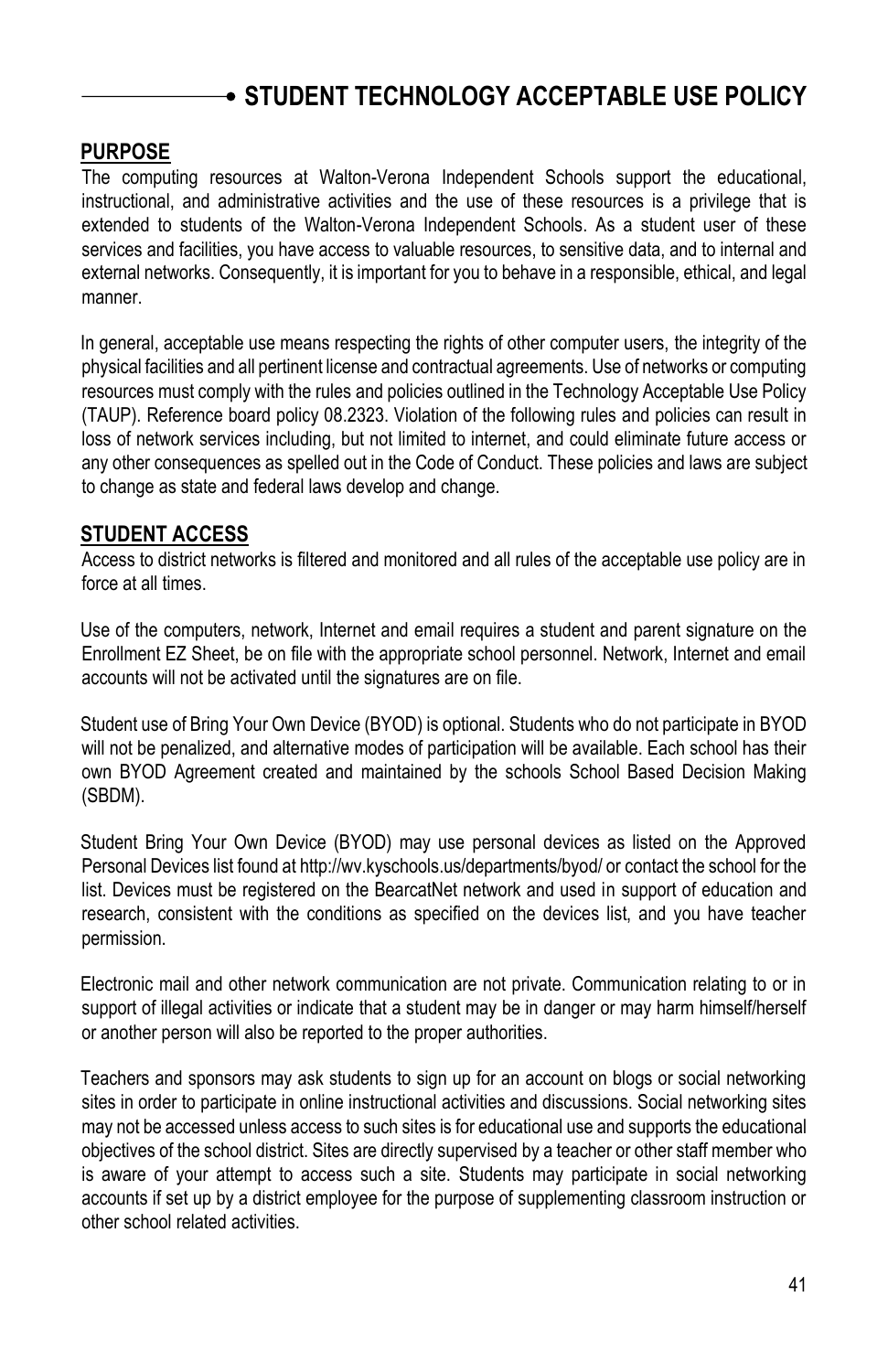### **ACCEPTABLE USE POLICY**

The use of your account must be in support of education and research and consistent with the educational objectives of the Walton-Verona Schools.

You may not use communications that are not directly related to instruction or sanctioned school activities. This includes subscription to mailing lists and social networking sites.

Do not harass, insult or attack others.

You may only access email and other communication services provided by the state or district.

You may not use anyone else's password or give your password to any other person. Change your password if you believe someone else knows your password.

You may not send, copy or display offensive text or graphics (e.g. pornographic or inappropriate images, etc.).

You may not damage computers, computer systems or computer networks including attempting to bypass or successfully bypassing any security measures implemented to limit access, or for any other reason. A student is responsible for any intentional damage he/she causes to technology equipment. Along with reimbursement for the equipment and/or, county authorities may be contacted depending on the amount of the damage.

Do not reveal any personal information, your email or postal address, or phone number or those of other students unless a parent or a teacher has coordinated the communication.

You may not reveal the personal identity or post an image of a student or teacher or their work on the Internet without prior consent from their parent/guardian or that teacher, excluding public events. You may not download, install or alter software on school computers without permission from the Director of Technology.

You may use only the computers, computer accounts, and computer files for which you have authorization.

You may not use another individual's account, or attempt to capture or guess other users' passwords. You are individually responsible for appropriate use of all resources assigned to you, including the computer, the network address or port, software and hardware. Therefore, you are accountable to the district for all use of such resources. As an authorized student user of resources, you may not enable unauthorized users to access the network by using a district computer or a personal computer that is connected to the district network.

The district is bound by its contractual and license agreements respecting certain third party resources; you are expected to comply with all such agreements when using such resources.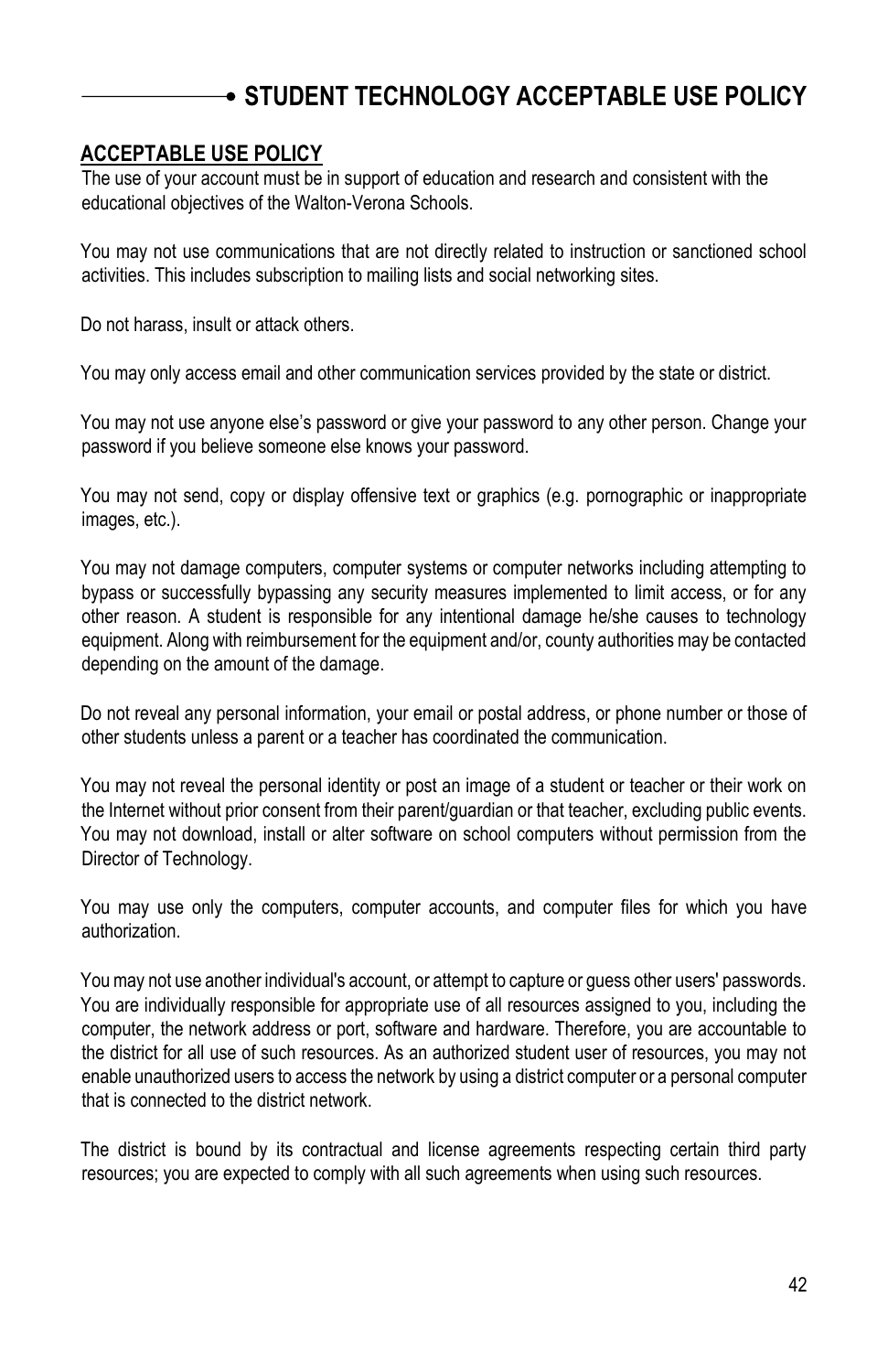You should make a reasonable effort to protect your passwords and to secure resources against unauthorized use or access. You must configure hardware and software in a way that reasonably prevents unauthorized users from accessing districts network and computing resources.

You must not attempt to access restricted portions of the network, an operating system, security software or other administrative applications without appropriate authorization by the system owner or administrator.

You must comply with the policies and guidelines for any specific set of resources to which you have been granted access. When other policies are more restrictive than this policy, the more restrictive policy takes precedence.

You must not use district computing and/or network resources in conjunction with the execution of programs, software, processes, or automated transaction-based commands that are intended to disrupt (or that could reasonably be expected to disrupt) other computer or network users, or damage or degrade performance, software or hardware components of a system.

On district network and/or computing systems, do not use tools that are normally used to assess security or to attack computer systems or networks (e.g., password 'crackers,' vulnerability scanners, network sniffers, etc.).

## **COMPLY WITH FEDERAL, STATE AND LOCAL LAWS**

As a student, you are expected to comply with federal, state and local law.

Abide by all federal, state, and local laws.

The district has entered into legal agreements or contracts for many of our software and network resources which require each individual using them to comply with those agreements.

Observe the copyright law as it applies to music, videos, games, images, texts and other media in both personal use and in production of electronic information. The ease with which electronic materials can be copied, modified and sent over the Internet makes electronic materials extremely vulnerable to unauthorized access, invasion of privacy and copyright infringement.

Do not use, copy, or distribute copyrighted works (including but not limited to Web page graphics, sound files, film clips, trademarks, software and logos) unless you have a legal right to use, copy, distribute, or otherwise exploit the copyrighted work.

### **CIPA COMPLIANCE**

Walton-Verona Schools enforces a policy of Internet safety for minors that includes monitoring the online activities of minors and the operation of a technology protection measure with respect to any of its devices with Internet access that protects against access through such devices to visual depictions that are obscene, child pornography, or harmful to minors. Walton-Verona Schools enforces the operation of such technology protection measure during any use of devices on the Walton-Verona networks.

Walton-Verona Schools are educating all minors about appropriate online behavior, including interacting with other individuals on social networking websites and chat rooms, cyberbullying awareness, and response.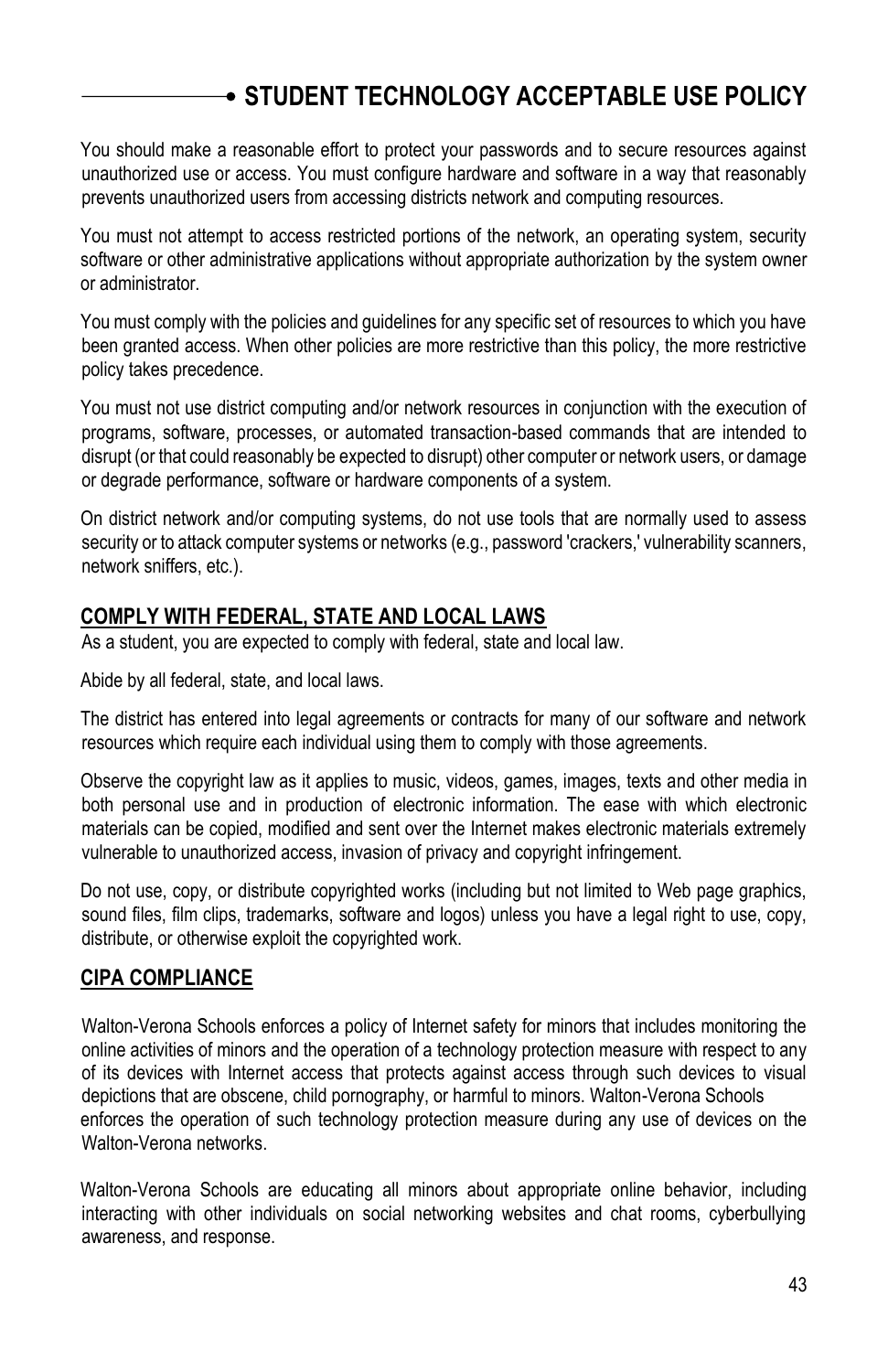### **INFINITE CAMPUS PORTAL**

Walton-Verona Schools are offering Infinite Campus (IC) Portal access to students and parents as a means to enhance communication and to promote educational excellence. IC Portal allows you to view your school records online, anywhere and anytime.

Infinite Campus Parent Portal (website), Campus Parent app (for parents), and Campus Student app (for students) allows parents/guardians secure online access to accurate, current and confidential information about student's grades, schedules, assignments, attendance information and more. Each parent only needs one account to see all their children's information.

If you do not have a parent portal account, please send your legal name, phone number, email address and child's name to [wvportalsupport@wv.kyschools.us](mailto:wvportalsupport@wv.kyschools.us) and we will create an account for you.

In order to have access to the site, you are expected to act in a responsible, ethical and legal manner.

- 1. Do NOT share your Infinite Campus password with anyone.
- 2. Do not attempt to harm or destroy your data, the data of another user, the Walton-Verona Independent School or District network, Infinite Campus, or the Internet.
- 3. Do not use the IC Portal for any illegal activity, including violation of Data Privacy laws.
- 4. Do not access data of any account with ownership by another person.
- 5. If you identify a security problem with the IC Parent Portal notify the Walton-Verona Independent School District or your school immediately without demonstrating the problem to anyone else.
- 6. Students, who are identified as a security risk to the IC Portal or to Walton-Verona Independent School District computers or network, may be denied access to the Infinite Campus Portal.

## <span id="page-43-0"></span>**SCHOOL SURVEILLANCE**

Please be advised that anyone entering in or onto school property is subject to video/audio surveillance.

## <span id="page-43-1"></span>**MEDIA RELEASE POLICY**

Walton-Verona Schools are very proud of its students and their accomplishments throughout the school year. At times we would like to display student images and/or student projects on our district web site (wv.kyschools.us) and/or in our district publications. Students images may appear in media posted to the district web sites. Students may be identified in pictures in district publications; however, no names with images will appear on the web site.

In recognition that the provisions of the Family Educational Rights and Privacy Act do not specifically cover student identification in media (digital media), the Walton-Verona Board of Education has established a policy to govern the release of this media.

By virtue of enrollment in the Walton-Verona Independent School District, parents and guardians give consent for their child's image to be published on the district web site (wv.kyschools.us) and/or in our district publications without compensation or notification.

In the event a parent/ guardian DOES NOT wish his or her child's image to be published, the parent must notify the principal of the school in which his or her child attends in writing.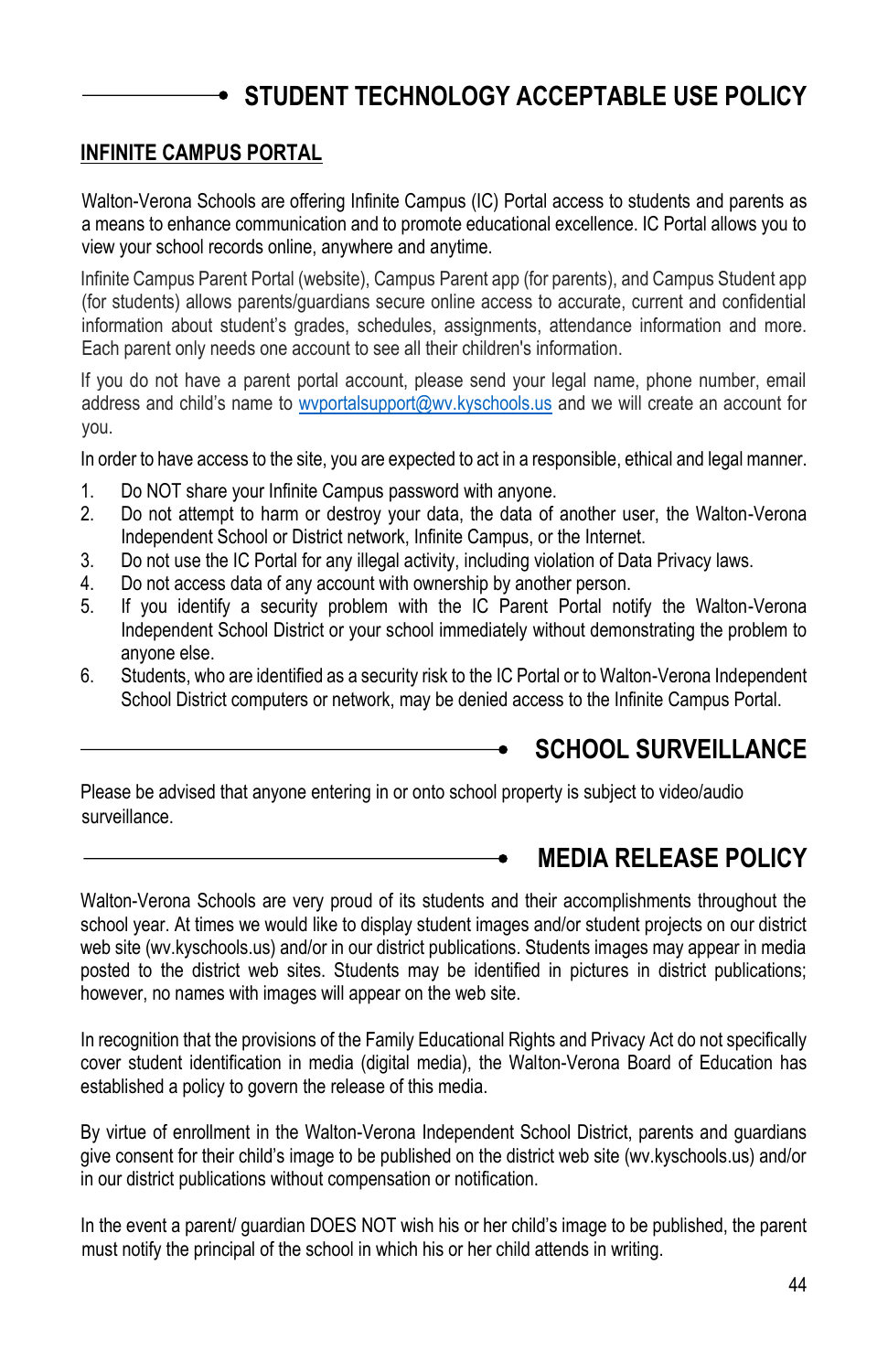## <span id="page-44-0"></span>**WHAT IS SECTION 504?**

Section 504 of the Rehabilitation Act is a civil rights act prohibiting discrimination based on disability. It was enacted to eliminate barriers that exclude persons with disabilities. Section 504 applies to all agencies that receive federal funds, including public schools, federal agencies, and places of public accommodation. In the Walton-Verona School System, all staff and administrators have the responsibility of insuring that all students with disabilities are identified, evaluated and provided with needed accommodations and services, resulting in a free appropriate public education (FAPE). Section 504 is enforced by the U.S. Department of Education, Office of Civil Rights.

Public school districts have the duty to provide a free appropriate public education to all qualified disabled students. A FAPE must include an education designed to provide educational benefit despite the child's disability; it must be at no cost to the parent; and it must be provided in an environment that affords the greatest exposure to non-disabled peers.

Questions, complaints, or requests for additional information regarding the district's nondiscrimination policy should be forwarded to:

> Director of Student Services Walton-Verona Independent School District 16 School Rd. Walton, KY 41094

### **GIFTED AND TALENTED PROGRAM**

According to 704 KAR 3:285, state regulations for gifted and talented programs, a gifted and/or talented child is one who is identified as possessing demonstrated or potential ability to perform at an exceptionally high level in one or more of the following areas:

- General Intellectual Aptitude
- Specific Academic Aptitude
- Creative or Divergent Thinking
- Psychosocial or Leadership Skills
- Visual or Performing Arts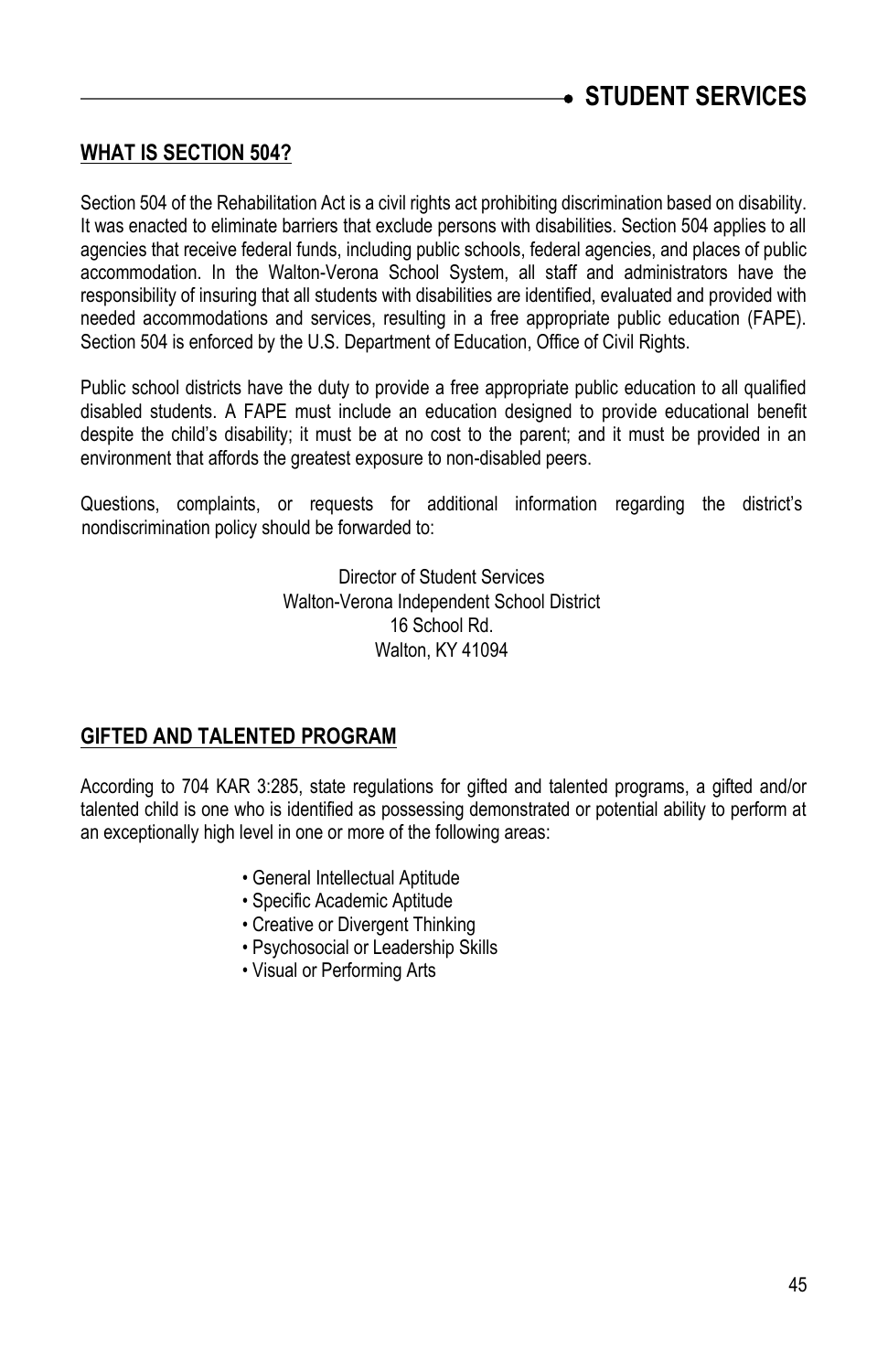This administrative regulation establishes the requirements for programs for gifted and talented students' primary – grade12. The Primary Talent Pool is for highly capable students currently enrolled in the primary grades. Once students are selected for the PTP, they are in PTP until the end of their third grade year. Service options are evaluated annually based on student progress data and classroom performance. Service may include pull-out, cluster grouping and/or differentiation of classroom lessons and assignments to provide enrichment and differentiated opportunities (on an as-needed basis) to the selected students

Beginning in 4<sup>th</sup> grade, students may be formally identified as gifted in one or more of the five areas of giftedness. Once students are formally identified they are identified until the end of their 12th grade year. The screening process begins at the end of third grade, with formal identification and placement taking place beginning in fourth grade.

Students who qualify for Gifted Educational services will have the opportunity to participate in a variety of services offered by the Gifted and Talented Department at Walton-Verona Independent Schools. Parents and students are surveyed annually and Gifted Student Service Plans are developed to meet individual needs.

## **EDUCATIONAL RECORDS ANNUAL NOTIFICATION OF PARENTS**

The Family Educational Rights and Privacy Act (FERPA) afford parents and students over 18 years of age ("eligible students") certain rights with respect to the student's education records. They are:

- The right to inspect and review the student's education records within 45 days of the day the District receives a request for access. Parents or eligible students should submit to the school principal (or appropriate school official) a written request that identifies the record(s) they wish to inspect. The principal will make arrangements for access and notify the parent or eligible student of the time and place where the records may be inspected.
- The right to request the amendment of the student's education records that parent or eligible student believes are inaccurate or misleading. Parents or eligible students may ask the Walton-Verona School District to amend a record that they believe is inaccurate or misleading. They should write the school principal, clearly identify the part of the record they want changed, and specify why it is inaccurate or misleading. If the District decides not to amend the record as requested by the parent or eligible student, the District will notify the parent or eligible student of the decision and advise them of their right to a hearing regarding he request for amendment. Additional information regarding the hearing procedures will be provided to the parent or eligible student when notified of the right to a hearing.
- The right to consent to disclosures of personally identifiable information contained in the student's education records, except to the extent, that FERPA authorizes disclosure without consent. One exemption which permits disclosure without consent is disclosure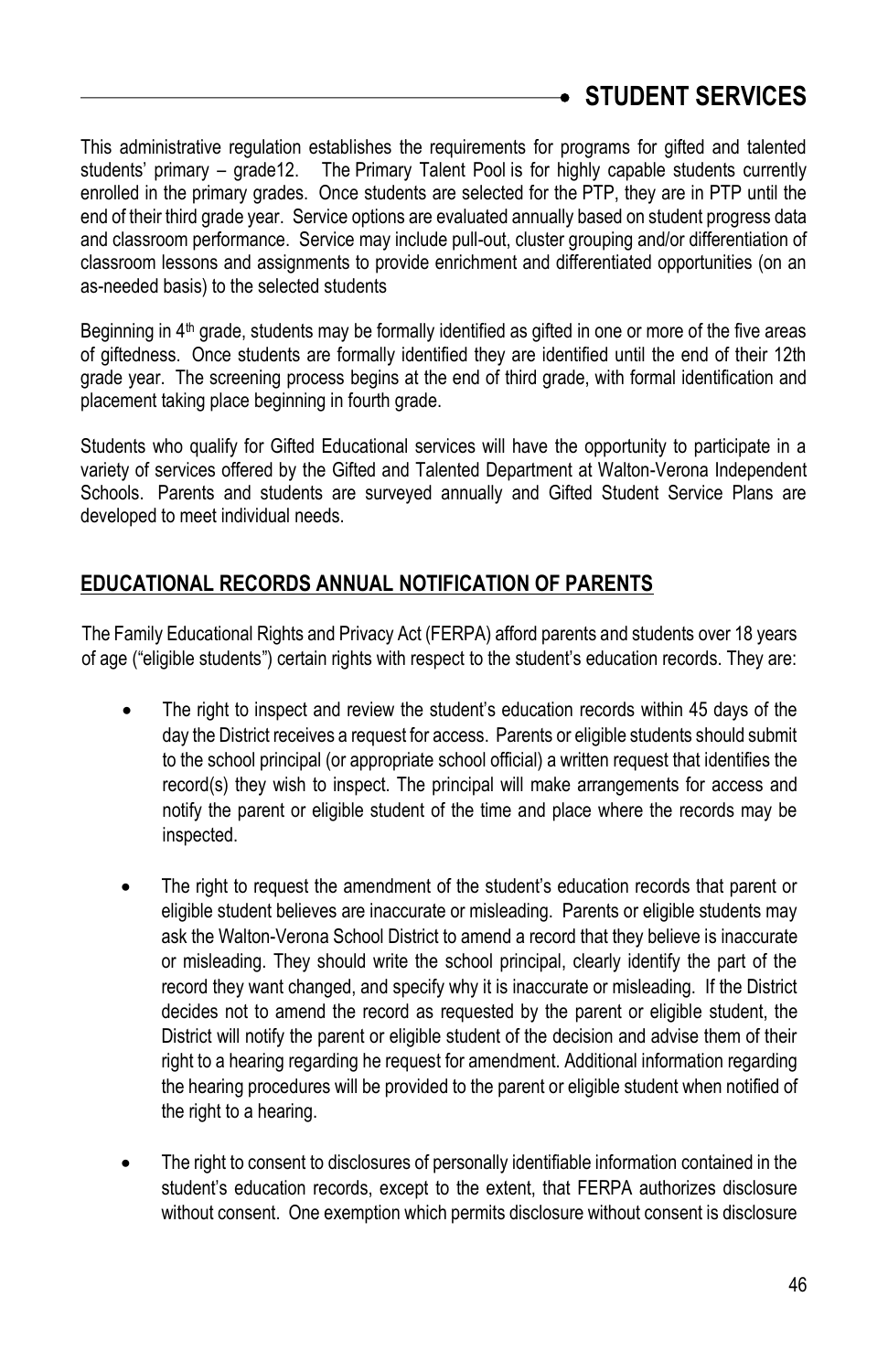to school officials with legitimate educational interests. A school official is a person employed by the District as an administrator, supervisor, instructor, or support staff member (including health or medical staff and law enforcement unit personnel); a person serving on the School Board; a person or company with whom the District has contracted to perform a special task (such as an attorney, auditor, medical consultant, or therapist); or a parent or student serving on an official committee, such as a disciplinary or grievance committee, or assisting another school official in performing his or her tasks. A school official has a legitimate educational interest if the official needs to review an education record in order to fulfill his or her professional responsibility. Upon request, the District discloses education records without consent to officials of another school district in which a student seeks or intends to enroll.

- Parents of a pupil, who has graduated or otherwise left the district and who was formerly enrolled in a program for exceptional children, may request the destruction of any personally identifiable information in the education record of their child which was collected, maintained, or used for the identification, evaluation, or placement of the exceptional child. Such requests should be addressed in writing to the Superintendent of Schools.
- The right to file a complaint with the U.S. Department of Education concerning alleged failures by the District to comply with the requirements of FERPA. The name and address of the office that administers FERPA are:

Family Policy Compliance Office U.S. Department of Education 600 Independence Avenue, SW Washington, D.C. 20202-4605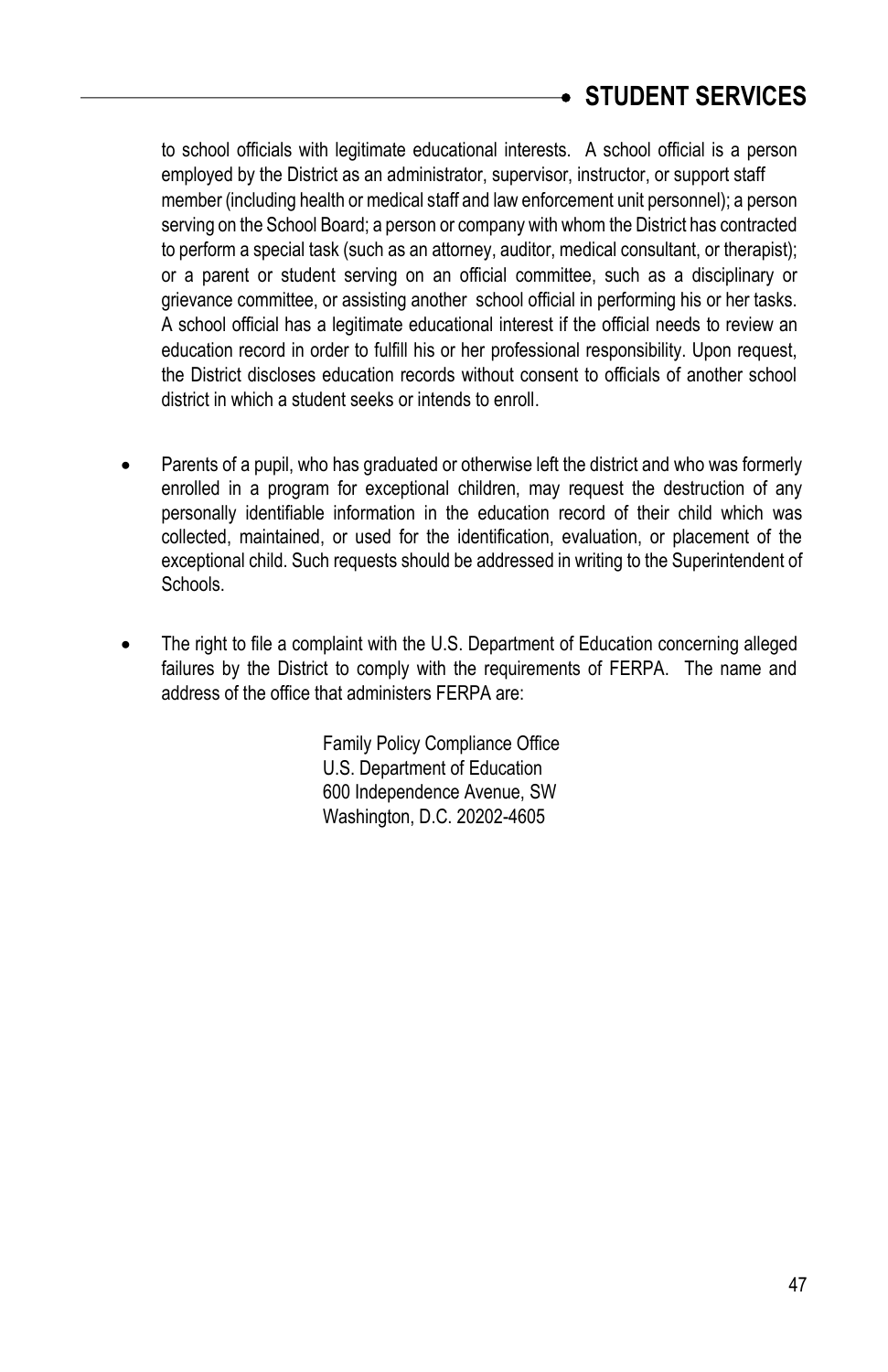### **FERPA Notice for Directory Information**

FERPA, a Federal requires that the Walton-Verona School District, with certain exceptions, obtain your written consent prior to the disclosure of personally identifiable information from your child's educational records. However, the Walton-Verona School District may disclose appropriately designated "directory information" without written consent unless you have advised the District to the contrary in accordance with District procedures. The primary purpose of directory information is to allow the Walton-Verona School District to include specific types of information from your child's educational records in certain school publications. Examples include:

- A playbill, showing your student's role in a drama production
- $\triangleright$  The annual vearbook
- $\triangleright$  Honor Roll or other recognition lists
- Graduation programs
- Sports activity sheets, such as for wrestling, showing weight and height of team members.

Directory information, which is information that is generally not considered harmful or an invasion of privacy if released, can also be disclosed to outside organizations without a parent's prior written consent. Outside organizations include, but are not limited to, companies that manufacture class rings or publish yearbooks.

In addition, two federal laws require Local Educational Agencies (LEA's) receiving assistance under the Elementary and Secondary Education Act of 1965 (ESEA) to provide military recruiters, upon request, with the following student information: names, addresses, and telephone listings. This information will be provided to military recruiters unless parents advise the District they do not want the Walton-Verona School District to disclose directory information from their child's educational record without their prior written consent, the parent must notify the district in writing.

The Walton-Verona School District has designated the following information as directory information:

 Students name, address, telephone number, school email address, photograph/picture, date and place of birth, major field of study, dates of attendance, grade level, participation in officially recognized activities and sports, weight and height of members of athletic teams, degrees, honors, and awards received, and the most recent educational agency or institution attended.

## <span id="page-47-0"></span>**FAMILY RESOURCE YOUTH SERVICE CENTER**

The Walton-Verona Youth Service Center and the Walton-Verona Family Resource center (WVFRYSC) offer a unique blend of programs and services determined by the needs of the population being served, available resources, location and other local characteristics.

The FRYSC mission is to enhance students' abilities to succeed in school by developing and sustaining partnership that promote:

- Early learning and successful transition to school;
- Academic achievement and well-being:
- **•** Graduation and transition into adult life.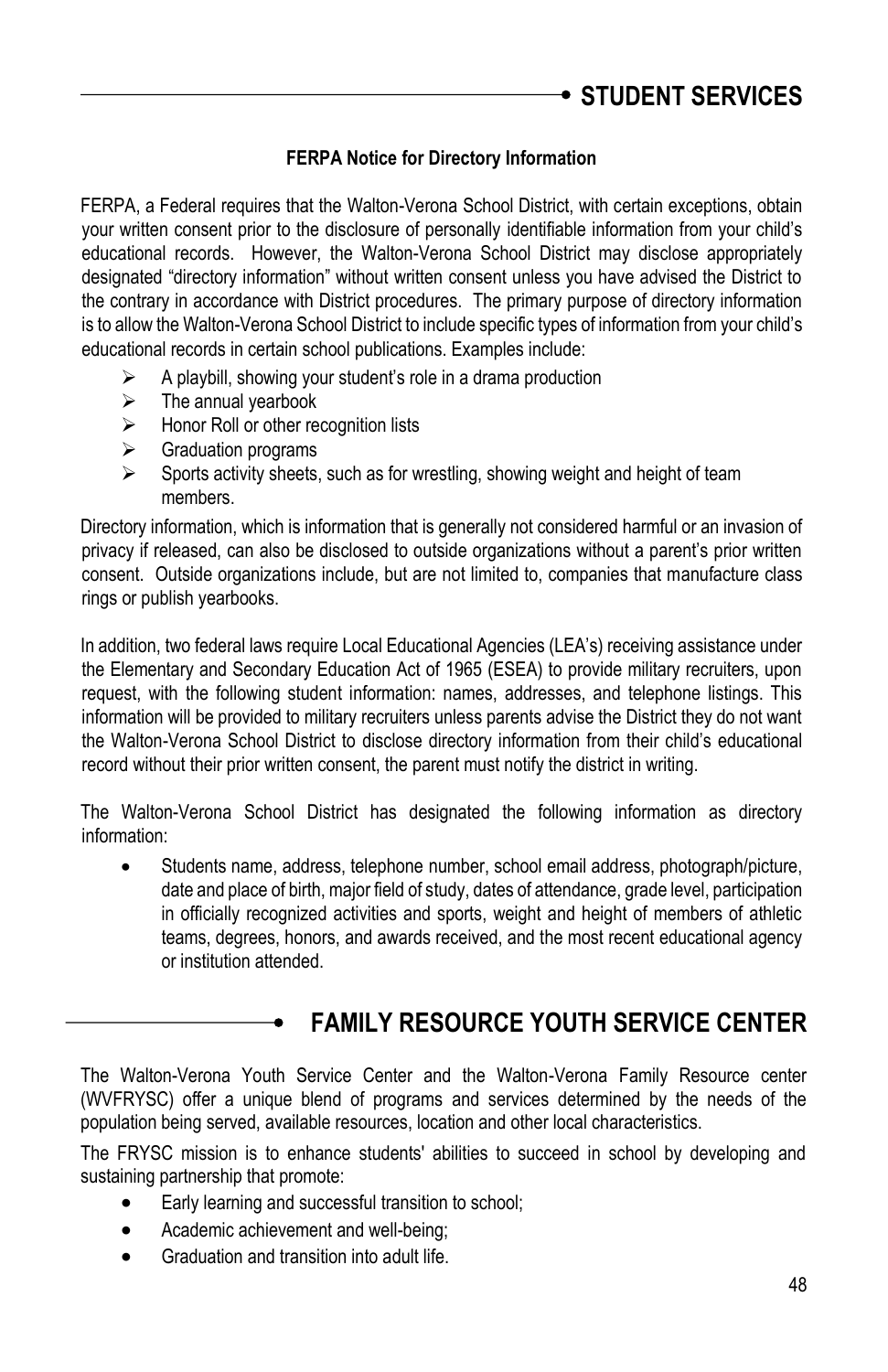# <span id="page-48-0"></span>**EVERY STUDENT SUCCEEDS ACT (ESSA)**

## **PARENT'S RIGHT TO KNOW**

ESSA 1112 (e) (1) (A) and 34 C.F.R. Part 200.61 (EDGAR) state that at the beginning of the school year, an LEA must notify the parents of each student attending a Title I school that the parents may request, and the LEA will provide the parents on request, information regarding the professional qualifications of the student's classroom teachers, including, at a minimum, the following:

- Whether the teacher has met State qualification and licensing criteria for the grade levels and subject areas in which the teacher provides instruction.
- Whether the teacher is teaching under emergency or other provisional status through which State qualification or licensing criteria has been waived.
- The baccalaureate degree major of the teacher and any other graduate certification or degree held by the teacher, and the field of discipline of the certification or degree.
- Whether the child is provided services by para-educators and, if so, their qualifications.

Participating Title I schools are required by ESSA 1112 (e) (1) (B) and 34 C.F.R Part 200.61 to provide each parent with the following:

- Information on the level of achievement of the parent's child in each of the State academic assessments required under 34 C.F.R. Part 200.2.
- Timely notice that the parent's child has been assigned, or has been taught for four or more consecutive weeks by, a teacher of a core academic subject who is not highly qualified.

### **HOMELESS CHILDREN AND YOUTH**

Homeless students are those who lack a fixed, regular and adequate nighttime residence. Please notify the District Homeless Coordinator at 859-485-4181 if you are aware of any students within the Walton-Verona School District boundaries whom meet this criteria.

### **CHILD ABUSE REPORTING**

State Law requires that anyone with a reasonable suspicion that a child is dependent, abused, or neglected is required to make a report to the Cabinet for Health and Family Services. (KRS 620.030 (1). KY Child Protection Hot Line……………………………..……1-877-597-2331

# <span id="page-48-1"></span>**ANNUAL NOTIFICATION OF RIGHTS**

Students, their families and employees/potential employees of the Walton-Verona School District, are hereby notified that the Walton-Verona School District does not discriminate on the basis of race, color, national origin, age, religion, marital status, gender, disability or genetic information, in employment programs, vocational programs, or activities set forth in compliance with federal and state statutes and regulations. The lack of English language skills is not a barrier to admission and participation in programs and activities including career and technical education.

Any person having inquiries concerning Walton-Verona Independent School's compliance with Title II, Title IV, Title VI, Title IX, Americans with Disabilities Act and/or Section 504 may contact: Walton-Verona Independent Schools, 16 School Rd. Walton, KY 41094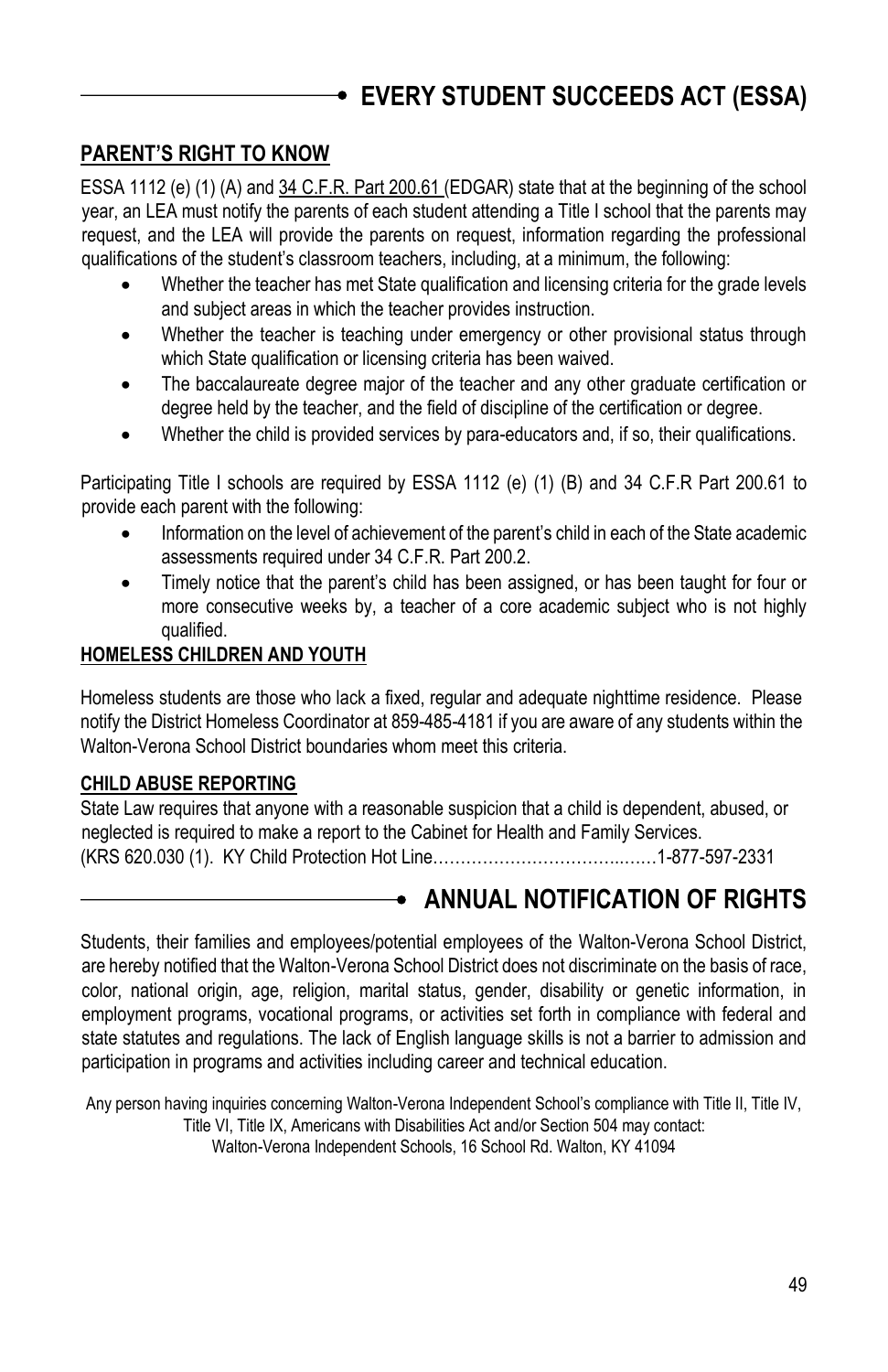# <span id="page-49-0"></span>**SCHOOL COUNSELOR DISTRICT PSYCHOLOGIST SCHOOL NURSE**

## <span id="page-49-2"></span><span id="page-49-1"></span>**THE ROLE OF SCHOOL COUNSELOR**

School counselors are trained to help with educational planning, career decisions, understanding test scores, and personal concerns. Certain information of a personal nature that a student shares with the counselor is confidential. Some exceptions to this that a counselor must report are: (1) child abuse (2) child neglect (3) sexual molestation (4) planned, attempted, or perpetrated criminal activity (5) situations involving a clear and present danger to the student and his/her parent/guardian. In addition, the counselor will have to testify or give information when ordered to do so by a court or when ordered to testify in any judicial or administrative hearing. Also, if the counselor makes a referral to a health care provider (physician, psychologist, etc.) some information will be given.

## **THE ROLE OF SCHOOL PSYCHOLOGIST**

Our District Psychologist services students at all levels from elementary to high school. They act along with school counselors as advocates for student's well-being, as well as, valuable resources for their educational and personal advancement. They help students in processing issues such as bullying, disabilities, low self-esteem, poor academic performance, problems with authority, and problems at home. These functions help parents, teachers and school work together for the benefit of the student.

## **THE SCHOOL NURSE**

Each school is staffed with nursing services and a trained licensed Health Technician as needed to meet the health needs of students. Nurses are a resource for families of students who may be dealing with a short term or long term student illness. They can work with the family and doctor to share resources available in our schools to reduce the impact and anxiety caused by missing classroom instruction.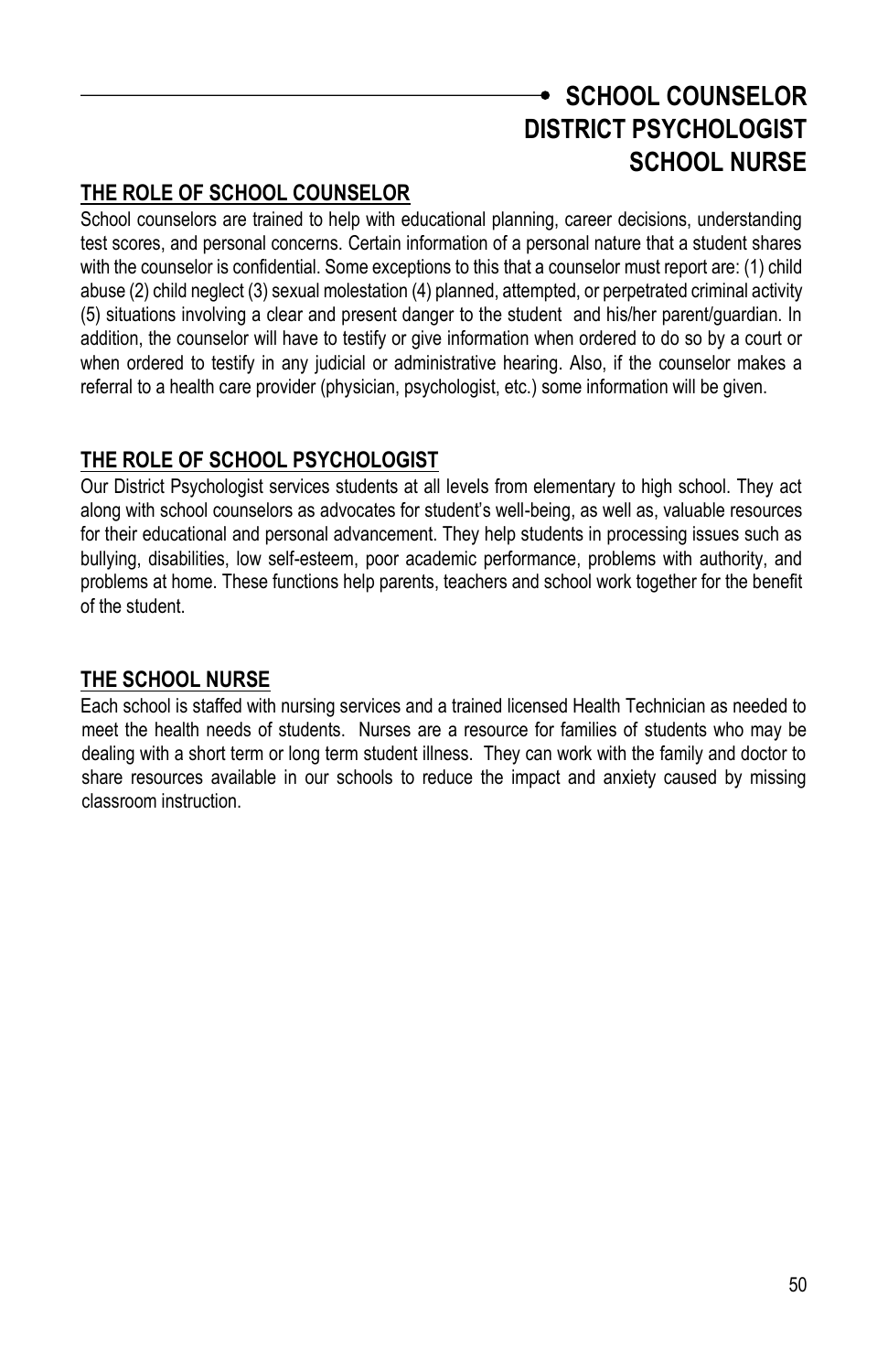<span id="page-50-0"></span>We are looking forward to another successful year in the Walton -Verona Schools. In the recent past, the House of Representatives and the Senate passed new legislation requiring that middle & high schools must increase their staff's and student's awareness of suicide prevention. According to the 2009 Youth Risk Behavior Survey (a survey administered to high school students), nationally, 6.3% of students reported they have attempted suicide. In Kentucky, 8.8% of students surveyed reported they have attempted suicide.

## **WARNING SIGNS OF SUICIDE, WHAT CAN I DO?**

Everyone feels sad sometimes, we all have pressures with school, friends, and family and for the most part, those feelings will come and go and life goes on normally. Other times, those feelings don't go away and they begin to affect other aspects of a person's life. Sometimes these feelings become very overwhelming and a person may start to think about suicide.

According to the National Institute of Mental Health, suicide is the  $3<sup>rd</sup>$  leading cause of death in 15 to 24 year olds. While females are more likely to attempt suicide, males are four times more likely to die from suicide.

What to watch for:

- Changes in eating/sleeping habits
- Loss of interest in usual activities/school work
- Boredom
- Neglect of personal hygiene/appearance
- Unnecessary risk taking
- May express bizarre thoughts or thoughts of death or dying
- Withdrawal from friends and family
- Threats of suicide
- Substance abuse

### **WHAT CAN YOU DO TO HELP?**

Friends should be willing to talk to one another. People often fear that if they ask a friend if they are thinking about hurting themselves, they may plant the idea of suicide. This is a myth that many people have come to believe. Most of the time, people are willing to talk about what is bothering them if someone asks them out of concern.

Once you ask a friend if he or she is okay you also have to be willing to listen. Offer your friend assurance that you will be supportive and that you won't leave them alone. Please don't judge another person's feelings. Your friend needs to know that no matter what, you'll be there with them and you won't leave them alone.

Lastly, you must tell an adult that you trust. Even if you've promised to keep your friend's secret, you still have to seek help. Secrets that could affect a person's safety and well-being are secrets that must be shared with an adult. Share your concerns with an adult as soon as possible! Do not try to help your friend on your own.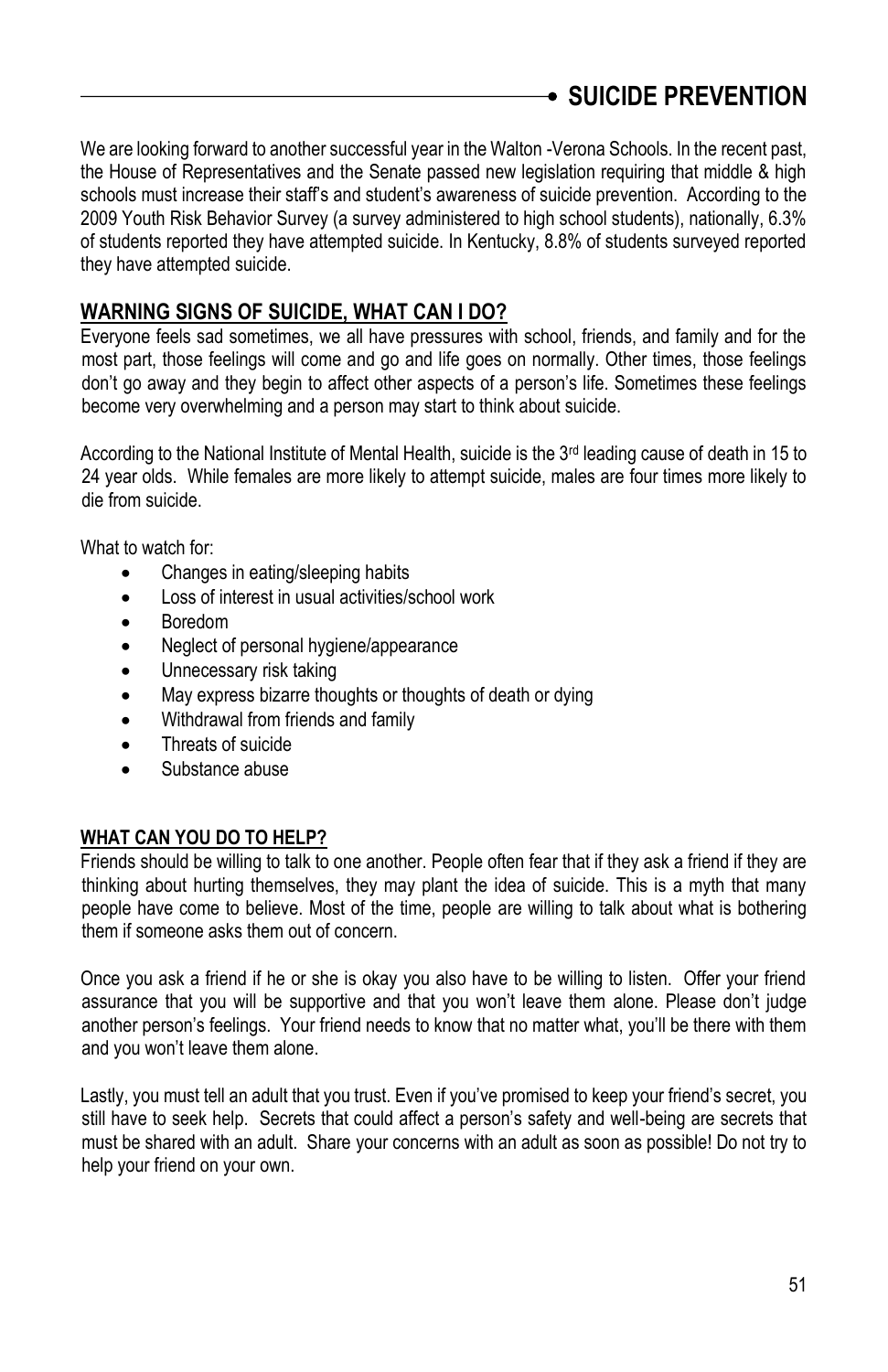# <span id="page-51-0"></span>**SCHOOL RESOURCE OFFICER PROGRAM**

Schools that have been found to be effective in achieving high levels of student achievement have the following characteristics:

- A safe and orderly environment
- High expectations for success
- A clear school mission
- Instructional leadership
- Frequent monitoring of student progress
- Home-school relations (partnerships with parents)

The mission of the School Resource Officer program is to develop a partnership among the Boone County Sheriff's Department, the Walton-Verona School System, and the community to prevent crime and delinquency and create a positive image of police in the minds of youth. This is achieved by placing an experienced deputy in the high school to serve as a resource for students, families, faculty, the school district, and community at large.

Although the School Resource Officer's (SRO) role in school is diverse, he or she is first and foremost a police officer, whose basic area of concern is centered on school safety and public law. The SRO is not responsible for enforcing school policies, but his presence on campus does serve to assist in maintaining order. The SRO works closely with school administrators to enforce criminal laws and district policies through counseling, crime prevention, investigation, and arrest, if necessary. A decision on a course of action for a student is made through a cooperative effort between school administrators and the SRO. Students become more accountable for their actions.

The presence of an SRO allows deputies to be more available and more responsive to student needs. The SRO assists teachers in instructing a variety of law enforcement topics, including career planning, criminal law, driver education, and crime prevention. The SRO is available to provide accurate legal information and to discuss specific legal questions that students may have of the criminal justice system.

The School Resource Officer Program represents a community based cooperative effort between the Walton-Verona Schools and the Boone County Sheriff's Department. Communication, cooperation, collaboration and relationship building are all hall- marks of this program.

### *The SRO has authority as defined by KRS 610.200 and 610.220.*

### **School Resource Officers Contact Information**

 **High School and Middle School Elementary School** Officer Joe Gregory **Community** Community Officer Tony Trimble (859) 485-4181 ext 1325 (859) 485-4181 ext 1640